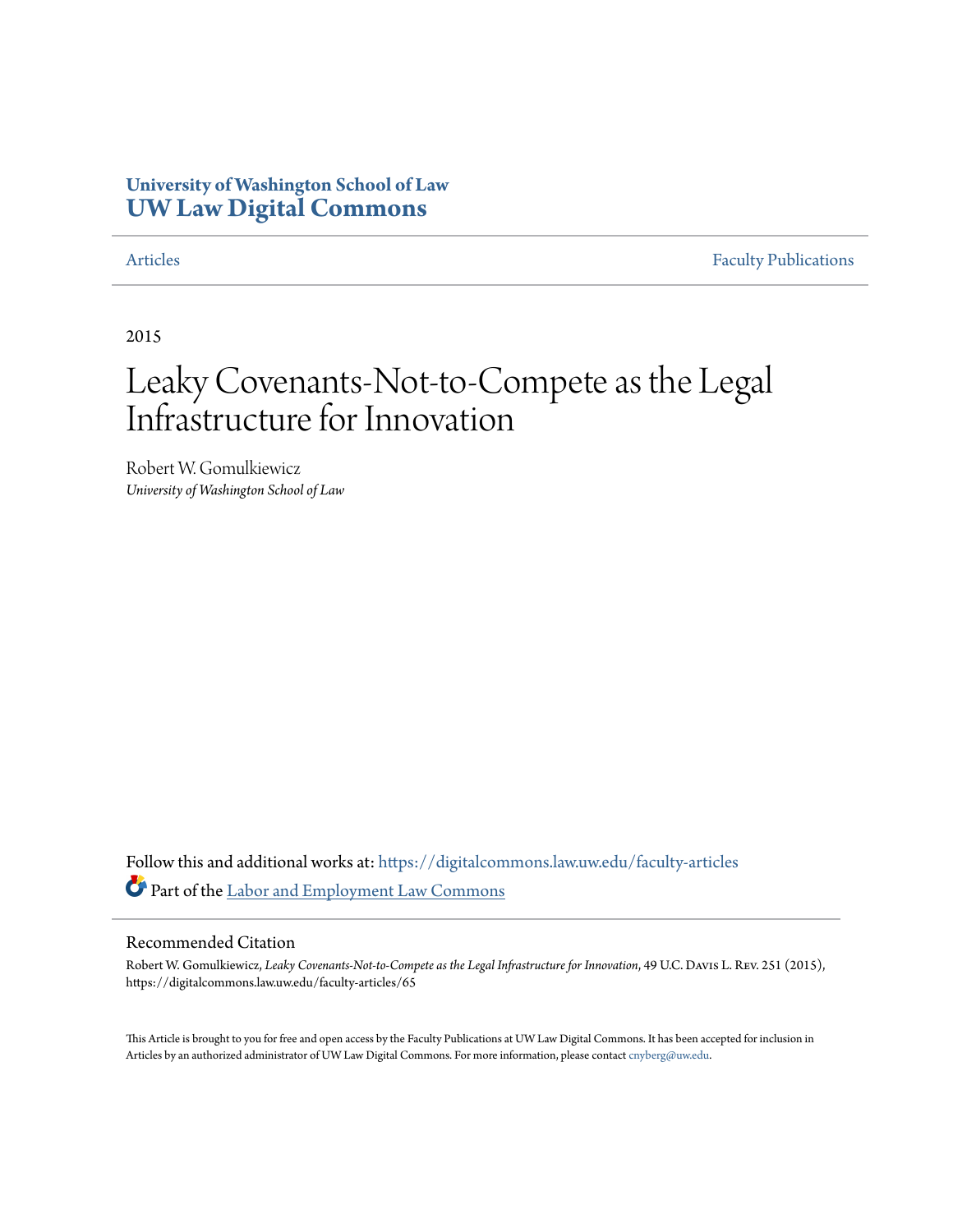# Leaky Covenants-Not-to-Compete for Innovation for Innovation

#### Robert W. Gomulkiewicz\*

The flow of information that naturally occurs when employees change firms plays a vital role in spurring innovation. Numerous law review articles have explored how covenants-not-to-compete ("non-competes") can impede this important information flow. In 1999 Professor Ronald Gilson published an influential article concluding that California's ban on non-competes led to the rise of California's Silicon Valley and the comparative decline of Massachusetts' high technology corridor known as Route 128. Despite the scholarly praise for California's approach, most states enforce non-competes that are reasonable. That may change, however, because many states are re-evaluating their non-compete laws to avoid Gilson's cautionary tale about the fate of Route 128. But do states really need to ban non-competes in order to provide an inviting platform for innovation? This Article provides an answer to that important and intriguing question by examining, for the first time, whether technology firms actually enforce non-competes. Evidence from Washington State indicates that technology firms rarely enforce non-competes. In other words, non-competes are very leaky — knowledge workers move freely

 <sup>\*</sup> Copyright © 2015 Robert W. Gomulkiewicz. UW Law Foundation Professor of Law; Faculty Director, Intellectual Property Law & Policy Graduate Program, University of Washington School of Law. For useful comments, I thank: Steve Calandrillo, Vince Chiappetta, Maggie Chon, Timothy Chou, Jonathan Franklin, Mallory Gitt, Jack Kirkwood, Anita Krug, Vijay Kumar, Anna Laakman, Andrea Lairson, Ida Lairson, Lydia Loren, Sean O'Connor, Kate O'Neill, Xuan-Thao Nguyen, Graham Reynolds, Karen Sandrick, Toshiko Takenaka, Kathryn Watts, and participants at the Pacific Intellectual Property Scholars Conference and Lewis & Clark Law School's Business Law Forum. For excellent research assistance I thank Peter Montine, Ashleigh Rhodes, and the extraordinary librarians at the Gallagher Law Library of the University of Washington School of Law. I dedicate this article to Karl Quackenbush who asked me to work on a non-compete case when I was new associate, which led to my enduring fascination with the subject.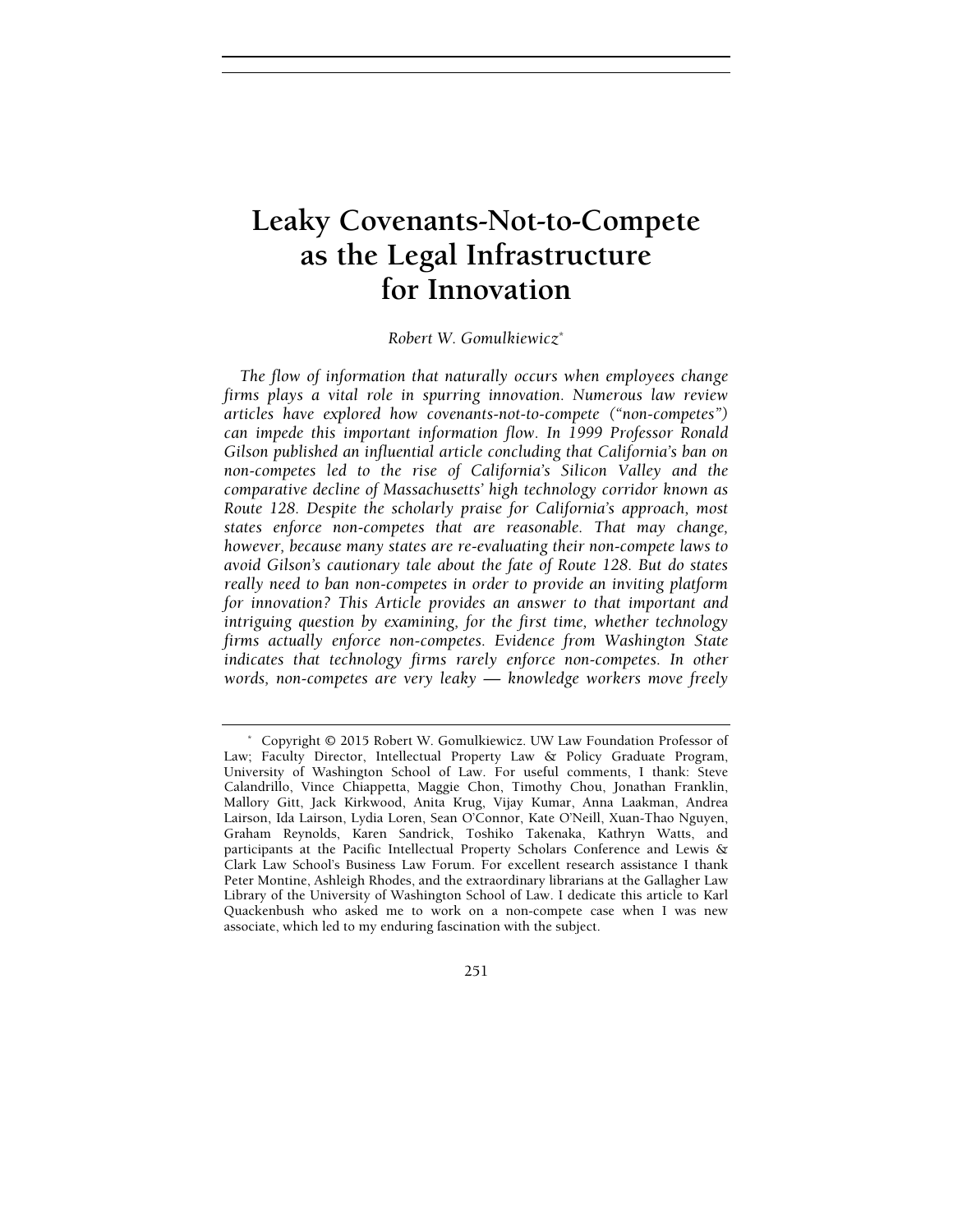from one technology business to another in Washington just as they do in California. The Washington case study has crucial implications for all states. It suggests that states do not need to ban non-competes in order to foster innovation as many scholars contend. It also shows that leaky noncompetes provide better protection for trade secrets than a complete ban provides. States can offer a fertile legal infrastructure for innovation without banning non-competes by taking steps to assure that non-compete enforcement is leaky, including measures to address the potential chilling effect of non-competes. California, for its part, should embrace the socalled "trade secret exception" to its ban on non-competes to improve California's legal infrastructure for start-ups and established firms that rely on robust trade secret protection.

#### TABLE OF CONTENTS

|     |             | I. THE LAW OF COVENANTS-NOT-TO-COMPETE  260                   |
|-----|-------------|---------------------------------------------------------------|
|     | А.          |                                                               |
|     | $B_{\cdot}$ |                                                               |
|     |             | 1. Majority Path: Enforceable When Reasonable 261             |
|     |             | 2. California's Path: Never Enforceable  264                  |
|     |             | II. THE RISING CRESCENDO FOR THE CALIFORNIA APPROACH 265      |
|     | A.          | Professor Saxenian, Professor Gilson, and Mr. Wood 265        |
|     | В.          | Recent Scholarship Urging a California Approach  270          |
| HL. |             | WASHINGTON AS A PLATFORM FOR INNOVATION AND ITS               |
|     |             | LEAKY NON-COMPETE LEGAL INFRASTRUCTURE  272                   |
|     | А.          | Washington Is a Leading State for Creators and                |
|     |             |                                                               |
|     | B.          | Law of Non-Competes in Washington  273                        |
|     |             | C. Washington's Leaky Non-Compete Legal Infrastructure 277    |
|     |             | 1. Non-Compete Enforcement Is Very Leaky  277                 |
|     |             | 2. Pragmatic Reasons For Leaky Enforcement 280                |
|     |             | 3. Plugging Significant Trade Secrets Leaks 286               |
|     |             | 4. Assessing Potential Chilling Effects: More Freedom         |
|     |             |                                                               |
|     |             | 5. The Comparative Advantage of the Washington                |
|     |             |                                                               |
|     |             | IV. PROPOSALS FLOWING FROM THE WASHINGTON CASE STUDY 291      |
|     | А.          | California Should Recognize Its "Trade Secret Exception". 291 |
|     | В.          | Guiding Principles for Granting Pre-Trial Injunctive          |
|     |             |                                                               |
|     | C.          | Two Ways to Reduce In Terrorem Effects of Non-                |
|     |             |                                                               |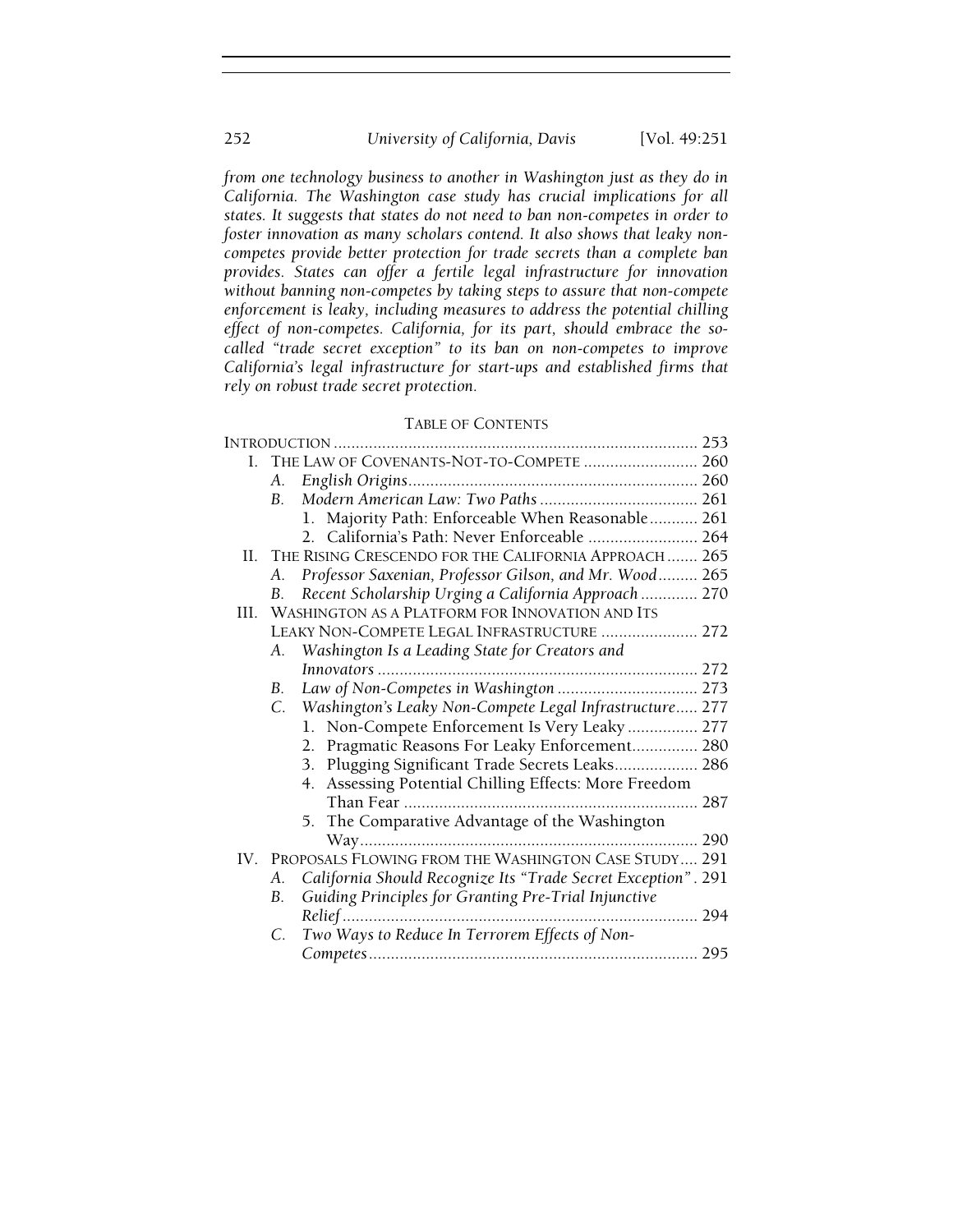#### 2015] Leaky Covenants-Not-to-Compete 253

| D. The Washington Way Is Not Just Washington's Way  298 |  |
|---------------------------------------------------------|--|
|                                                         |  |
|                                                         |  |

#### INTRODUCTION

We live in an information economy where information technology firms covet their knowledge workers. A firm's success depends on recruiting smart researchers, skillful product developers, and clever business strategists, $1$  so firms compete aggressively for the most talented workers. Talented workers move as they see fit, sometimes for more money but often in search of the most interesting work. However, a departing employee's covenant-not-to-compete (often called a "non-compete") can impede the flow of talent.

Numerous law review articles have explored the use of noncompetes.2 On the positive side, scholars point out that non-competes provide an incentive for firms to invest in employee training, encourage employees to share secrets within the firm, and safeguard against the disclosure of confidential information to a competitor.3 On the negative side, scholars emphasize that non-competes stymie an individual's fundamental right to earn a living.4 This seems particularly unjust when an employee has limited bargaining power and receives no separate consideration for the covenant.5 Non-

<sup>&</sup>lt;sup>1</sup> See Matt Day, Microsoft Employees — Past and Present — Look Back over the Years, SEATTLE TIMES, May 24, 2015, at D6 (asking Microsoft Senior Vice President Yusuf Mehdi about where Microsoft will be in another 40 years and quoting him as saying that success hinges on making Microsoft an appealing stop for technology's most talented minds: "It isn't the technology. It isn't the products or services. They all come and go. What won't change is we'll still get the best and brightest. If we keep that, this place is going to be around for a long, long time").

<sup>2</sup> A Westlaw search on April 23, 2014 performed by the reference librarians of the Gallagher Law Library at the University of Washington School of Law found several hundred law journal articles discussing various aspects of non-competes. A representative sampling of those articles can be found in the footnotes infra Introduction–Part IV.

<sup>3</sup> See Harlan M. Blake, Employee Agreements Not to Compete, 73 HARV. L. REV. 625, 650-53 (1960).

<sup>4</sup> See Charles T. Graves, Analyzing the Non-Competition Covenant as a Category of Intellectual Property Regulation, 3 HASTINGS SCI. & TECH. L.J. 69, 71-72 (2011) (criticizing the enforcement of non-competes on several grounds).

<sup>5</sup> See, e.g., Rachel Arnow-Richman, Cubewrap Contracts and Worker Mobility: The Dilution of Employee Bargaining Power via Standard Form Noncompetes, 2006 MICH. ST. L. REV. 963 [hereinafter Cubewrap Contracts] (arguing that courts do not properly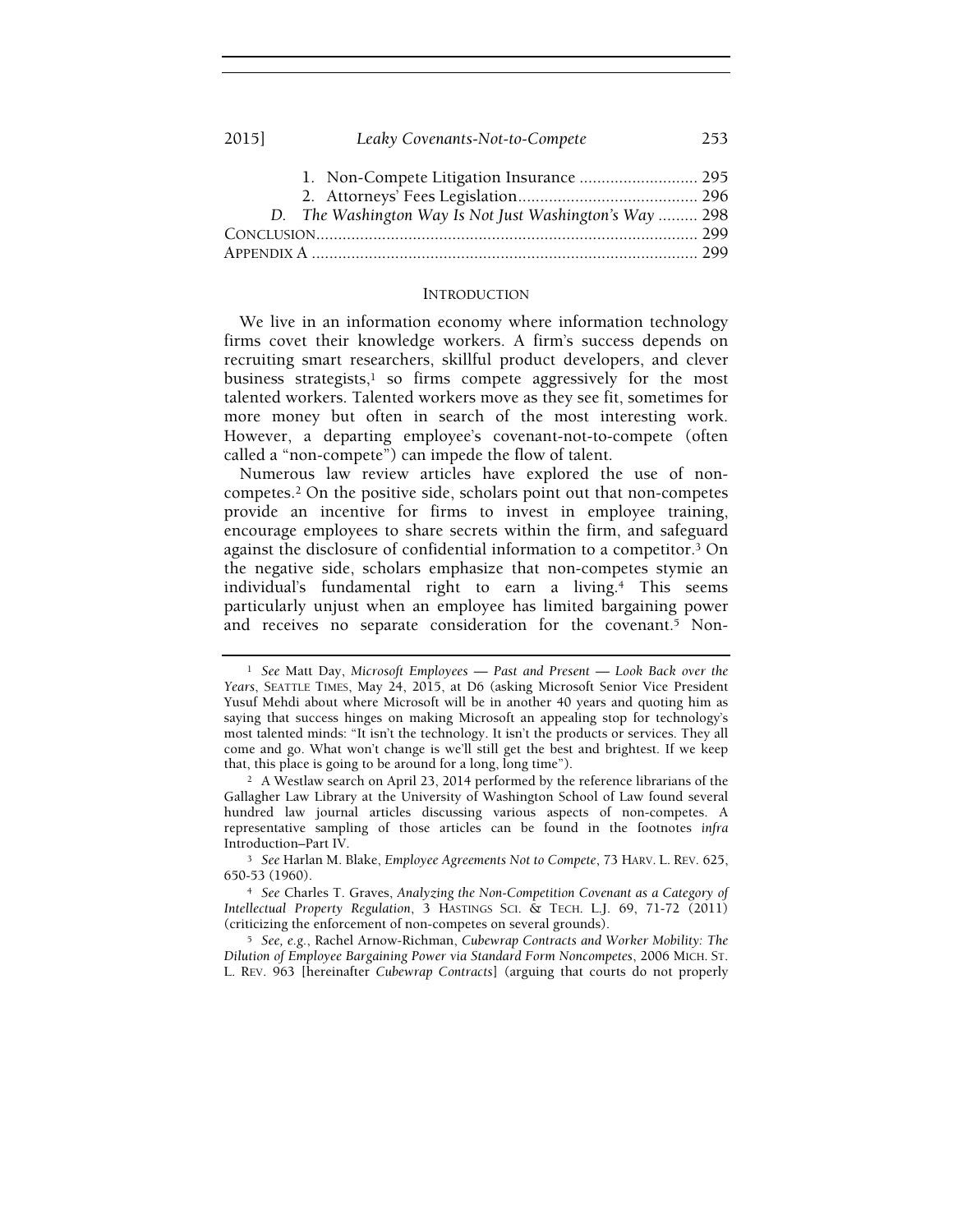competes also interfere with the flow of information that naturally results when employees change firms. Scholars argue that these "information spillovers" play a critical role in spurring innovation in technology industries.<sup>6</sup>

Discussion by legal scholars about the link between non-competes and information spillovers7 began in earnest in 1999 when Professor Ronald Gilson published an influential article comparing innovation in California to that in Massachusetts.8 He concluded that California's law against enforcing non-competes provided a superior legal infrastructure for innovation, which explained the rise of Silicon Valley as an industrial district and the comparative decline of Massachusetts' high technology corridor known as Route 128.9 Many scholars agree with Gilson, arguing that California's ban on noncompetes is not only fair to workers, but provides the best approach for nurturing technology businesses (especially startups) and stimulating innovation in general.<sup>10</sup>

<sup>7</sup> This article focuses on the relationship between non-competes and innovation in the software and information technology sector rather than the general fairness of non-competes or their role in other contexts such as professional services or sales. See Norman D. Bishara, Covenants Not to Compete in a Knowledge Economy: Balancing Innovation from Employee Mobility Against Legal Protection for Human Capital, 27 BERKELEY J. EMP. & LAB. L. 287, 315-16 (2006) [hereinafter Covenants Not to Compete].

8 Ronald J. Gilson, The Legal Infrastructure of High Technology Industrial Districts: Silicon Valley, Route 128, and Covenants Not to Compete, 74 N.Y.U. L. REV. 575, 575 (1999).

<sup>9</sup> Id. at 629.

<sup>10</sup> See, e.g., LOBEL, supra note 6, at 200 (arguing that even when removing the Bay Area to control for the possible outlier effect of California sunshine, "states where noncompetes are not enforced or weakly enforced more venture capital results in higher levels of entrepreneurship, more patenting, and better employment rates"); Viva R. Moffat, Making Non-Competes Unenforceable, 54 ARIZ. L. REV. 939, 945-46 (2012) [hereinafter Making Non-Competes Unenforceable] (discussing California and North Dakota "policy [that] rests on the belief that an absence of restrictions on the free flow of labor will promote commercial activity"); Viva R. Moffat, The Wrong Tool

consider the bargaining power of employees); Kate O'Neill, 'Should I Stay or Should I Go?' — Covenants Not to Compete in a Down Economy: A Proposal for Better Advocacy and Better Judicial Opinions, 6 HASTINGS BUS. L.J. 83 (2010) (analyzing non-compete agreements from a theoretical and practical standpoint).

<sup>6</sup> See ORLY LOBEL, TALENT WANTS TO BE FREE 118-19 (2013); On Amir & Orly Lobel, Driving Performance: A Growth Theory of Noncompete Law, 16 STAN. TECH. L. REV. 833, 856-61 (2013); T. Leigh Anenson, The Role of Equity in Employment Noncompetition Cases, 42 AM. BUS. L.J. 1, 54 (2005). But see Grant R. Garber, Comment, Noncompete Clauses: Employee Mobility, Innovation Ecosystems, and Multinational R&D Offshoring, 28 BERKELEY TECH. L.J. 1079, 1082 (2013) (arguing that non-enforcement of non-competes "may be detrimental to the development of innovation ecosystems in emerging markets").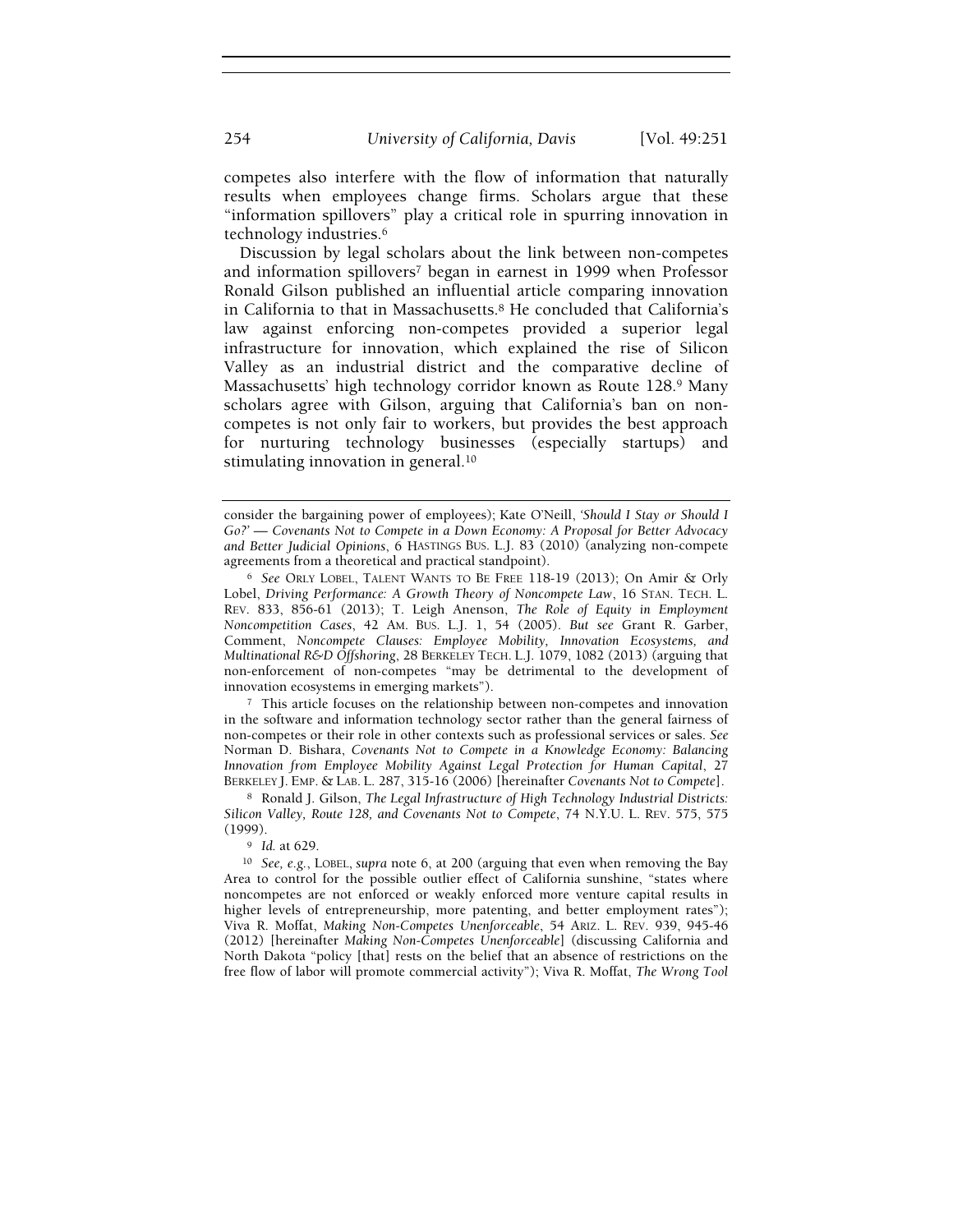Despite the scholarly praise for California's approach, most states enforce non-competes that are reasonable as to duration, geographic reach, and scope of work covered.11 That may change, however, as state governments have renewed their efforts to provide a welcoming environment for knowledge workers and technology businesses.<sup>12</sup> States that currently serve as the home to innovation seem particularly keen to implement an innovation-friendly legal infrastructure, hoping to avoid the fate of Route 128.13 No state governor or legislature wants to be accused of losing its innovative edge by failing to update its noncompete laws. Several states are considering legislation to ban noncompetes and others are being urged to do so.14 Indeed, some scholars argue that non-competes should be banned uniformly across the nation.15 But do states really need to ban non-competes in order to provide the optimal legal infrastructure for innovation?

for the Wrong Job: The IP Problem with Noncompetition Agreements, 52 WM. & MARY L. REV. 873, 873 (2010) [hereinafter The Wrong Tool] (arguing that employee noncompetition agreements ought to be unenforceable); see also Sampsa Samila & Olav Sorenson, Non-Compete Covenants: Incentives to Innovate or Impediments to Growth, 57 MGMT. SCI. 425, 425 (2010). As explained infra, Professor Gilson predicted that other approaches could work as well as California's ban on non-competes, but Gilson's article is often cited as proof of California's superior approach to non-competes and that message has been the one emphasized by many scholars since Gilson.

<sup>11</sup> See, e.g., MICH. COMP. LAWS § 445.774 (2015); discussion infra Part I (discussing common law and statutory approaches to non-competes).

<sup>12</sup> See Bishara, Covenants Not to Compete, supra note 7, at 299 ("[I]t is clear that states are interested in promoting knowledge-based industries impacted by [noncompete] policy.").

<sup>13</sup> According to Bloomberg Business News, the top homes for innovation include: Arizona, California, Colorado, Connecticut, District of Columbia, Florida, Illinois, Kansas, Maryland, Massachusetts, Michigan, Minnesota, New Jersey, New York, North Carolina, Ohio, Oregon, Pennsylvania, Texas, Utah, Virginia, Washington, and Wisconsin. See Most Innovative in U.S.: States, BLOOMBERG (Nov. 18, 2013), http:// www.bloomberg.com/visual-data/best-and-worst/most-innovative-in-u-dot-s-states.

<sup>14</sup> Moffat, The Wrong Tool, supra note 10, at 880 (reporting that various legislatures have considered or passed non-compete statutes, and that the ALI is drafting non-compete provisions as part of its RESTATEMENT (THIRD) OF EMPLOYMENT LAW). The Alliance for Open Competition ("AOC") is lobbying nationwide for a ban on non-competes. See ALLIANCE FOR OPEN COMPETITION, http://opencompetition. wordpress.com/ (last visited Dec. 19, 2014). The AOC has been particularly active in Massachusetts of late. See infra Part II.B. Even Washington State is considering a ban. See H.B. 1926, 64th Leg., Reg. Sess. (Wash. 2015) (restricting noncompetition agreements). Hawaii recently passed legislation prohibiting non-competes for any employee of a "technology business." See 2015 Haw. Sess. Laws 158.

<sup>15</sup> See Moffat, Making Non-Competes Unenforceable, supra note 10, at 943 (proposing a uniform state law).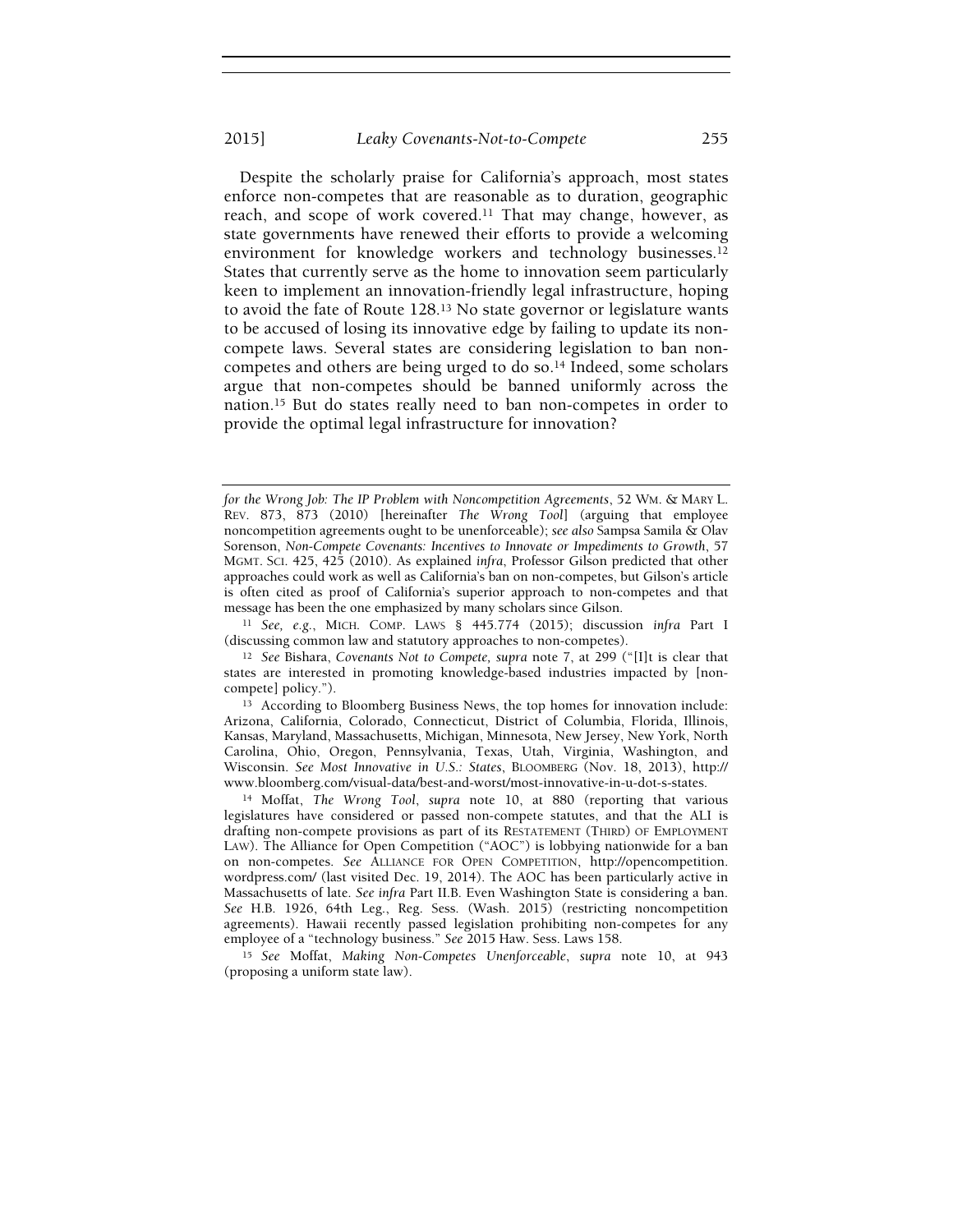To date, scholars have focused their attention on California's climate for innovation as it compares to Massachusetts, and to a lesser extent other states with innovative industrial districts.16 Curiously, one state seldom gets discussed: the state of Washington.17 This omission stands out because Washington equals California as a launching pad for innovation; it also stands out because non-competes are enforceable in Washington. If banning non-competes provides California with its comparative advantage, then why has Washington been able to provide an equally attractive climate for innovation with a completely different approach?<sup>18</sup>

The answer is that technology businesses seldom enforce noncompetes — in other words, non-competes are very leaky.19 My

<sup>16</sup> See, e.g., Jason S. Wood, A Comparison of the Enforceability of Covenants Not to Compete and Recent Economic Histories of Four High Technology Regions, 5 VA. J.L. & TECH. 14 (2000) (comparing California, Massachusetts, Texas, and North Carolina, and concluding that Gilson's theory about the importance of a ban on non-competes is not borne out by the evidence from Texas or North Carolina); Christine O'Malley, Note, Covenants Not to Compete in the Massachusetts Hi-Tech Industry: Assessing the Need for a Legislative Solution, 79 B.U. L. REV. 1215 (1999) (focusing on policy concerns and non-compete governance in Massachusetts and suggesting options for legislative action).

<sup>&</sup>lt;sup>17</sup> The two primary exceptions are: Susan E. Corisis, Note, Postemployment Restrictive Covenants: Client Base Protection in Washington, 65 WASH. L. REV. 209, 209- 15 (1990); Sarah J. Taylor, Comment, Fostering Economic Growth in the High-Technology Field: Washington Should Abandon Its Recognition of the Inevitable Disclosure Doctrine, 30 SEATTLE U. L. REV. 473, 473 (2007). Occasionally, Washington gets mentioned briefly in the context of the lawsuit between Google and Microsoft over Google's hiring of Kai-Fu Lee. See, e.g., Michael J. Garrison & John T. Wendt, The Evolving Law of Employee Noncompete Agreements: Recent Trends and an Alternative Policy Approach, 45 AM. BUS. L.J. 107, 107-10 (2008) (describing briefly the Washington court's narrow reading of Lee's Microsoft Employment Agreement that allowed for a "preliminary injunction restricting Lee's activities" but did not keep Lee from working for Google).

<sup>&</sup>lt;sup>18</sup> See Norman D. Bishara, Fifty Ways to Leave Your Employer: Relative Enforcement of Covenants Not to Compete, Trends, and Implications for Employee Mobility Policy, 13 U. PA. J. BUS. L. 751, 786-87 (2011) [hereinafter Fifty Ways to Leave] (rating each state's enforceability strength); Mark J. Garmaise, Ties That Truly Bind: Noncompetition Agreements, Executive Compensation, and Firm Investment, 27 J.L. ECON. & ORG. 376, 420 (2009) (rating each state's enforceability strength using a different measure than Professor Bishara).

<sup>&</sup>lt;sup>19</sup> Scholars have noted leakiness in various other intellectual property contexts. See, e.g., Mark A. Lemley, Ignoring Patents, 2008 MICH. ST. L. REV. 19 (discussing leakiness in patents); R. Polk Wagner, Information Wants to Be Free: Intellectual Property and Mythologies of Control, 103 COLUM. L. REV. 995 (2003) (discussing leakiness in intellectual property contexts); Tim Wu, Tolerated Use, 31 COLUM. J.L. & ARTS 617, 620 (2008) (suggesting an "opt-in" copyright enforcement system where copyright owners must give notice "before the usage of a work becomes infringing");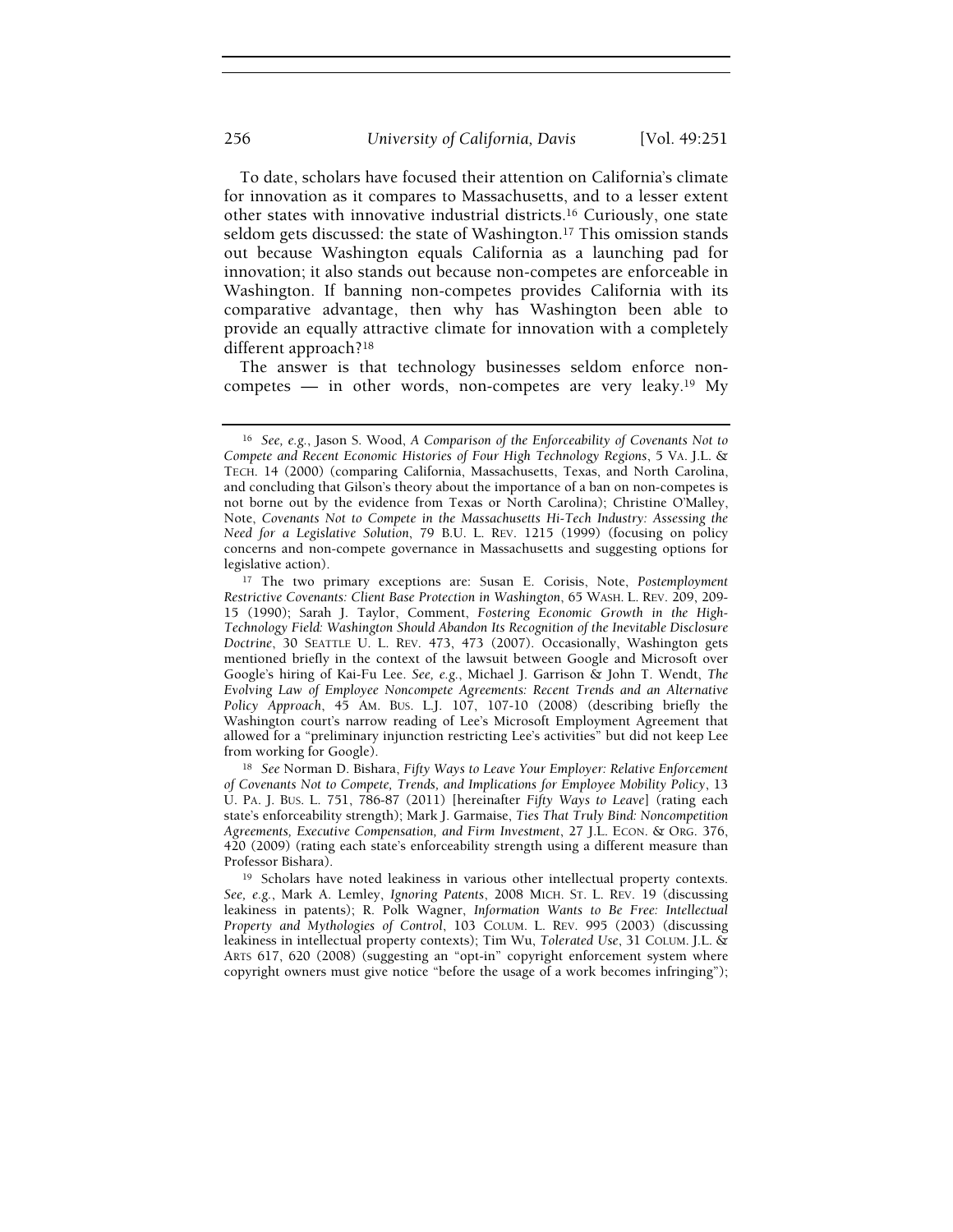research shows that Washington's technology employers engage in regular economically rational selective enforcement; and Washington's knowledge workers engage in systematic, intelligent, efficient breach of non-competes. Despite an on-paper right to enforce non-competes, knowledge workers move freely from one technology business to another in Washington just as they do in California, except when an employer is faced with a significant threat of trade secret disclosure. It is fair to say that in Washington's technology sector, non-competes do not regularly prevent spillovers of useful information but do, periodically, protect critical trade secrets.

Taking a fresh look at California's approach to non-competes seems especially apt now that we know California's story about freedom of employee movement is far less rosy than previously thought. Recent litigation by employees at Adobe, Apple, Google, Intel, Intuit, LucasFilm, and Pixar Animation revealed secret promises between top technology businesses in California not to poach key employees.<sup>20</sup> These promises not to poach<sup>21</sup> were pursued aggressively by

<sup>20</sup> See David Streitfeld, In Silicon Valley Thriller, a Settlement May Preclude the Finale, N.Y. TIMES, Apr. 20, 2014, at B1. An intriguing question — beyond the scope of this Article — is whether California's ban on non-competes contributed in any measure to the anti-poaching behavior. In other words, if California had a leaky noncompete infrastructure, would companies have seen the same need to engage in the anti-poaching tactics?

<sup>21</sup> See generally David K. Haase & Darren M. Mungerson, Agreements Between

Diane Leenheer Zimmerman, Modern Technology, Leaky Copyrights, and Claims of Harm: Insights from the Curious History of Photocopying, 61 J. COPYRIGHT SOC'Y U.S.A. 1 (2013) (arguing that some "leaks" in the copyright system are permissible and that "adequate copyright protection does not mean virtually airtight control over works by their owners"). This leakiness occurs despite concerns that the threat of enforcing non-competes creates a chilling effect on employees who respect contractual obligations or fear legal complications. See infra Part III. For sources describing this concern, see Richard P. Rita Pers. Servs. Int'l, Inc. v. Kot, 191 S.E.2d 79, 81 (Ga. 1972) (declining to apply the severance theory to an unenforceable restrictive covenant); Reddy v. Cmty. Health Found. of Man, 298 S.E.2d 906, 916 (W. Va. 1982) (detailing what the employer must show for a presumptively enforceable non-compete and what the employee can show to rebut the presumptive enforceability); Arnow-Richman, Cubewrap Contracts, supra note 5, at 963 (exploring courts' approach to non-competes and suggesting that the "rules of enforcement might be reshaped to avoid dilution of employee bargaining power and encourage better contracting practices on the part of employers"); Blake, supra note 3, at 682-83 (acknowledging the possibility of in terrorem effects of non-competes but arguing that courts need discretion through a "general approach" to "tailor the covenant to provide such protection with a minimum burden to the employee" where the restraints on the employee are generally fair and designed to protect the employer's legitimate interests); Moffat, The Wrong Tool, supra note 10, at 888-90 (discussing the in terrorem effects of employer overreach in non-competes).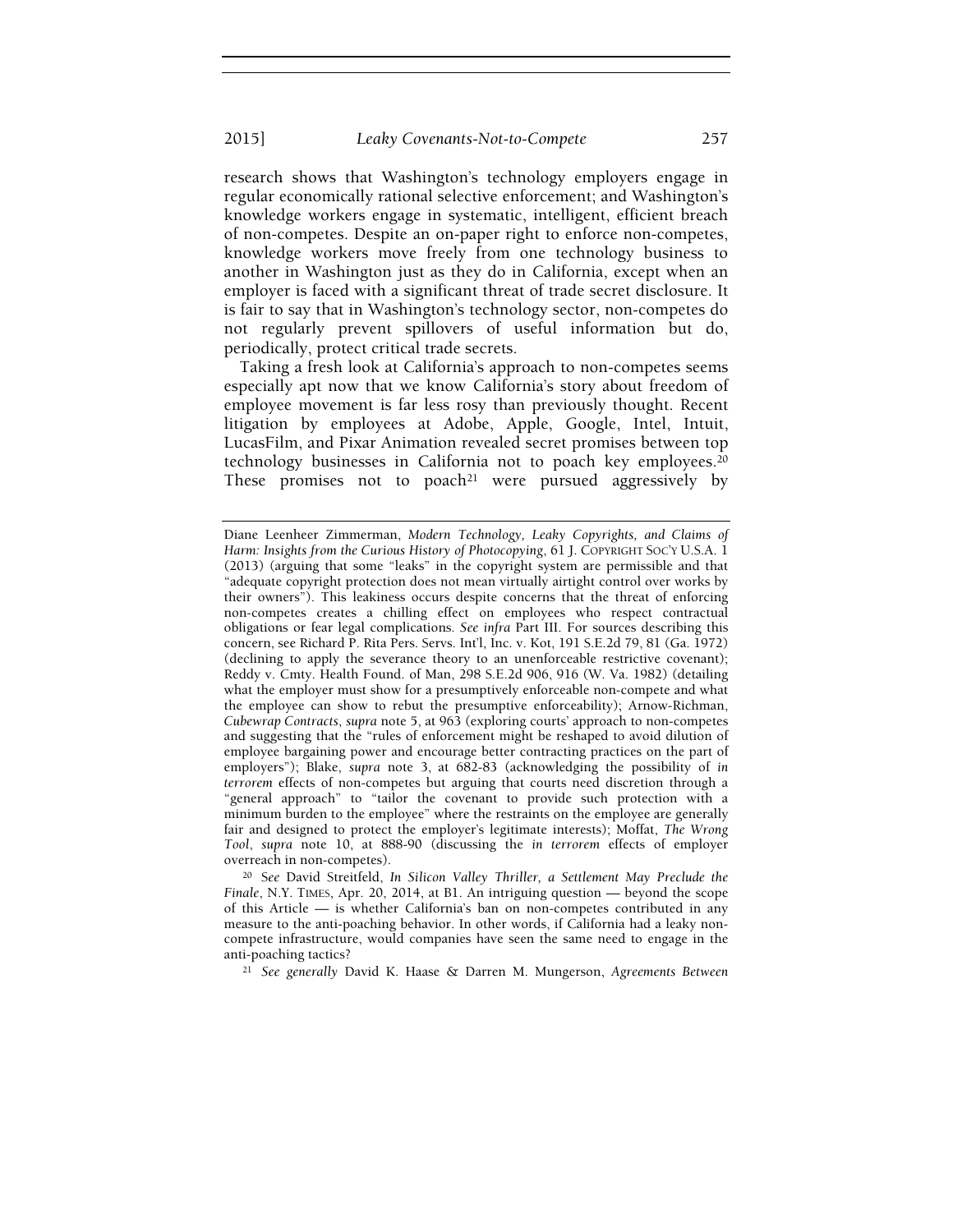executives at the highest levels of the company, including by Steve Jobs of Apple and Eric Schmidt of Google.<sup>22</sup>

This Article explores Washington State's legal infrastructure for innovation as a case study, focusing on the impact of non-competes on so-called "creative workers" — those who create and invent in the information economy.23 It shows how Washington achieves the advantages of liberal employee mobility and regular knowledge spillovers without the downsides of a flat-out ban on non-competes. The Washington way may be superior to California's approach because Washington gives employers a tool of last resort against threats of trade secret disclosure by key employees that California lacks.24 The point of this Article is not that Washington is exceptional; the point is that states do not need to ban non-competes in order to foster innovation as many scholars have contended. Washington's leaky non-compete legal infrastructure is exemplary, but other states can offer (and perhaps already do offer)25 an inviting legal platform for innovation without banning non-competes by taking steps to assure that non-compete enforcement is leaky. I offer several proposals in this Article to improve beneficial leakiness in every state by addressing the potential chilling effect of non-competes.

To be clear, I do not advocate for unfettered and indiscriminate use of non-competes.26 Commentators have rightly condemned this

<sup>26</sup> See Froma Harrop, To Keep Good Workers, Some Employers Are Trapping Them,

Employers Not to Hire Each Other's Employees: When Are They Enforceable?, 21 LAB. LAW. 277, 277-302 (2006) (comparing courts' "antitrust," contracts in "restraint on trade," and "restrictive covenant" approaches to validity of "no-switching" agreements); David L. Johnson, The Parameters of "Solicitation" in an Era of Non-Solicitation Covenants, 28 A.B.A. J. LAB. & EMP. L. 99 (2012) (providing national case survey of enforceable and unenforceable non-solicitation agreements for prior customers and former co-workers).

<sup>&</sup>lt;sup>22</sup> See David Streitfeld, Tech Giants Settle Antitrust Hiring Suit, N.Y. TIMES, Apr. 24, 2014, at B1.

<sup>23</sup> See Bishara, Covenants Not to Compete, supra note 7, at 315-16 (distinguishing "creative" workers from "service" workers who also have high levels of education but are engaged in providing services to other elements of the knowledge economy).

<sup>24</sup> Although California law may provide an equivalent tool as an exception to its ban on non-competes, recent cases have cast doubt on its availability, but this Article argues that California should embrace that "exception" as discussed infra Parts I–IV.

<sup>25</sup> Further research likely will reveal that states other than Washington also have a leaky non-compete legal infrastructure but some evidence suggests that not all states do at the present time. See Ruth Simon & Angus Loten, Litigation over Noncompete Clauses Is Rising, WALL ST. J. (Aug. 14, 2013, 8:06 PM ET), http://www.wsj.com/ articles/SB10001424127887323446404579011501388418552 (reporting on research conducted for the WSJ by the law firm of Beck Reed Riden showing that since 2002 non-compete cases rose 61% across the U.S. to 760 published cases).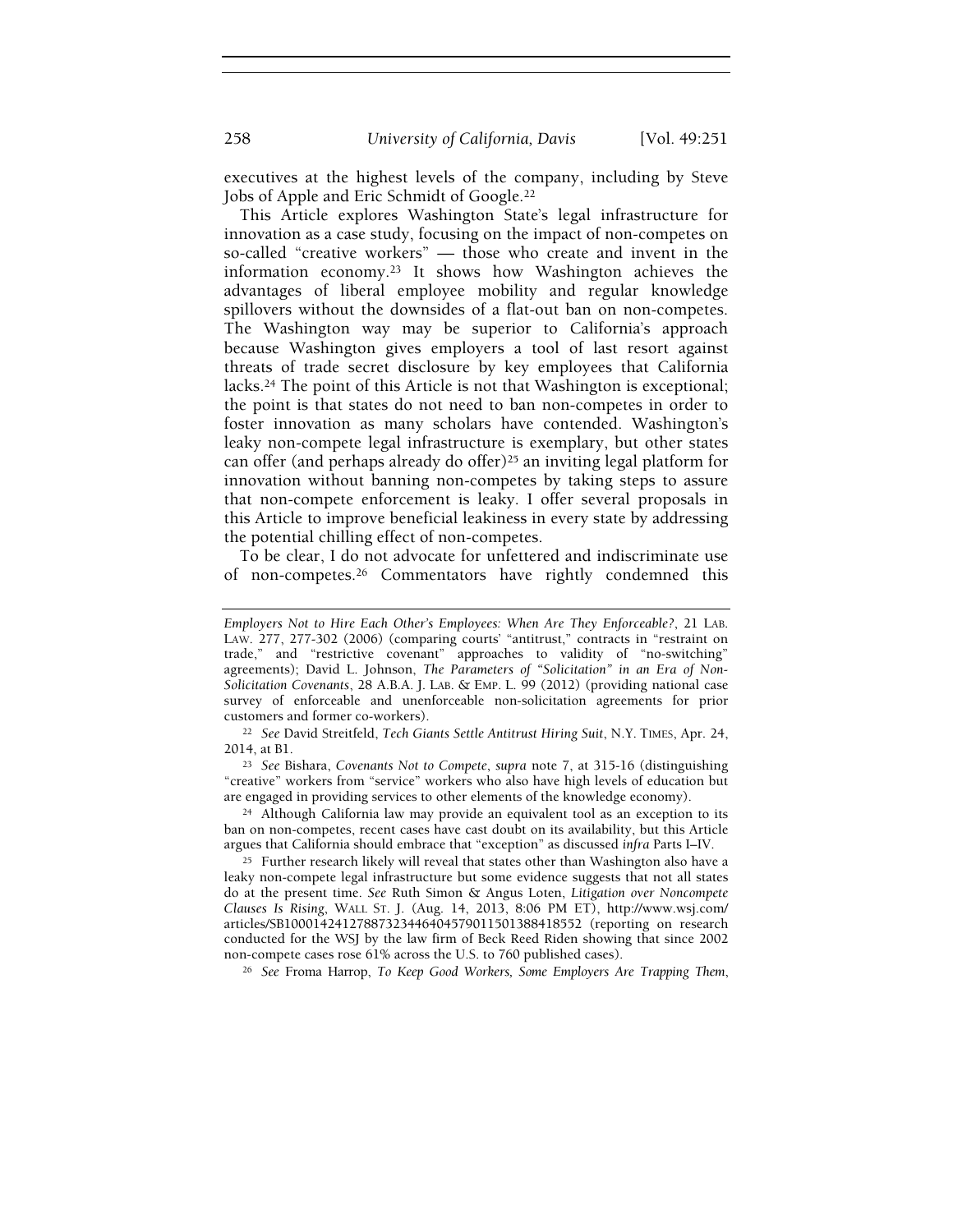practice for a multitude of good reasons and courts have the tools and should have the will to refuse enforcement in these cases. Instead, I show the value of targeted enforcement of non-competes when the loss of trade secrets is genuinely at risk.<sup>27</sup>

Following this Introduction, Part I introduces the law of noncompetes in the United States, including the commonly used "rule of reason" approach and California's ban on non-competes. Part II presents the rising crescendo for states to adopt California's approach to non-competes, as states compete to attract and retain technologyrelated businesses. Part II explains how this trend began with Professor Gilson's influential article but has been fueled by recent scholarship that draws on business management and behavioral science research. Part III describes Washington's law on noncompetes, presents research showing how the actual enforcement of non-competes in Washington's technology sector is very leaky, and explains the pragmatic reasons for the leakiness. Part III also addresses why the potential chilling effects of non-compete litigation are less significant than scholars might fear. Part III concludes by showing how a leaky approach to non-compete enforcement creates a useful legal infrastructure for innovation that is on par with California's approach and indeed provides some notable advantages for protecting valuable trade secrets. Using insights from the Washington case study, Part IV outlines a series of proposals directed to courts and legislators in every state to reduce potential chilling effects of non-competes and improve the state's legal infrastructure for innovation. It also explains why California should embrace the so-called "trade secret exception" to its ban on non-competes in order to improve California's legal

<sup>27</sup> Unfortunately, the unfettered and indiscriminate use of non-competes gives legitimate uses a bad name (getting a bad name happens in copyright law as well). See Jane C. Ginsburg, How Copyright Got a Bad Name for Itself, 26 COLUM. J.L. & ARTS 61, 61-62 (2002). Thus, this Article proposes several ways to deter the heavy-handed uses of non-competes. See infra Part IV for a discussion of these proposals.

SEATTLE TIMES, June 7, 2015, at A13 ("Originally designed to stop tech whizzes from taking company secrets to higher bidders, these noncompete agreements are being forced on workers loading boxes at warehouses or assembling sandwiches so that they can't go to the warehouse or sandwich shop down the block."); Danny Westneat, Low-Paying Job Includes Noncompete Clause, SEATTLE TIMES, Nov. 12, 2014, at B1 (commenting on reports of noncompetes used at Seattle's ServiceMaster water damage cleaner and the Jimmy John's sandwich shop: "It's hard to conjure what intellectual property or trade secrets are at stake in making the Turkey Tom. Or wet-vaccing carpets. It's one thing to make engineers or lawyers sign noncompetes. But cleaners?"); Ray Henry, Scrutiny on Worker Non-Compete Deals, ASSOCIATED PRESS (Jan. 3, 2015, 8:32 PM EST), http://bigstory.ap.org/article/ 76a057287c844f59a3bee39be9926395/scrutiny-worker-non-compete-deals (reporting on non-competes at Jimmy John's sandwich shop and Super Maid housecleaning services).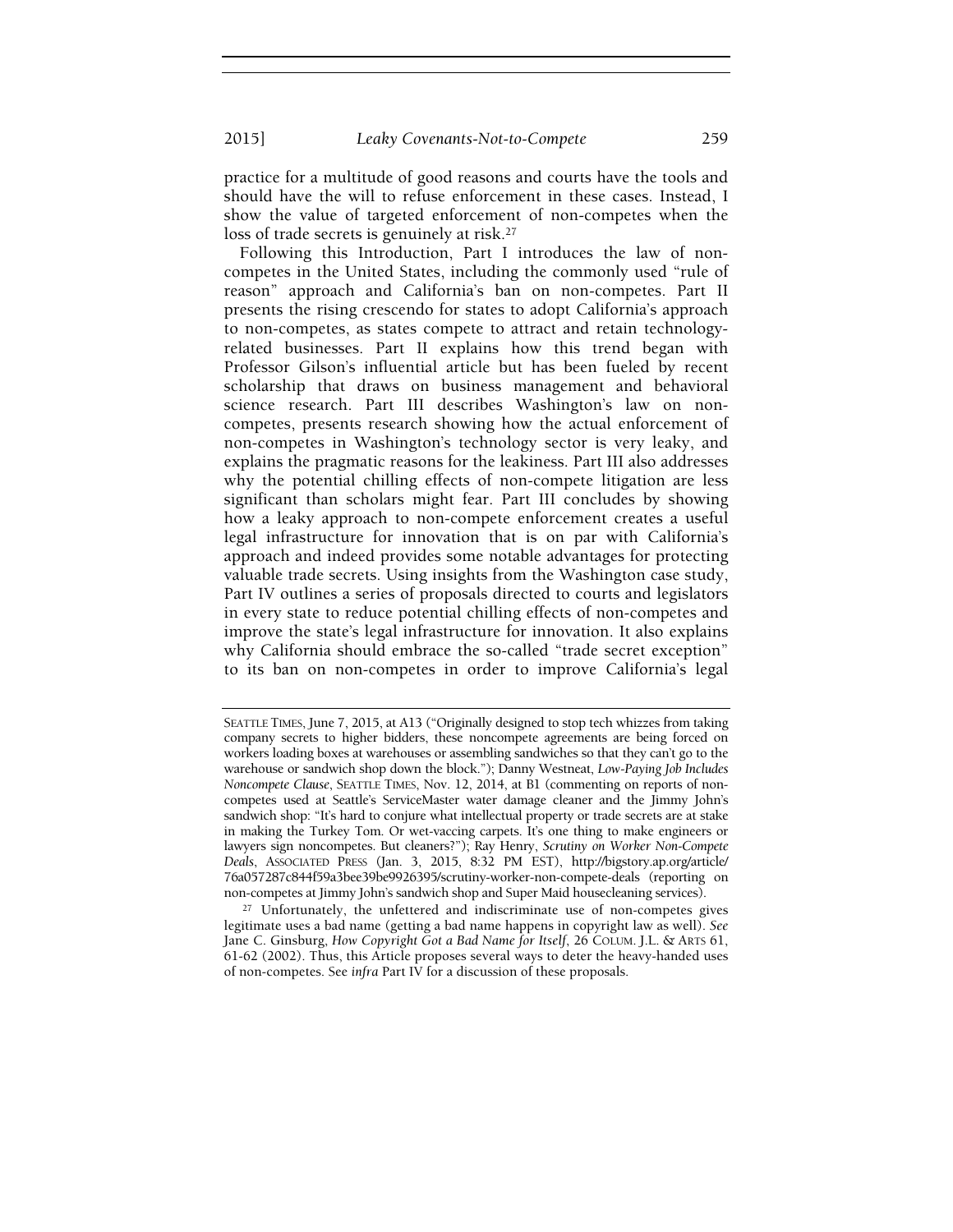infrastructure for start-ups and established firms that rely on robust trade secret protection.

#### I. THE LAW OF COVENANTS-NOT-TO-COMPETE

#### A. English Origins

A covenant-not-to-compete forbids a departing employee from competing with a former employer either as an employee of an established rival firm or by starting a new firm.28 Non-competes have become ubiquitous in employment contracts for highly skilled employees who work in the software and information technology sector.<sup>29</sup> However, non-competes did not originate in the modern information economy.

Non-competes can be traced back to the master-apprentice relationship in England. In this relationship, the master invested time and effort in training an apprentice in the skills of a trade and the apprentice, in turn, provided services back to the master for a specified period of time.30 If the apprentice left early to compete against the master, British courts of equity enforced non-competes to enable the

<sup>30</sup> See Blake, supra note 3, at 625-46 (reviewing the extensive history of restrictive employment covenants); see also Dan Messeloff, Note, Give the Green Light to Silicon Alley Employees: No-Compete Agreements Between Internet Companies and Employees Under New York Law, 11 FORDHAM INTELL. PROP. MEDIA & ENT. L.J. 711, 711-23 (2001) (providing a historical account).

<sup>28</sup> Google, Inc. v. Microsoft Corp., 415 F. Supp. 2d 1018, 1019 (N.D. Cal. 2005) ("While employed at Microsoft and for a period of one year thereafter, I will not (a) accept employment or engage in activities competitive with products, services, or projects (including actual or demonstrably anticipated research or development) on which I worked or about which I learned confidential or proprietary information or trade secrets while employed at Microsoft . . . .").

<sup>&</sup>lt;sup>29</sup> According to one commentator, it is "generally and logically assumed that noncompete clauses in employment contracts are widely utilized. However, there is not much evidence available on this point." Bishara, Fifty Ways to Leave, supra note 18, at 759-60; see also Norman D. Bishara, Kenneth J. Martin & Randall S. Thomas, An Empirical Analysis of Noncompetition Clauses and Other Restrictive Postemployment Covenants, 68 VAND. L. REV. 1, 3 (2015) (empirical study of the prevalence of noncompetes for CEOs of 500 large companies); Garmaise, supra note 18, at 396 (reporting evidence that 70.2% of top executives sign noncompetes); Matt Marx, The Firm Strikes Back: Non-Compete Agreements and the Mobility of Technical Professionals, 76 AM. SOC. REV. 695, 700 (2011) (interviews with small sample of high tech workers); Samila & Sorenson, supra note 10, at 425 (citing surveys finding that nearly 90% of technical workers and upper level management sign non-competes); Stewart J. Schwab & Randall S. Thomas, An Empirical Analysis of CEO Employment Contracts: What Do Top Executives Bargain For?, 63 WASH. & LEE L. REV. 231, 234 (2006) (concluding that non-competes are widely used for CEOs at large public companies).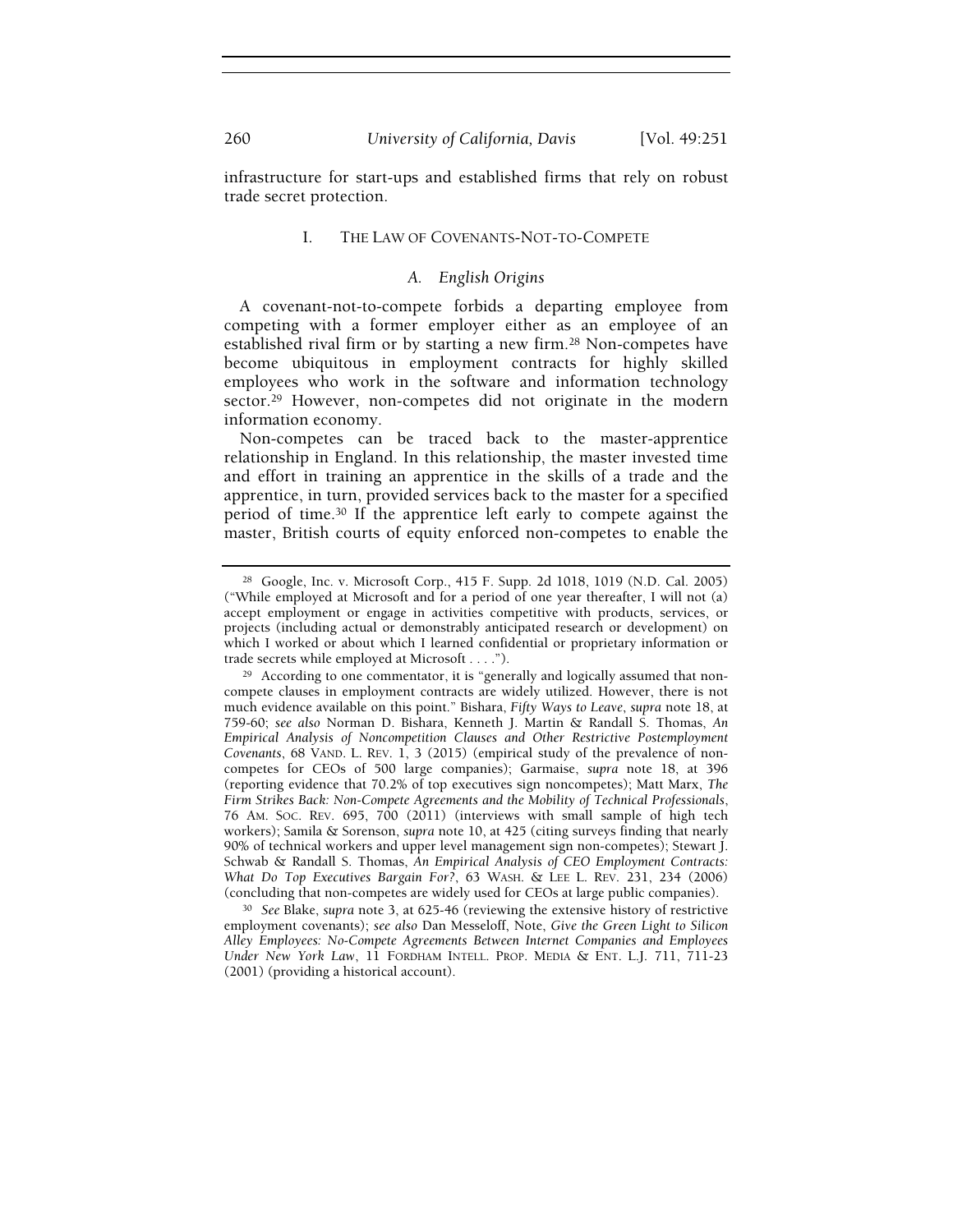master to protect the master's training investment. Over time, when enforcement of non-competes became too harsh, English courts began to hold that employers could only enforce reasonable limitations on departing employees.<sup>31</sup>

#### B. Modern American Law: Two Paths

#### 1. Majority Path: Enforceable When Reasonable

Most states in the United States follow the English tradition of enforcing non-competes if they are reasonable. As in early England, non-competes can protect an American employer's investment in training its employees. This training often involves specific technical training. In economic terms, non-competes provide an incentive for employers to invest in employee training. This benefits employers, of course, but also benefits employees who, ultimately, can deploy their new skills elsewhere. Unlike early English law, modern United States law does not enforce non-competes simply to protect an employer's investment in human capital. This interest is not compelling enough to outweigh the employee's strong interest in freedom of movement and the right to earn a living.<sup>32</sup>

The modern rationale for enforcing non-competes goes beyond protecting an employer's investment in training. Today, the rationale often focuses on the relationship between non-competes and the protection of intellectual property, especially trade secrets.33 When employees create copyrightable works, patentable inventions, or trademarks in the course of their employment, the employer owns this intellectual property either by operation of law or through an industry standard assignment of rights. Trade secrets present a bigger challenge.

For one thing, trade secret protection lasts only as long as the information remains secret.34 If a departing employee discloses the information to a competitor, then the secret is irretrievably lost. This may be particularly devastating if the trade secret provides the comparative advantage that the employer has (or had) over its

<sup>31</sup> See Blake, supra note 3, at 638-39.

<sup>32</sup> See Anenson, supra note 6, at 118.

<sup>33</sup> See Blake, supra note 3, at 668-71. But see Moffat, The Wrong Tool, supra note 10, at 898 (arguing that "the IP justification fails. Noncompetes are simply the wrong tool for the IP job").

<sup>34</sup> UNIFORM TRADE SECRETS ACT § 1(4) (amended 1985) (trade secret protection exists only for information not generally known); see RESTATEMENT (FIRST) OF TORTS § 757(b) (1939).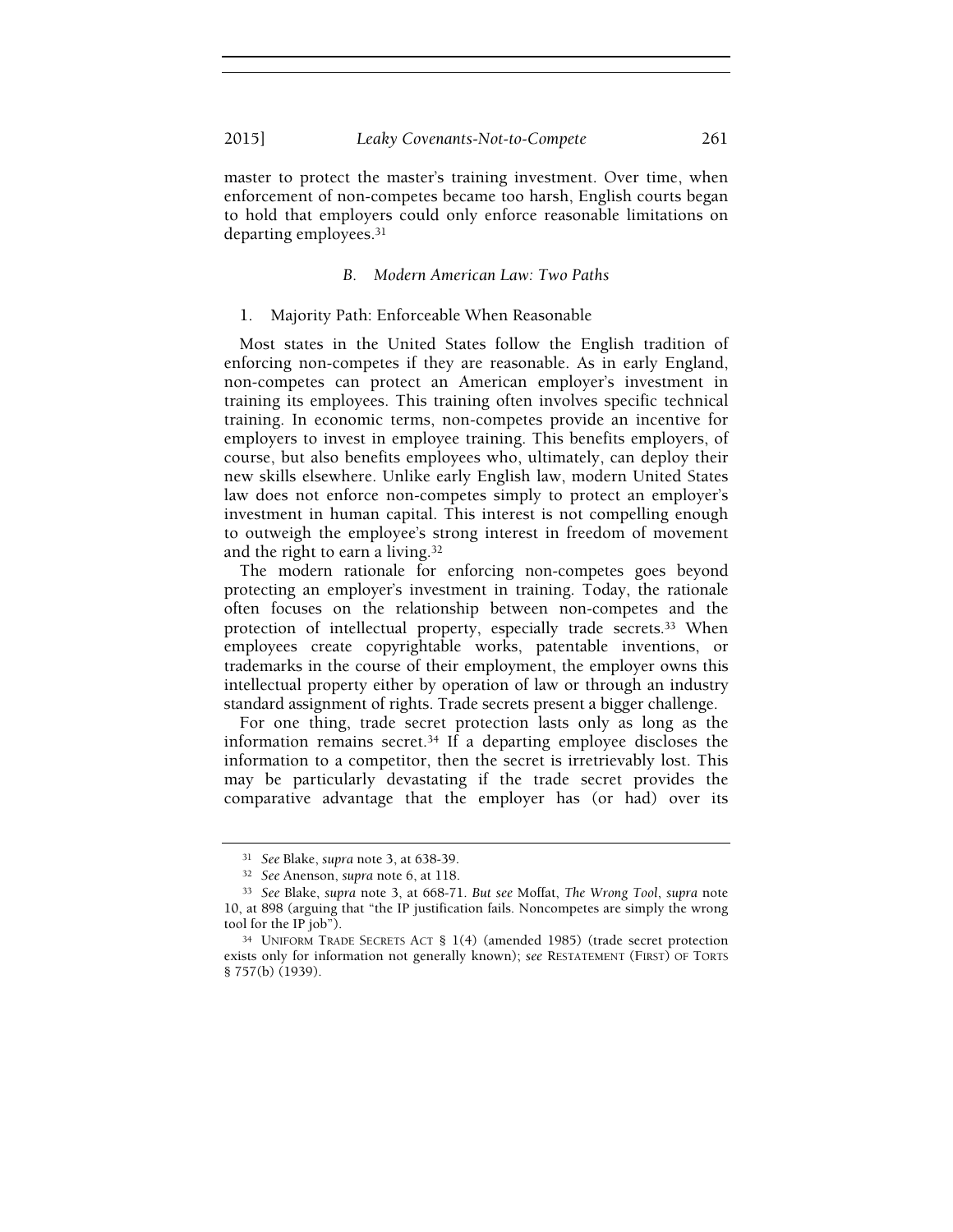competitor. For another thing, because some trade secret information resides only (or primarily) in the mind of the employee, this information may be lost to the employer if the employee leaves without documenting the information. Finally, it is often difficult to separate an employee's general skill and knowledge from an employer's trade secret. In light of this ambiguity, a non-compete provides an insurance policy for the employer against the disclosure of intermingled information. As articulated by the Court in Comprehensive Technologies International v. Software Artisans, "[w]hen an employee has access to confidential and trade secret information critical to the success of the employer's business, the employer has a strong interest in enforcing a covenant not to compete because other legal remedies often prove inadequate."<sup>35</sup>

Freedom of contract provides another justification for enforcing non-competes. Independent actors should be free to enter into agreements of their choosing and courts should not interfere with the substance of those agreements absent procedural or substantive unconscionability. In the context of non-competes, however, American law has departed from a slavish application of this principle. It recognizes that employment agreements are rarely negotiated, that employees often lack sophistication and bargaining power, and that consideration is often inadequate or absent.<sup>36</sup>

Drawing on these guiding principles, states enforce non-competes tempered by a rule of reason.<sup>37</sup> The RESTATEMENT (SECOND) OF

<sup>35</sup> Comprehensive Techs. Int'l, Inc. v. Software Artisans, Inc., 3 F.3d 730, 739 (4th Cir. 1993) vacated on petition for reh'g (1993); see also James P. Pooley, Update on Trade Secret Law, INTELL. PROP. COUNS., Oct. 2008, at 5 available at http://media. mofo.com/docs/pdf/081009Pooley.pdf (stating covenants restricting an employee's right to compete following termination are one way to avoid the cost and unpredictability of trade secret litigation).

<sup>36</sup> See Blake, supra note 3, at 647-50.

<sup>&</sup>lt;sup>37</sup> Some states (about 30%) address non-competes by statute and the others through common law. See generally BRIAN M. MALSBERGER, COVENANTS NOT TO COMPETE, A STATE-BY-STATE SURVEY (4th ed. 2004 & Supp. 2014) (analyzing noncompete case law across the nation with particular emphasis on significant splits of authority); KURT E. DECKER, COVENANTS NOT TO COMPETE (2d ed. 1993 & Supp. 2004) (detailing protectable interests in non-competes through a step-by-step litigation guide). For a statutory approach, see COL. REV. STAT. § 8-2-113(2) (2015) (widely permitting non-competes for executive and management level employees); LA. REV. STAT. ANN. § 23:921 (2015) (restricting non-competes to two years or less within a specific geographic area); see also Melissa Ilyse Rassas, Comment, Explaining the Outlier: Oregon's New Non-Compete Agreement Law & The Broadcast Industry, 11 U. PA. J. BUS. L. 447, 450-52 (2009).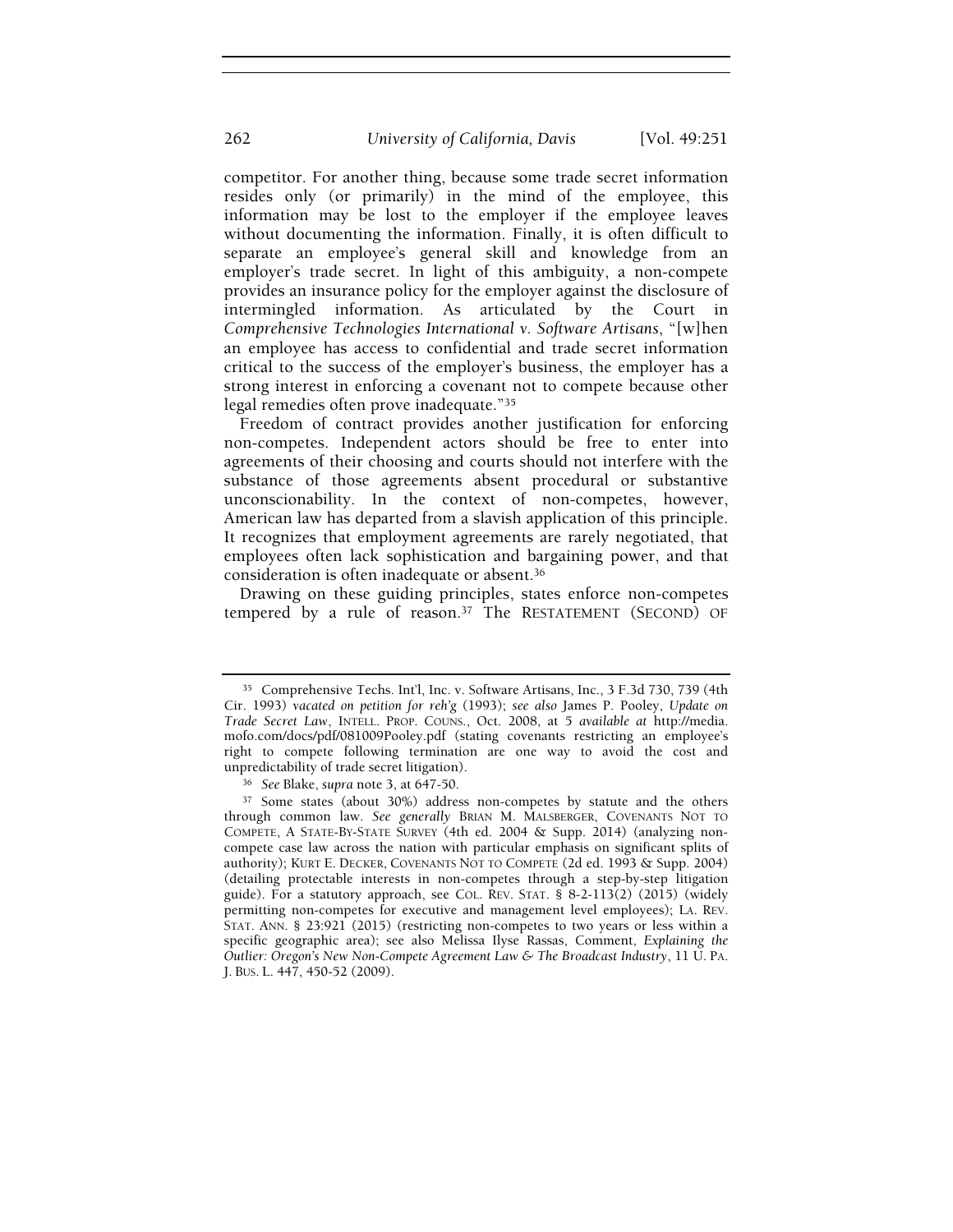CONTRACTS captures the general38 approach: in considering whether to enforce a non-compete, a court must consider (1) whether "the restraint is greater than needed to protect the [employer's] legitimate interest"; (2) the "hardship to the [employee]"; and (3) "the likely injury to the public."39 Each state reflects the RESTATEMENT's formulation differently, as illustrated below by the tests in New York and Virginia (the tests for Massachusetts, North Carolina, Texas, and Washington will be discussed infra in Sections II and III):

In New York, a restraint is reasonable only if it: (1) is not greater than necessary for the protection of the legitimate interest of the employer, (2) does not impose undue hardship on the employee, and (3) is not injurious to the public. A noncompete must also be reasonable temporally and geographically.<sup>40</sup>

In Virginia, (1) covenants in restraint of trade are not favored, will be strictly construed and, in the event of an ambiguity, will be construed in favor of the employee; and (2) the employer bears the burden to show that the restraint is no greater than necessary to protect a legitimate business interest, is not unduly harsh or oppressive in curtailing an employee's ability to earn a livelihood, and is reasonable in light of sound public policy.<sup>41</sup>

To implement the rule of reason, many courts will reform an unreasonable non-compete contract.<sup>42</sup> Some courts do this by excising unreasonable terms and then enforcing reasonable terms that remain, provided the covenant remains grammatically coherent.43 This is

<sup>38</sup> Some scholars describe state non-compete law as nuanced but relatively consistent over time. See Bishara, Fifty Ways to Leave, supra note 18, at 754. Other scholars characterize this diversity as "a mess." See Moffat, Making Non-Competes Unenforceable, supra note 10, at 943.

<sup>39</sup> RESTATEMENT (SECOND) OF CONTRACTS § 188 (1981).

<sup>40</sup> See Natural Organics, Inc. v. Kirkendall, 860 N.Y.S.2d 142, 143 (App. Div. 2008).

<sup>41</sup> See Modern Env'ts, Inc. v. Stinnett, 561 S.E.2d 694, 696 (Va. 2002).

<sup>42</sup> Statutes in Florida, Michigan, and Texas specifically allow a court to reform a non-compete. See FLA. STAT. ANN.  $\S$  542.335(1) (2015); MICH. COMP. LAW ANN. § 445.774a (2015); TEX. BUS. & COM. CODE ANN. § 15.51(c) (2015). See generally Griffin Toronjo Pivateau, Putting the Blue Pencil Down: An Argument for Specificity in Noncompete Agreements, 86 NEB. L. REV. 672 (2008) (describing the various permutations of the blue pencil doctrine and outlining the arguments for and against each approach).

<sup>43</sup> Wisconsin, by contrast, voids any overbroad non-compete. See WIS. STAT. § 103.465 (2015).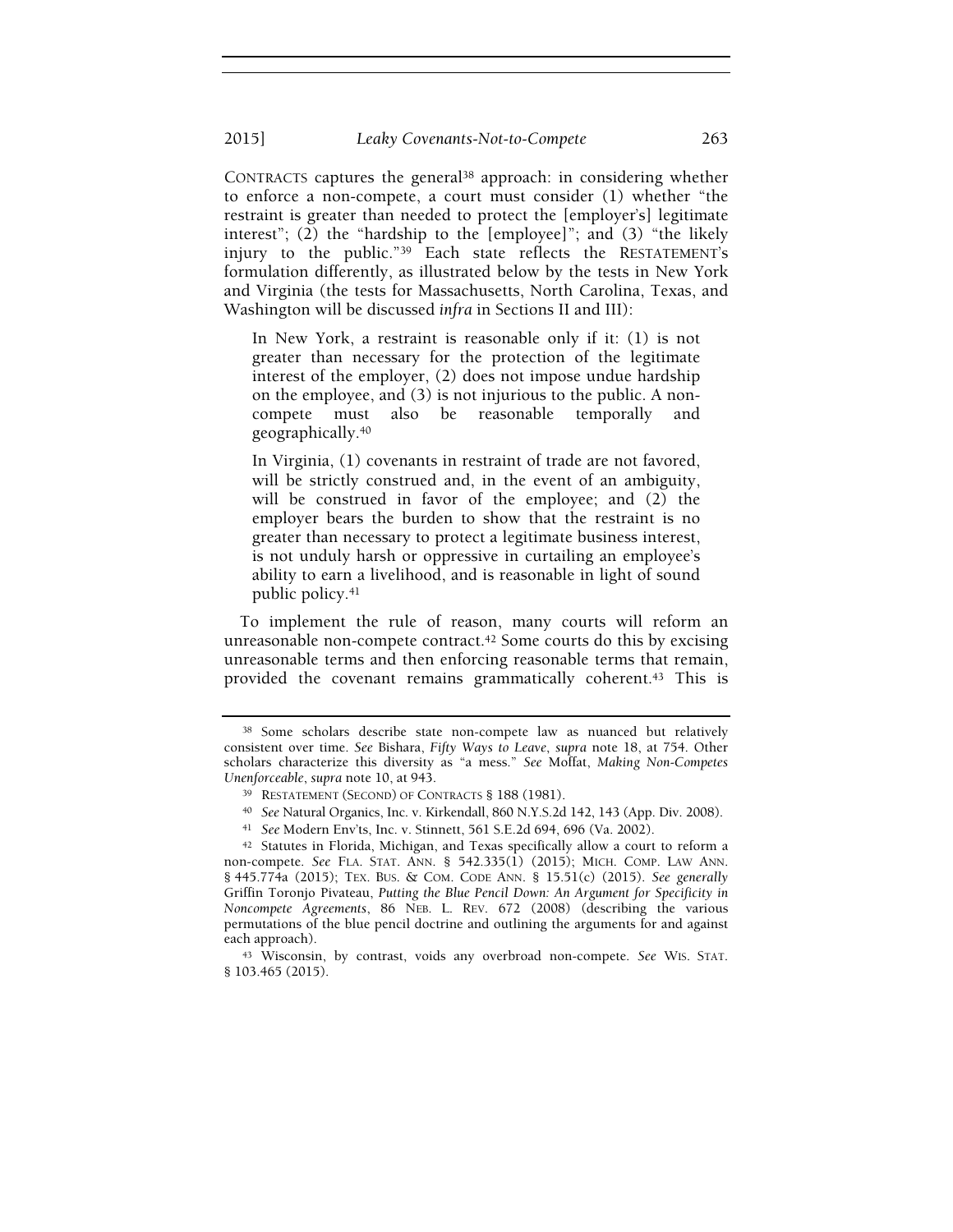known as the "blue pencil" approach.<sup>44</sup> Other courts will simply enforce the non-compete only to the extent it is reasonable. This is known as the partial enforcement approach.<sup>45</sup>

Moreover, some states require additional consideration for noncompetes entered into once the employment relationship has begun. In these states, continued employment is not sufficient consideration.46 This adds an additional hurdle for employers who seek, even for legitimate reasons, to restrain employee mobility.

In sum, modern American law on non-competes has not strayed too far from its roots in the English law of equity.<sup>47</sup> American courts do not enforce non-competes unequivocally but, instead, they look for a business justification that outweighs the individual rights of the employee to work and to move, and the public's interest in keeping the skill of the employee productively employed in the economy.48 As in English courts of equity, non-competes can be enforced in the United States, but not if they are too harsh (for individuals or society).

2. California's Path: Never Enforceable

Initially, California followed the common law rule that noncompetes are valid as long as they are reasonably imposed.49 However, in 1872 California changed course, settling on a public policy that favored unfettered competition and employee mobility.<sup>50</sup> The legislature enacted this policy in then Civil Code Section 833 (now California Business and Professions Code section 16600): "Except as provided in this chapter, every contract by which anyone is restrained

<sup>44</sup> See Ferrofluidics Corp. v. Advanced Vacuum Components, Inc., 968 F.2d 1463, 1469 (1st Cir. 1992) (describing the blue pencil approach).

<sup>45</sup> Id. (describing the partial enforcement approach).

<sup>46</sup> See, e.g., Stevenson v. Parsons, 384 S.E.2d 291, 293 (N.C. Ct. App. 1989) (describing covenants not to compete in North Carolina); George W. Kistler, Inc. v. O'Brien, 347 A.2d 311, 316 (Pa. 1975) (describing covenants not to compete in Pennsylvania); Labriola v. Pollard Grp., Inc., 100 P.3d 791, 794-96 (Wash. 2004) (describing covenants not to compete in Washington).

<sup>47</sup> See Blake, supra note 3, at 630-31, 643-46.

<sup>48</sup> See, e.g., Systems & Software, Inc. v. Barnes, 886 A.2d 762, 764 (Vt. 2005) ("We have stated that 'we will proceed with caution' when asked to enforce covenants against competitive employment because such restraints run counter to public policy favoring the right of individuals to engage in the commercial activity of their choice.").

<sup>49</sup> See Wright v. Ryder, 36 Cal. 342, 357 (1868).

<sup>50</sup> Edwards v. Arthur Andersen LLP, 189 P.3d 285, 288-91 (Cal. 2008).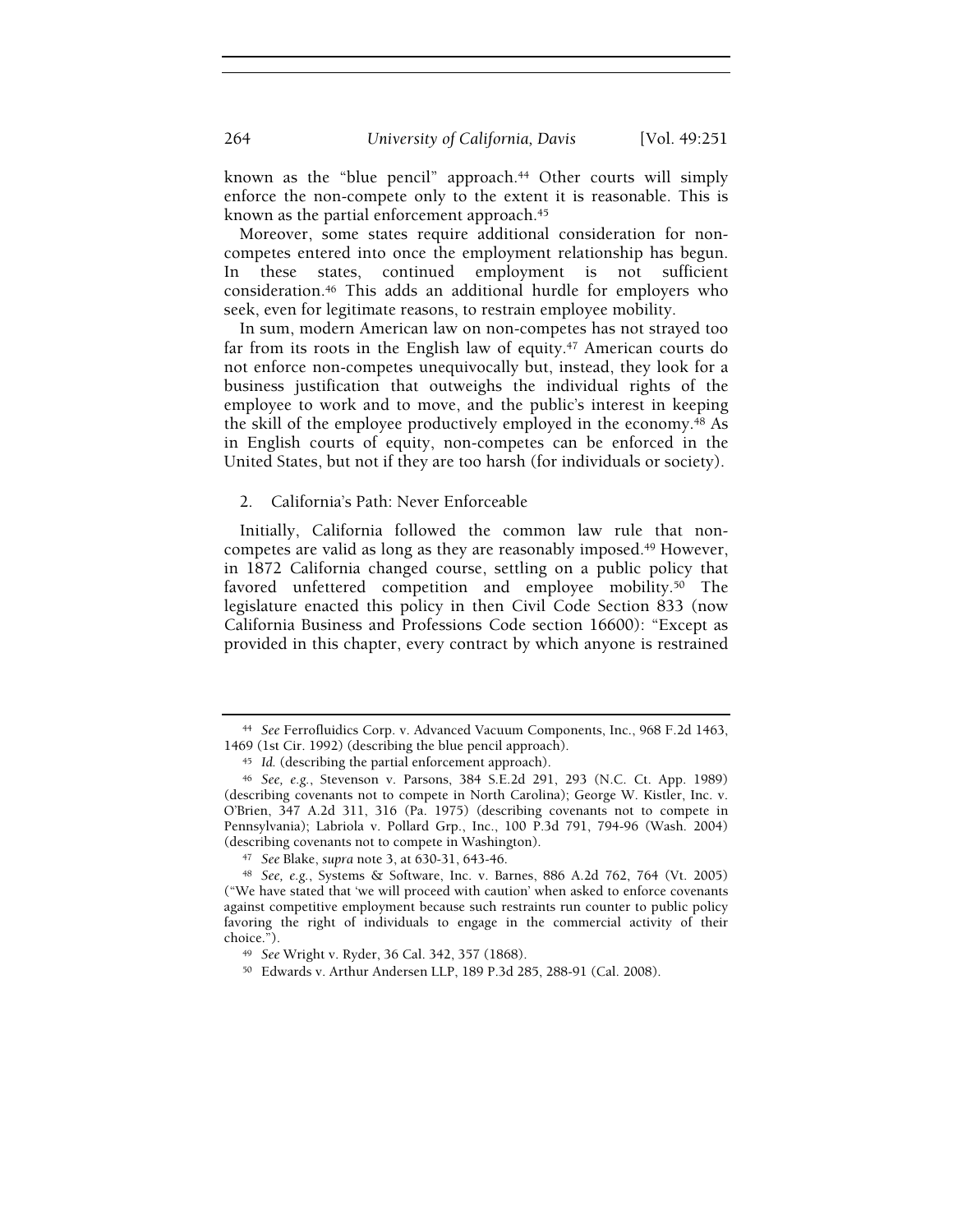from engaging in a lawful profession, trade, or business of any kind is to that extent void."<sup>51</sup>

Section 16600 did not result from the foresight of the California legislature, but instead, can be traced to the nineteenth century codification movement in American law led by David Dudley Field and his "Field Code."52 The California Supreme Court has ruled that Section 16600 "prohibits employee noncompetition agreements unless the agreement falls within a statutory exception."53 California's strong rule against the enforceability of non-competes has been replicated in Hawaii, North Dakota, Montana, and Oklahoma54 although the courts in Montana and Oklahoma have interpreted their statutes to permit the enforcement of non-competes in certain circumstances.55 Although not going as far as California, Colorado and Oregon limit enforcement of non-competes to managers and professional workers.<sup>56</sup>

#### II. THE RISING CRESCENDO FOR THE CALIFORNIA APPROACH

#### A. Professor Saxenian, Professor Gilson, and Mr. Wood

Scholars have identified the key conditions that incubate high technology innovation in a region. The consensus factors include a significant university or research center, access to capital, a robust

<sup>55</sup> See Dobbins v. Rutherford, 708 P.2d 577, 579 (Mont. 1985); Thayne A Hedges Reg'l Speech & Hearing Ctr., Inc. v. Baughman, 996 P.2d 939, 941 (Okla. Civ. App. 1998).

<sup>56</sup> COLO. REV. STAT. § 8-2-113(d) (2015); OR. REV. STAT. § 653.295(1)(a)–(b) (2015). Since highly skilled employees contribute the most to knowledge spillovers, Oregon's and Colorado's approaches protect low skilled workers from unfair treatment but do not address the key issue addressed in this article.

<sup>51</sup> Cal. Bus. & Prof. Code Ann. § 16600 (2015); see also Gilson, supra note 8, at 613-19.

<sup>52</sup> See Gilson, supra note 8, at 613-14 (noting the role of "serendipity" and "historical accident" in the enactment of section 16600 and observing "It is impossible to know exactly what Field had in mind in this sequence"). See generally LAWRENCE M. FRIEDMAN, A HISTORY OF AMERICAN LAW 391 (2d ed. 1985) (describing Field's codification efforts).

<sup>53</sup> Arthur Andersen LLP, 189 P.3d at 288; see also Muggill v. Reuben H. Donnelley Corp., 398 P.2d 147, 149 (Cal. 1965). The "statutory exceptions" apply to noncompetition agreements in the sale or dissolution of corporations (16601), partnerships (16602), and limited liability corporations (16602.5).

<sup>54</sup> See 2015 Haw. Sess. Laws 158 (prohibiting non-competes for employees of technology businesses); MONT. CODE ANN. § 28-2-703 (2015); N.D. CENT. CODE. § 9- 08-06 (2015); OKLA. STAT. tit. 15, § 217 (2015); see also GA. CONST. art III, § 6, para. V(c) (prohibiting the general assembly from authorizing contracts that inhibit competition).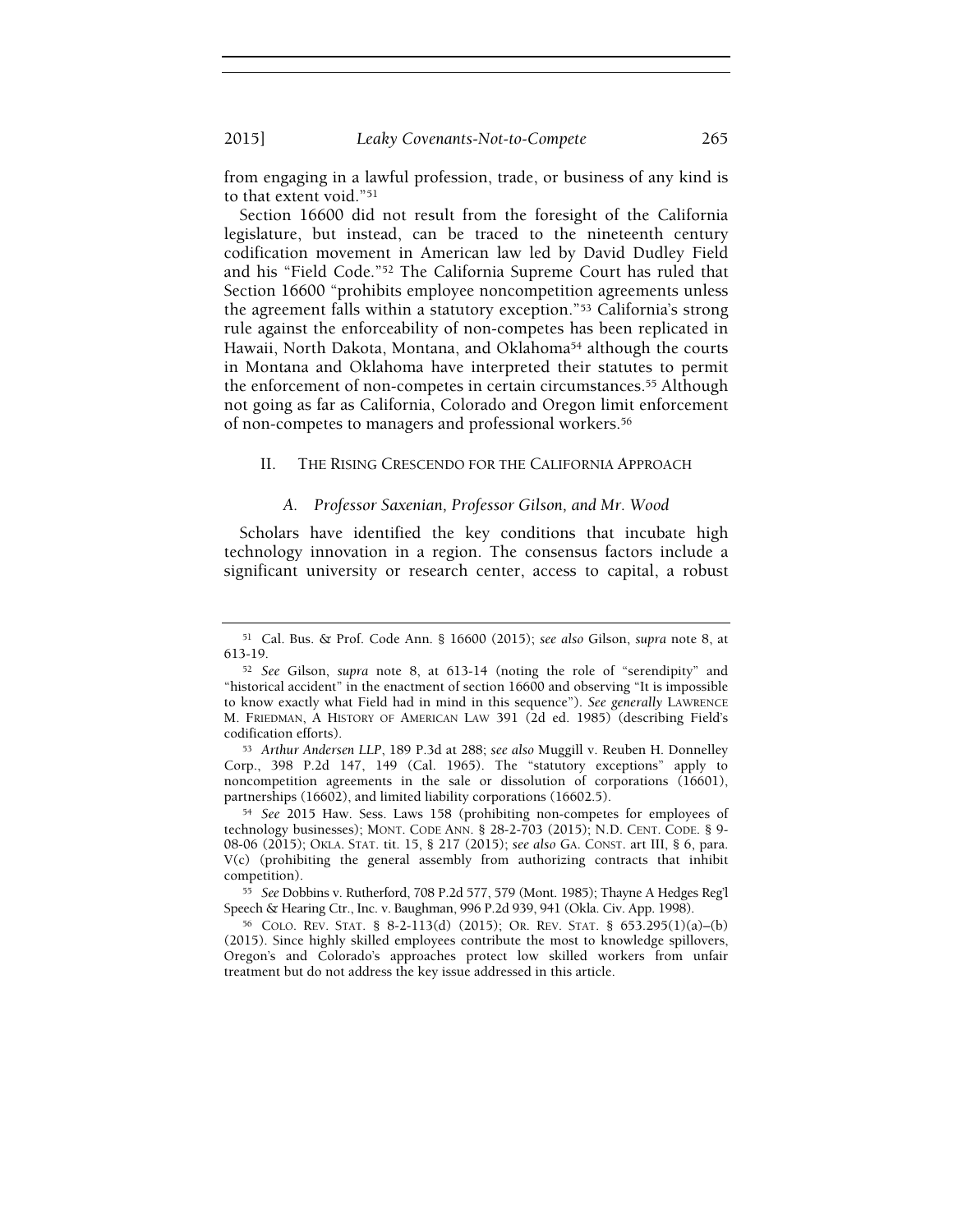infrastructure, and an environment for a high quality of life.<sup>57</sup> Following in this line of research, Professor AnnaLee Saxenian, a sociologist, studied the rise of Silicon Valley's high-technology sector during the 1980's as it compared to the relative stagnation of the Route 128 region of Massachusetts.58 Saxenian's focus was not on the initial conditions needed for innovation, but rather the conditions that allow a region to sustain and regenerate innovative activity. Saxenian attributed Silicon Valley's relative success largely to its culture: small firms with no fear of failing, frequent employee crossover, and a culture of information sharing.59 By contrast, Route 128 was dominated by large integrated firms with minimal employee crossover and a culture of secrecy.60 The knowledge spillovers that occurred in Silicon Valley, in Saxenian's estimation, fostered its rapid development of new technologies and positive economic growth.

Professor Ronald Gilson built on Saxenian's work, arguing that California's approach to non-competes provided the legal infrastructure for the success of Silicon Valley as a high technology engine.61 Gilson pointed out that California's non-enforcement approach to noncompetes maximizes employee movement between firms and thus knowledge spillovers.62 By contrast, Massachusetts follows the rule of reason approach to the enforcement of non-competes, which can impede knowledge spillovers by restricting employee movement

<sup>60</sup> Id. at 3-4, 59-82.

<sup>57</sup> For recent discussions of these factors, see Maggie Theroux Fieldsteel, Building a Successful Technology Cluster, U.S. ENVTL. PROT. AGENCY, OFFICE OF RESEARCH AND DEV., ENVTL. TECH. INNOVATION CLUSTERS PROGRAM 14-20 (Mar. 12, 2013) (reviewing the factors in the context of three different clusters, defined as "dense regional networks of companies, universities, research institutions, and other stakeholders involved in a single industry"); Rustam Lalkada, Technology Business Incubation: A Toolkit on Innovation in Engineering, Science and Technology, U.N. EDUC., SCI. AND CULTURAL ORG. (2006).

<sup>58</sup> See generally ANNALEE SAXENIAN, REGIONAL ADVANTAGE: CULTURE AND COMPETITION IN SILICON VALLEY AND ROUTE 128 (1994) (comparing the technology industry in California versus Massachusetts).

<sup>59</sup> Id. at 2-3, 29-57.

<sup>61</sup> Gilson, supra note 8, at 579 ("The different legal rules governing postemployment covenants not to compete in California and Massachusetts help explain the differences in employee job mobility and therefore the knowledge transfer that Saxenian identifies as a critical factor in explaining the differential performance of Silicon Valley and Route 128."). Like most other commentators, Gilson assumed without presenting much evidence that use of non-competes was widespread in Massachusetts. See id. at 603-06.

<sup>62</sup> Id.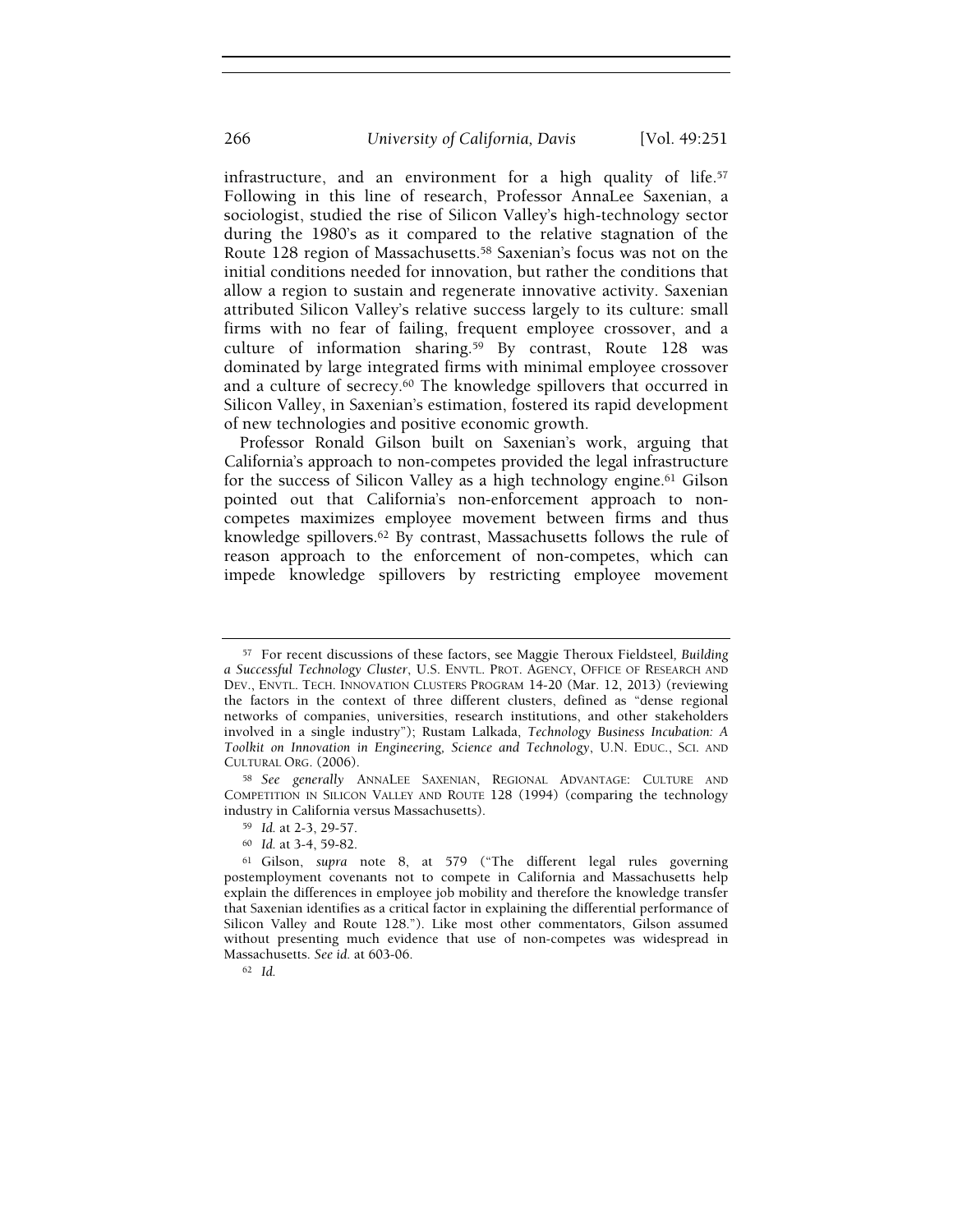between firms.63 According to Gilson, the critical differentiator between Silicon Valley and Route 128 is law not just culture.<sup>64</sup>

Professor Gilson's article has been extremely influential. It is hard to find a law review article that does not cite Gilson or use his article as a point of departure.65 Indeed, the crescendo of scholarly support for Gilson's thesis has been rising in recent years.<sup>66</sup> However, significant aspects of Gilson's article are often overlooked. These portions of Gilson's work provide words of caution against a full-fledged embrace of California's approach to non-competes. It is important to highlight these points because Gilson's work is so foundational.

Gilson did not suggest that California's approach is right for every state. To the contrary, he warned: ". . . I think caution is in order in assessing the policy implications of Silicon Valley's history."67 He ends his article with this advice: "[t]hus, it may well be that a state concerned with regional developments today should not blindly seek to replicate the historical source of Silicon Valley's success. Given the opportunity to act by design rather than by historical accident, the better approach may be to craft a legal infrastructure that has the flexibility to accommodate the different balance between external economies and intellectual property rights protection that may be optimal in different industries."<sup>68</sup>

And what legal infrastructure might accommodate this important "flexibility?" Gilson suggests: "[r]ather than emulating California's blanket prohibition (which, after all, exists by historical accident not design), it may be that the rule of reason currently applied to postemployment covenants . . . is flexible enough . . . In assessing the validity of a particular covenant under this legal regime, a court balances against the employer's interest in enforcing the covenant not only the employee's interest in mobility, but also the public interest."<sup>69</sup>

<sup>69</sup> Id. at 628.

<sup>63</sup> Id. at 603-08.

<sup>64</sup> Id. at 594.

<sup>65</sup> See, e.g., Bishara, Martin & Thomas, supra note 29, at 14 (citing Gilson and remarking "Perhaps the most active discussion regarding the propriety of [noncompetes] relates to the well-known academic argument that the economic growth of Silicon Valley was made possible in part because of California's ban on noncompetes"); Garrison & Wendt, supra note 17, at 170-171 (providing brief synopsis of Professor Gilson's arguments).

<sup>66</sup> See Bishara, Martin & Thomas, supra note 29, at 15 (referring to the "burst of recent scholarship" about the California effect); see also infra Part II.B (describing recent scholarship urging a California approach).

<sup>67</sup> Gilson, supra note 8, at 627.

<sup>68</sup> Id. at 629.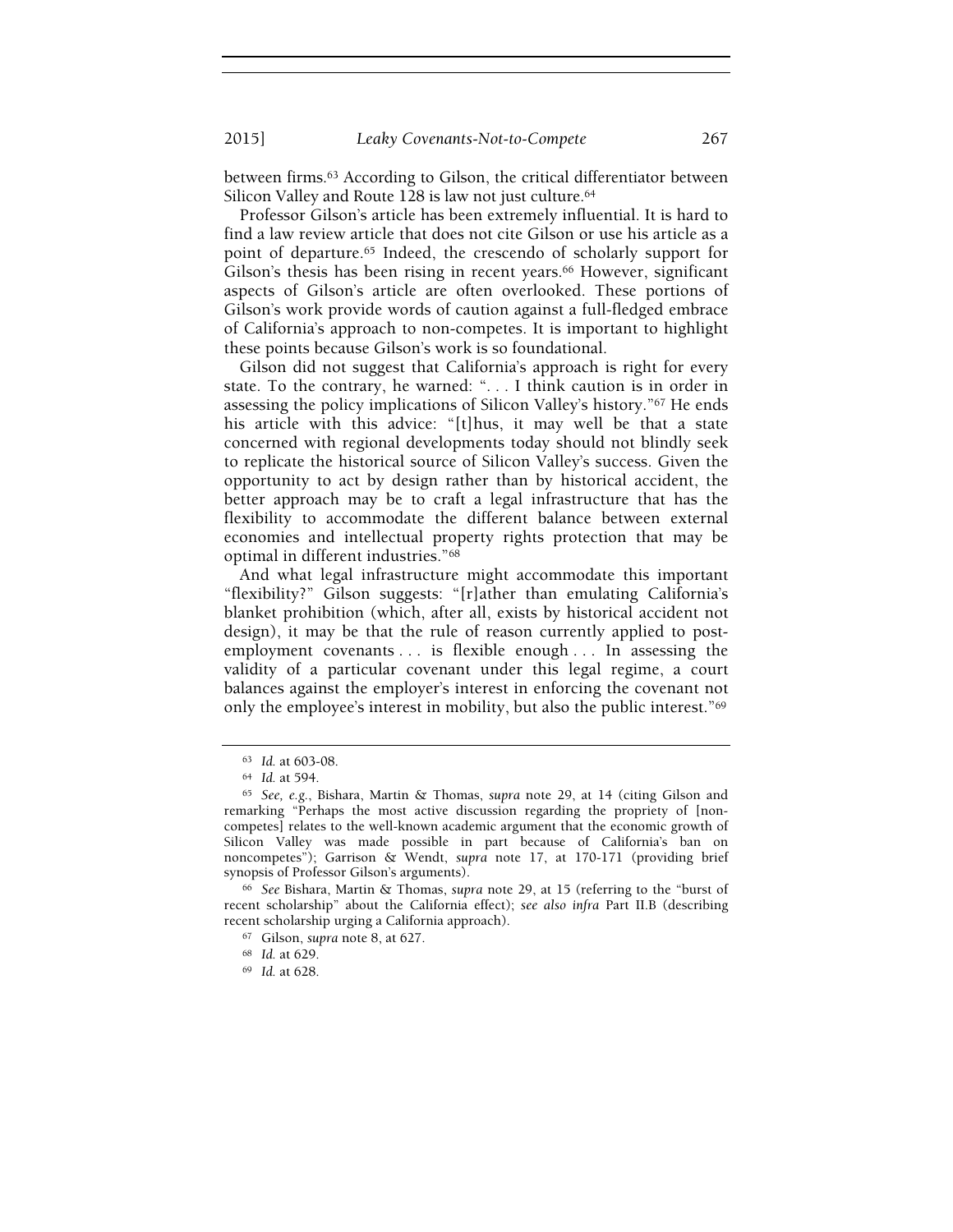Professor Gilson was not the only one examining the effect of noncompetes on innovation at that time. Mr. Jason S. Wood, an attorney in North Carolina, published an article the year after Gilson's piece, comparing Silicon Valley not only to Route 128, but also to high tech hotbeds in Austin, Texas ("Austin") and North Carolina's Research Triangle Park ("RTP").70 Compared to the fame of Gilson's article, Wood's work has been largely ignored by scholars,<sup>71</sup> but it is highly instructive.

Wood acknowledged that Gilson had described significant differences in the histories and legal infrastructure of Silicon Valley and Route 128. However, Wood suggested that the predictive usefulness of California's approach to non-competes could be tested by comparing it with other thriving high technology sectors such as Austin and the RTP as well as Route 128. Thus, Wood's article first analyzed the law of non-competes in California, Massachusetts, Texas, and North Carolina, and then evaluated whether the enforcement posture of each state's law tracked the relative vibrancy of each state's high tech sector.

Wood noted that Texas and North Carolina, like Massachusetts, take a rule of reason approach to enforcing non-competes. Both Texas and North Carolina test the reasonableness of a non-compete by considering the typical factors.72 However, Wood pointed out some differences of note. North Carolina's courts go farther in protecting employees by requiring that the non-compete be signed, in writing, and entered into at the time and as part of the contract of employment.73 North Carolina's pro-employee twist may be offset, according to Wood, by the tendency of North Carolina's courts to grant injunctive relief in non-compete cases upon showing a likelihood of success on the merits without proof of actual harm.<sup>74</sup>

<sup>70</sup> Wood, supra note 16, at 26-28.

<sup>71</sup> According to a LEXIS search on January 26, 2015, Professor Gilson's article has been cited 182 times compared to 17 citations to Mr. Wood's article.

<sup>72</sup> Namely, whether (1) the restraint is reasonable to protect the employer's legitimate business interest; (2) the scope of the restraint is reasonable; (3) valuable consideration is given; and (4) the covenant is consistent with public policy in North Carolina. See United Labs., Inc. v. Kuykendall, 370 S.E.2d 375, 379-81 (N.C. 1988); Kadis v. Britt, 29 S.E.2d 543, 545-49 (N.C. 1944); see also Welcome Wagon v. Morris, 224 F.2d 693, 698 (4th Cir. 1955) (collecting North Carolina cases on non-competes). In Texas the rule of reason test is codified. See TEX. BUS. & COM. CODE ANN. § 15.50(a) (2015).

<sup>73</sup> See Triangle Leasing Co. v. McMahon, 393 S.E.2d 854, 857-58 (N.C. 1990); Whittaker Gen. Med. Corp. v. Daniel, 379 S.E.2d 824, 826-28 (N.C. 1989).

<sup>74</sup> See A.E.P. Indus., Inc. v. McClure, 302 S.E.2d 754, 759-60 (N.C. 1983); see also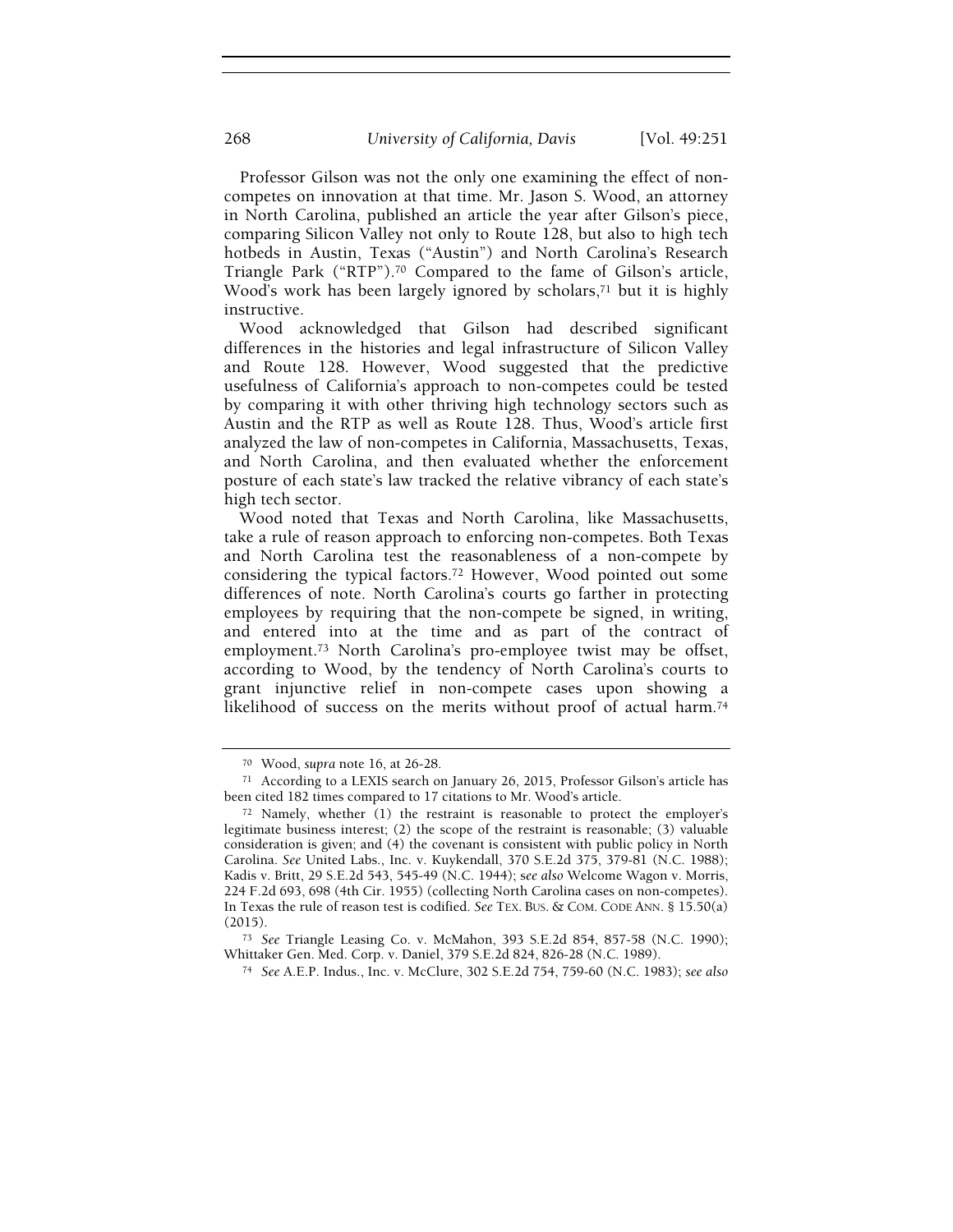Texas courts, on the other hand, often seem unwilling to enforce noncompetes in practice even though they are clearly enforceable under state law, including Texas statutory law.75 Wood's bottom line is that if you put the four states on a spectrum, Massachusetts' legal infrastructure for non-competes would be the most restrictive of knowledge spillovers, followed by North Carolina, Texas, and California.76 Based on that spectrum, Wood compared the relative rate of growth in each state to see whether the state growth rates followed the restrictiveness pattern.

Wood found that Silicon Valley, Austin, and the RTP had all experienced very high levels of economic success and all were experiencing similar relative growth spurts, but just at different orders of magnitude.77 The same held true for venture capital dollars invested and venture capital deals completed — similar relative growth across regions.78 He also found that Route 128 had recovered its momentum.<sup>79</sup> In the final analysis, Wood concluded that ". . . it would appear that the results one would expect from the effects of Gilson's theory are being obscured by other factors, or that his argument does not possess significant predictive value and may not play quite the significant role that he would suggest."80 Wood called for additional study over a longer period of time to determine which factors truly correlated with creating a multigenerational economy of technological innovation.<sup>81</sup>

John Reid Parker, Jr., Injunctive Russian Roulette and Employment Noncompetition Cases: A.E.P. Industries, Inc. v. McClure, 63 N.C. L. REV. 222, 223-27 (1984). Even after the Supreme Court's eBay decision, it may be easier to get pre-trial injunctive relief in a trade secret case than in a copyright or patent case. See Core Labs. LP v. Spectrum Tracer Servs., LLC, 532 Fed. App'x. 904, 907-11 (Fed. Cir. 2013).

<sup>75</sup> See Wood, supra note 16, at 36.

<sup>76</sup> See id. In comparison, Professor Bishara also put non-compete enforceability on a spectrum, rating each state's enforceability strength on a scale of 1 to 51, with 51 signaling the weakest enforcement. See Bishara, Fifty Ways to Leave, supra note 18, at 787. California received a score of 50, North Carolina scored 35, Texas 32, and Massachusetts 18. Id. In Professor Garmaise's "Noncompetition Enforceability Index," California received a score of 0, Texas 3, North Carolina 4, and Massachusetts 6. See Garmaise, supra note 18, at 420.

<sup>77</sup> Wood, supra note 16, at 44, 48, 58.

<sup>78</sup> See id. at 51.

<sup>79</sup> Id. at 39, 44, 51. Wood pointed out that many Silicon Valley firms had established large presences in the Boston area to benefit from Boston's resurgence. See id. at 39.

<sup>80</sup> Id. at 51.

<sup>81</sup> Id. at 65 (suggesting that research should occur over the span of at least an entire technological life cycle).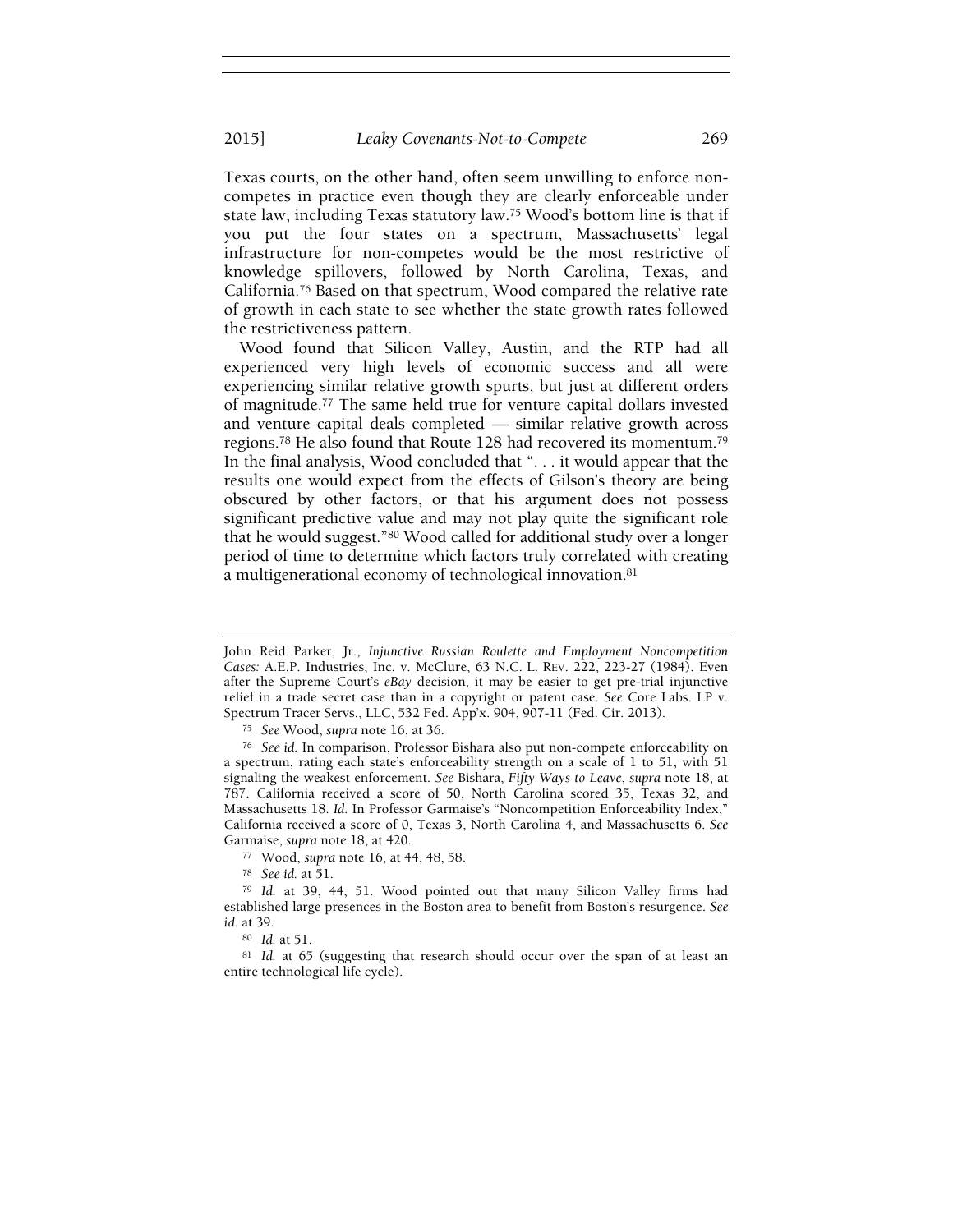### 270 *University of California, Davis* [Vol. 49:251]

#### B. Recent Scholarship Urging a California Approach

Scholars continue to clamor for a move to the California approach.<sup>82</sup> For example, Professor Viva Moffat (like many other scholars) argues that non-competes are the product of an inherently flawed bargaining process that has the potential to create harmful chilling effects on employees.83 She goes farther, however, arguing that non-competes cannot be justified as a tool to protect trade secrets or other intangible assets because non-competes fundamentally upset the balance inherent in trade secret law by extending protection farther than the law provides on its own.84 Finally, Professor Moffat argues that the diversity of approaches to enforcement of non-competes in states applying the rule of reason has become so muddled and unproductive that the states should adopt a uniform rule of unenforceability of noncompetes based on the California model.<sup>85</sup>

Recently, scholars have gone beyond legal and policy-based arguments to hold up the advantages of the California model, drawing on business management, economics, sociology, and organizational research.86 Professor Orly Lobel, for example, relies heavily on this research in a recent book<sup>87</sup> and introduces her own experimental behavioral study in a recent article.<sup>88</sup> Some business management

<sup>82</sup> California's ban on non-competes does not always benefit California as creative workers can and do flow to firms in other states. See Tim Higgins & Dana Hull, Want Elon Musk to Hire You at Tesla? Work for Apple, BLOOMBERG BUS. NEWS (Feb. 5, 2015, 2:28 PM PST), http://www.bloomberg.com/news/articles/2015-02-05/want-elon-muskto-hire-you-at-tesla-work-for-apple?cmpid=yhoo (describing Nevada-based Tesla's hiring of California-based Apple designers).

<sup>83</sup> See Moffat, The Wrong Tool, supra note 10, at 885-99.

<sup>84</sup> See id. at 911-21.

<sup>85</sup> See Moffat, Making Non-Competes Unenforceable, supra note 10, at 965-84.

<sup>86</sup> Amir & Lobel, supra note 6, at 860 (concluding that the results of a study by management scholars "clearly support the existence of a 'California effect' — a growth advantage for states that do not enforce noncompetes"); Matt Marx, Deborah Strumsky & Lee Fleming, Mobility, Skills, and the Michigan Non-Compete Experiment, 55 MGMT. SCI. 875, 879-87 (2009); Moffat, The Wrong Tool, supra note 10, at 896-98 (discussing social science studies); see also Garmaise, supra note 18, at 380-414; Samila & Sorenson, supra note 10, at 428-29; Toby E. Stuart & Olav Sorenson, Liquidity Events and the Geographic Distribution of Entrepreneurial Activity, 48 ADMIN. SCI. Q. 175, 176-78 (2003) (drawing on organizational demography and sociologically informed literature).

<sup>87</sup> See Amir & Lobel, supra note 6, at 837-38; Orly Lobel, The New Cognitive Property: Human Capital Law and the Reach of Intellectual Property, 93 TEX. L. REV. 789, 825-28, 840-42, 846-48 (2015). See generally LOBEL, supra note 6 (describing Lobel's recent research regarding trade secrets and non-competes).

<sup>88</sup> Amir & Lobel, supra note 6, at 852-68.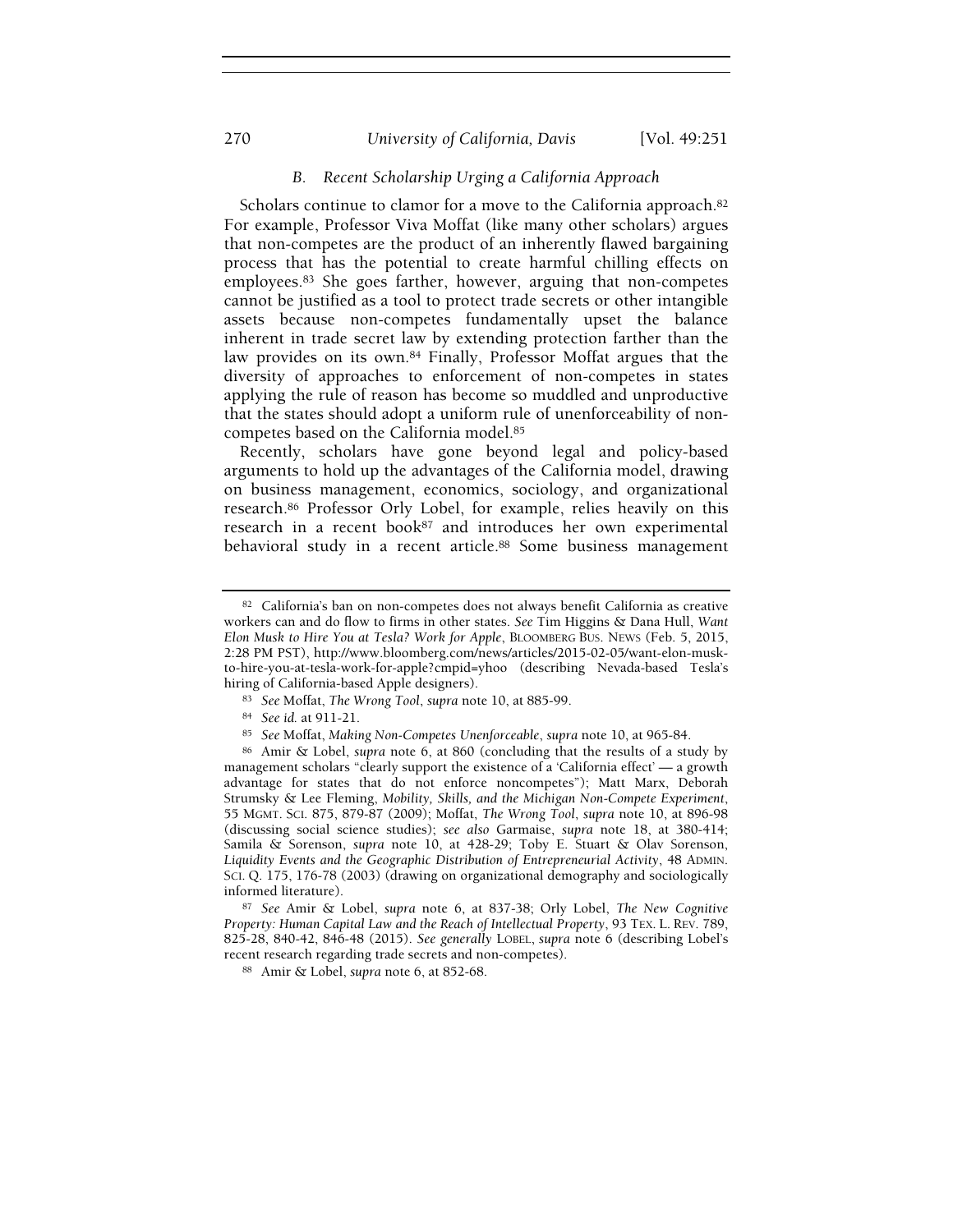scholars cast doubt on the predictive qualities of this research,<sup>89</sup> but the crescendo for the California approach seems to be rising as states look for a comparative advantage in creating a haven for innovation.<sup>90</sup> An organization called the Alliance for Open Competition ("AOC") has been lobbying nationwide for a ban on the enforcement of noncompetes.91 Most prominently, AOC has been supporting efforts to change the law in Massachusetts for Route 128, resulting in legislative activity focused on passage of California-style legislation.<sup>92</sup>

But should all states ban non-competes? Is that the best way to facilitate knowledge spillovers and stimulate innovation or is there a better way? Have Gilson's words of caution about California's approach been put to rest and Wood's call for additional research been satisfied? As previously noted, many scholars now think that the answer is a resounding "yes," but before reaching that conclusion, let's examine a previously unexplored but particularly relevant real world case study in legal infrastructure: the law, and most importantly, the practice of enforcing non-competes in the state of Washington.

The next Part begins by showing that Washington rivals California as a state for innovators. It then describes Washington's law of non-

<sup>&</sup>lt;sup>89</sup> "Stepping back and examining these studies as a group from a legal scholarship perspective reveals some inconsistencies and shortcomings of the basis for these empirical studies . . . . Moreover, the verdict on the importance of noncompete law and mobility policy — in terms of helping or harming business activity or workers' rights — and the role of noncompetes in key issues such as mobility of all types of workers and knowledge transfer is not yet clear." Bishara, Fifty Ways to Leave, supra note 18, at 767-68. See also id. at 759-67 (surveying and analyzing the research).

<sup>90</sup> See supra note 14 and accompanying text.

<sup>91</sup> The AOC "is a group of entrepreneurs, employees, investors and executives dedicated to fostering innovation throughout the US. We seek to breakdown a major barrier to entrepreneurialism: the use of non-competition agreements mandated by employers that force employees to sign away their rights to engage in any business of a competitive nature when they leave their present jobs." ALLIANCE FOR OPEN COMPETITION, supra note 14.

<sup>92</sup> See also Carolyn Y. Johnson, Contract Clauses Called Stifling: Sparking Capital Asks Patrick to Eliminate Noncompete Accords, BOSTON.COM (Dec. 7, 2007), http://www.boston.com/business/technology/articles/2007/12/07/contract\_clauses\_ called\_stifling/. See generally Scott Kirsner, Dear Captains of Industry: Where Is the Data to Support Your Position on Noncompetes?, BOSTON.COM (Aug. 4, 2009, 7:20 AM), http://www.boston.com/business/technology/innoeco/2009/08/dear\_captains\_of\_industry \_wher.html (discussing proposed legislation in Massachusetts to make non-competes less restrictive and make sure employees are more informed about non-competes). Legislation to ban non-competes has also been active in Washington State. See Todd Bishop, Cracking Down on Non-Compete Deals: Bill Would Change Wash. State Law to Mirror Calif. Approach, GEEKWIRE (Feb. 9, 2015, 9:06 AM), http://www.geekwire.com/ 2015/cracking-non-compete-deals-bill-change-washington-state-employment-law-mirrorcalifornias-approach/.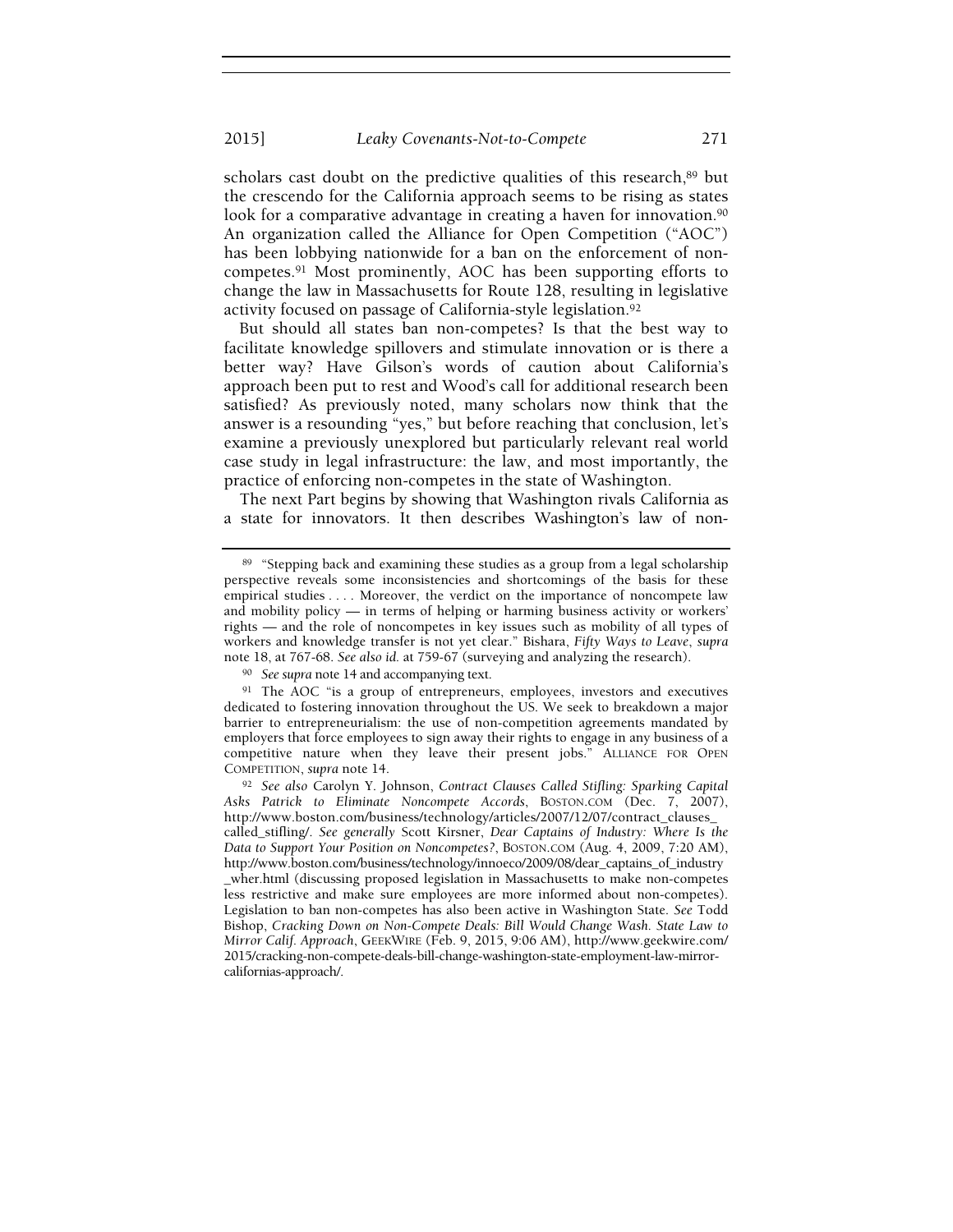competes, presents research suggesting that enforcement of noncompetes is very leaky in practice, and explains the pragmatic reasons for the leakiness. This Part also addresses why the potential chilling effects of non-competes are less significant than scholars fear. Finally, it explains why Washington's leaky enforcement approach to noncompetes is superior to California's non-enforcement approach because it better balances knowledge spillovers and trade secret protection.

#### III. WASHINGTON AS A PLATFORM FOR INNOVATION AND ITS LEAKY NON-COMPETE LEGAL INFRASTRUCTURE

#### A. Washington Is a Leading State for Creators and Innovators

In the past five years, Washington has consistently placed in the top 10 growing states in terms of size,  $93$  economy,  $94$  technological advancement,95 and startup culture.96 This is due in part to Seattle's status as the fastest growing big city in the  $U.S.^{97}$  and one of the top 5 cities for tech startups.98 In fact, Bloomberg recently declared that Washington is the most innovative state in America.<sup>99</sup>

Washington ranked first because it did well in all of Bloomberg's categories.100 Bloomberg took into account the percentage of each state's population that worked in STEM fields, the percentage with science and technology degrees, the proportion of utility patents

98 Catherine Clifford, The 25 Best U.S. Cities for Tech Startups, ENTREPRENEUR (Aug. 14, 2013), http://www.entrepreneur.com/article/227829.

<sup>93</sup> Ilyce Glink, Top 10 Fastest-Growing States, CBS NEWS (Jan. 18, 2014, 6:46 AM), http://www.cbsnews.com/media/top-10-fastest-growing-states/3/.

<sup>94</sup> The 11 States with the Fastest-Growing Economies, DAILY FINANCE, http://www. dailyfinance.com/photos/the-states-with-the-fastest-growing-economies/ (last visited Aug. 25, 2014).

<sup>95</sup> The Top 10 States for Technology, CNBC, http://www.cnbc.com/id/48058147/ page/6 (last visited Aug. 25, 2014).

<sup>96</sup> See Emily Coyle, The Top 6 Regions with the Most High-Tech Startups, WALL ST. CHEAT SHEET (Nov. 11, 2013), http://wallstcheatsheet.com/stocks/the-top-6-stateswith-the-most-high-tech-startups.html/?a=viewall.

<sup>97</sup> Gene Balk, Census: Seattle Is the Fastest-Growing Big City in the U.S., SEATTLE TIMES (May 22, 2014, 12:05 AM), http://blogs.seattletimes.com/fyi-guy/2014/05/22/ census-seattle-is-the-fastest-growing-big-city-in-the-u-s/.

<sup>99</sup> Dina Bass, Microsoft, Amazon Propel Washington to Most Innovative State, BLOOMBERG (Dec. 18, 2013, 9:01 PM), http://www.bloomberg.com/news/2013-12-19/ microsoft-amazon-propel-washington-to-most-innovative-state.html; Bloomberg Rankings, Top 20 Most Innovative States, BLOOMBERG (Dec. 18, 2013, 6:42 PM), http://www. bloomberg.com/slideshow/2013-12-18/top-20-most-innovative-states.html#slide21.

<sup>100</sup> Most Innovative in U.S.: States, supra note 13.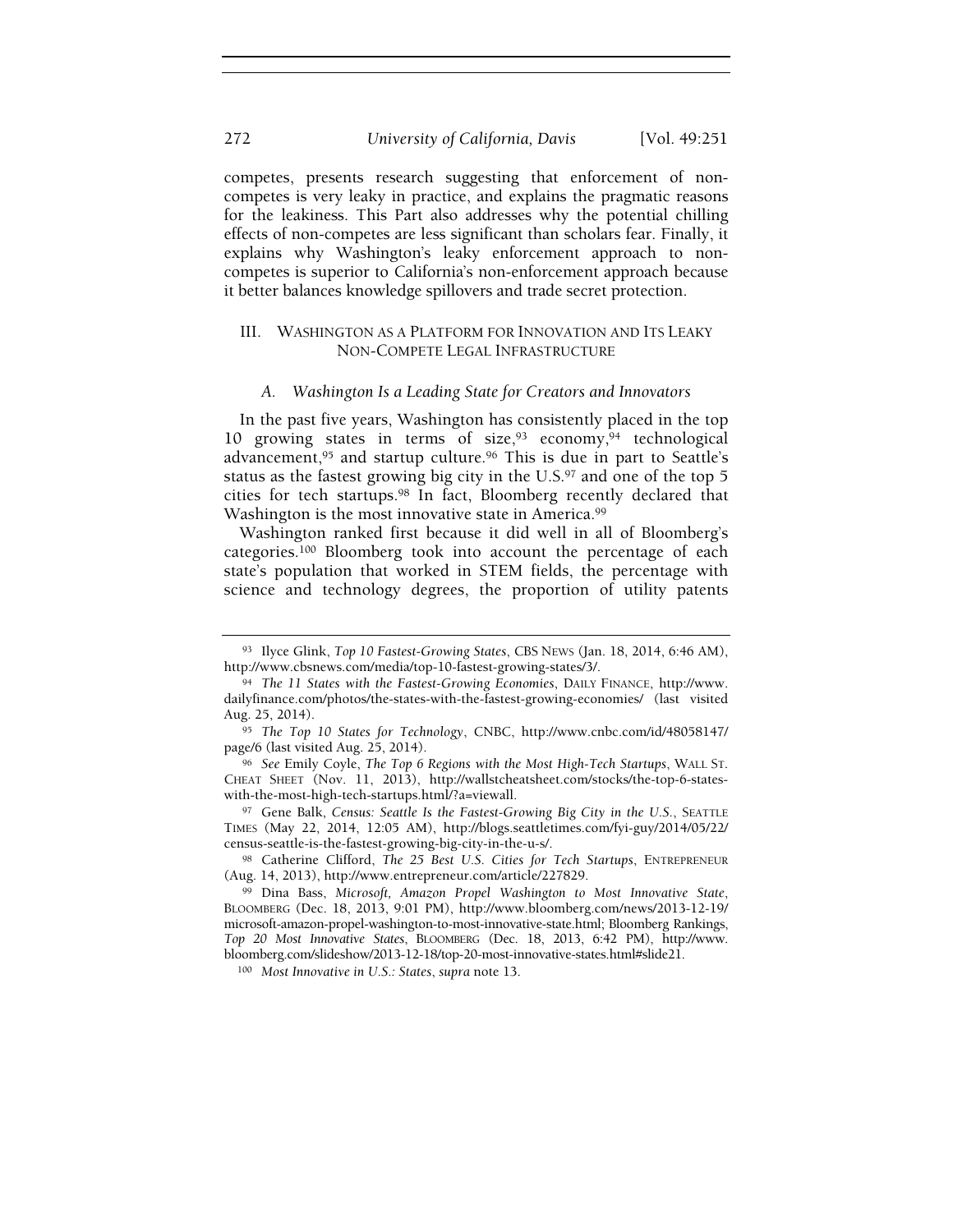#### 2015] Leaky Covenants-Not-to-Compete 273

granted to its residents, its government spending on research and development, the gross state product per employed person, its threeyear change in productivity, and the percentage of its public companies focused on technology. California had the highest percentage of utility patents granted but had also had a negative threeyear change in productivity. Massachusetts had the highest percentage of STEM professionals but a low state government spending rates on R&D. Virginia had high percentages of both STEM professionals and science degree holders but had a low gross state product per worker and a negative three-year productivity change. Texas did well in many categories but had noticeably lower percentages of STEM professionals and holders of science and technology degrees than other top-ranking states. North Carolina had similar results as Texas but had lower gross state products per employed person and a three-year productivity change that was close to zero. Washington, through a balance of a well-educated population, strong economic foundation, and a positive future trajectory, has earned Bloomberg's nod as the most innovative state in America.<sup>101</sup>

#### B. Law of Non-Competes in Washington

Like many other states, Washington has adopted the rule of reason approach and wrestled with how to make enforcement of noncompetes as fair as possible for both employers and employees.102 One of the earliest Washington Supreme Court cases addressing the enforceability of non-compete agreements was Racine v. Bender.<sup>103</sup> Bender was a Certified Public Accountant who worked in Racine's

<sup>101</sup> See generally Jon Talton, Amazon.com Just Tip of Seattle Boom, SEATTLE TIMES, April 19, 2015, at D1, D6 (discussing reasons behind Seattle-area tech boom). Technology businesses continue to be attracted to Washington. See Brier Dudley, Apple Joins the Party, Opens Seattle Office, SEATTLE TIMES, Nov. 4, 2014, at A7-A8 [hereinafter Apple Joins the Party] (reporting that Apple has opened a campus in Washington, joining Twitter, Facebook, Google, and Oracle); Brier Dudley, Dropbox Dropping into Seattle, Joining Cloud Crowd, SEATTLE TIMES, Dec. 3, 2014, at A12; Brier Dudley, Facebook Likes Seattle in a Big Way with New Digs, SEATTLE TIMES, Feb. 18, 2015, at A1, A10 ("New South Lake Union office . . . is doing some of [Facebook's] most forward projects."); Hanna Hull & Julie Johnsson, SpaceX Chief Has High Hopes for Seattle Office, SEATTLE TIMES, Jan. 14, 2015, at A1 (reporting that Elon Musk will be opening a Seattle engineering office to develop and launch space satellites and other high technology ventures).

<sup>102</sup> See generally BRIAN M. MALSBERGER, COVENANTS NOT TO COMPETE: A STATE-BY-STATE SURVEY 4619-60 (7th ed. Supp. 2011) (reviewing Washington's law).

<sup>103</sup> 252 P. 115 (Wash. 1927).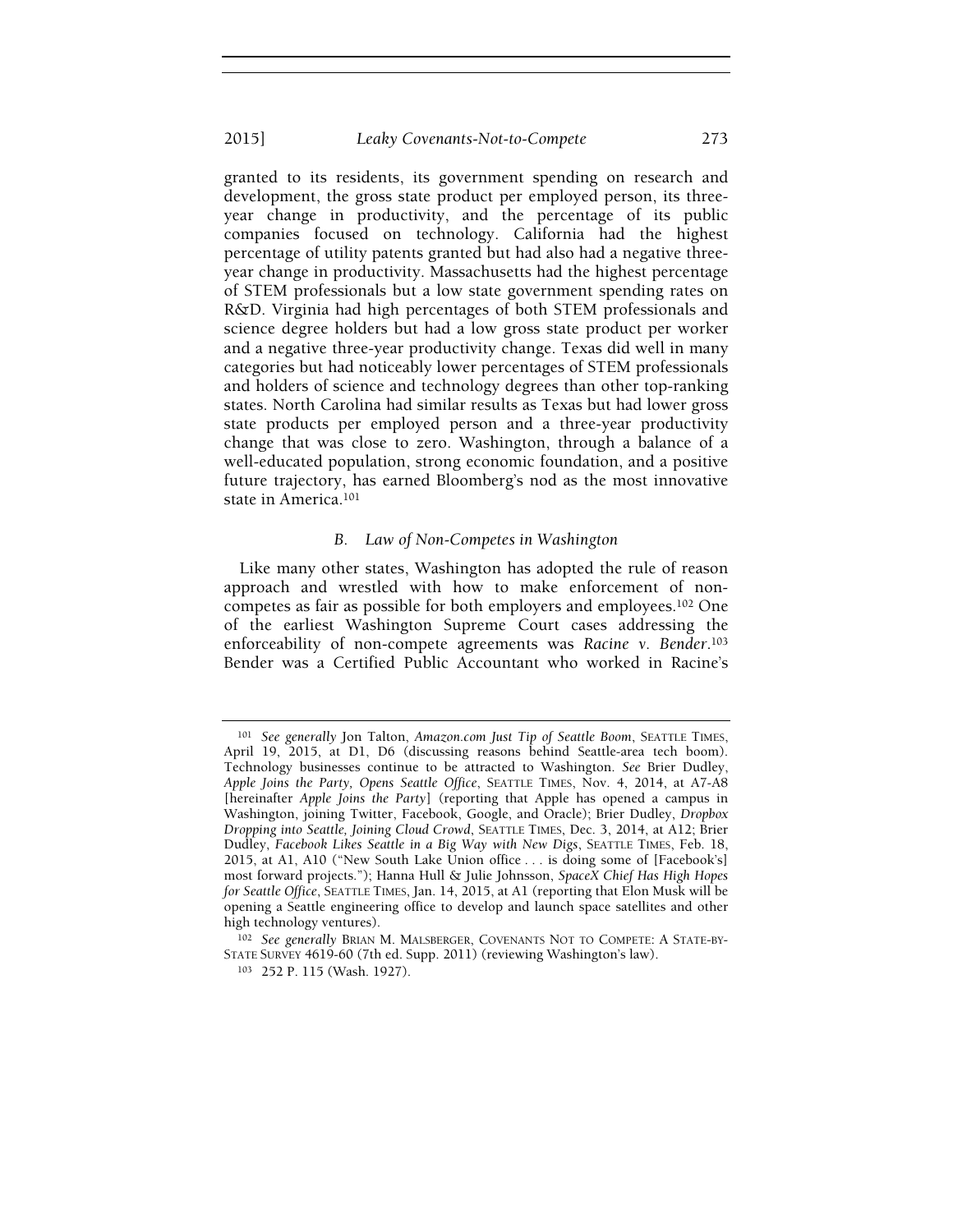accounting company.104 Bender left and started his own accounting company, soliciting some of the clients that he had worked for at Racine's company. Racine sought an injunction against Bender, claiming that Bender had violated the warranty found at the bottom of each report that Bender submitted to Racine.105 This warranty contained language that, in modern terms, would be referred to as a non-compete. The Supreme Court of Washington stated that these restrictions were enforceable "if they meet the test of showing that they are not greater than are reasonably necessary to protect the business or good will of the employer, even though they restrain the employee of his liberty to engage in a certain occupation or business, and deprive the public of the services, or restrain trade."<sup>106</sup>

The Supreme Court of Washington then decided Wood v. May.107 In that case, Wood took on May as his horseshoeing apprentice and made him agree that, if May left or was fired, he would not work in horseshoeing or blacksmithing within one hundred miles of Wood for five years.<sup>108</sup> Using the reasoning from Racine, the Court upheld the noncompete but agreed with the trial court that the area restriction in the agreement was unreasonable because it was "both unduly harsh to respondent in curtailing his legitimate efforts to earn a livelihood and unnecessary for the protection of the legitimate interests of appellant."<sup>109</sup> The Court remanded the case to the trial court, ruling that the noncompete could be reformed by the trial court to make it reasonable (i.e., blue penciled) as long as "partial enforcement is possible without injury to the public and without injustice to the parties."<sup>110</sup>

The Washington Court of Appeals in Alexander & Alexander, Inc. v. Wohlman111 distilled the holdings of Racine and Wood into a 3-factor test of reasonableness that now has become the standard articulation of the test in Washington: "(1) whether restraint is necessary for the protection of the business or good will of the employer, (2) whether it

<sup>111</sup> Alexander & Alexander, Inc. v. Wohlman, 578 P.2d 530 (Wash. Ct. App. 1978); see also Amazon, Inc. v. Powers, No. C12-1911RAJ, 2012 WL 6726538, at \*8 (W.D. Wash. Dec. 27, 2012) (stating the three factor test found in the Court of Appeals decision).

<sup>104</sup> Id. at 115.

<sup>105</sup> Id. at 116.

<sup>106</sup> Id. at 116-17.

<sup>107</sup> 438 P.2d 587 (Wash. 1968).

<sup>108</sup> Id. at 588.

<sup>109</sup> Id. at 589-90.

<sup>110</sup> Id. at 591; see also Sheppard v. Blackstock Lumber Co., Inc., 540 P.2d 1373, 1377 (Wash. 1975) (finding forfeiture clause unreasonable and remanding the case to see if the non-compete could be reasonably enforced).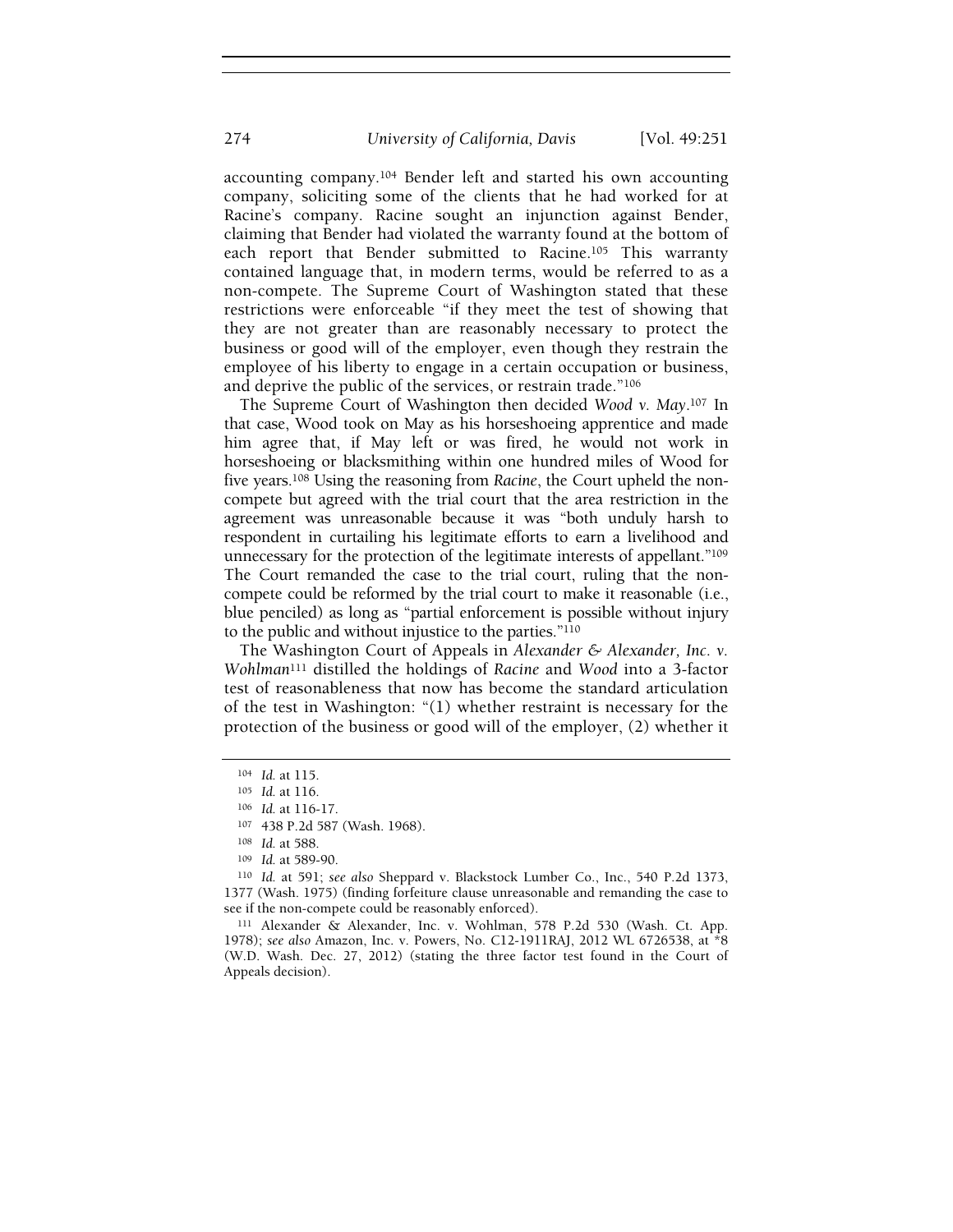imposes upon the employee any greater restraint than is reasonably necessary to secure the business of the employer or the good will thereof, and (3) whether the degree of injury to the public is such loss of the service and skill of the employee to warrant nonenforcement of the covenant."112 After using this test to evaluate the reasonableness of the non-compete, the court is to enforce the agreement only so far as is reasonable.<sup>113</sup>

More recently, the Supreme Court of Washington addressed the type of consideration that is needed for an enforceable non-compete, particularly whether continuing employment in an at-will relationship suffices.114 In Labriola v. Pollard Group, Inc. the employee had signed a non-compete 5 years after being hired, but the employer paid no additional compensation for the non-compete.115 The Court held that on-going employment is not sufficient consideration for a noncompete signed after the hiring date nor is on-the-job training when the employee comes to the employer with experience and training.<sup>116</sup>

In looking at the development of non-compete law in Washington over the years, the federal district court in Amazon, Inc. v. Powers observed that "Washington courts have typically looked favorably on

<sup>114</sup> Another recent development has been a statute, which makes non-competes in the broadcast industry void if the broadcaster is terminated without just cause. See WASH. REV. CODE § 49.44.190 (2015).

<sup>112</sup> Alexander & Alexander, 578 P.2d at 539.

<sup>113</sup> Id. Cases after Alexander & Alexander include: Perry v. Moran, 748 P.2d 224, 230 (Wash. 1987) (determining that prohibition on providing accounting services to former employer's clients is less restrictive than geographic limitation); Emerick v. Cardiac Study Ctr., Inc., 286 P.3d 689, 693-94 (Wash. Ct. App. 2012) (remanding case because trial court had not properly addressed employer's protectable business interest); Copier Specialists, Inc. v. Gillen, 887 P.2d 919, 920 (Wash. Ct. App. 1995) (affirming trial court's judgment that training acquired during short-term employment "without more, does not warrant enforcement of the covenant not to compete"); Knight, Vale & Gregory v. McDaniel, 680 P.2d 448, 452 (Wash. Ct. App. 1984) (finding that "public policy requires us to carefully examine covenants not to compete, even when protection of a legitimate business interest is demonstrated, because of equally competing concerns of freedom of employment and free access of the public to professional services"); Armstrong v. Taco Time Int'l, Inc., 635 P.2d 1114, 1118 (Wash. Ct. App. 1981) (holding that for the non-compete to be reasonable it should read "during the term of the franchise agreement" rather than the broader during the term of the franchise).

<sup>115</sup> Labriola v. Pollard Group, Inc., 100 P.3d 791, 792 (Wash. 2004).

<sup>116</sup> Id. at 836-37; see also McKasson v. Johnson, 315 P.3d 1138, 1141 (Wash. Ct. App. 2013) ("Valid incorporation of a non-compete clause requires the employer to give the employee consideration in exchange for the employee's employment restriction; consideration in this context is an employer's promise to do something for the employee or to give the employee an additional benefit in exchange for the employee's agreement to the restriction.").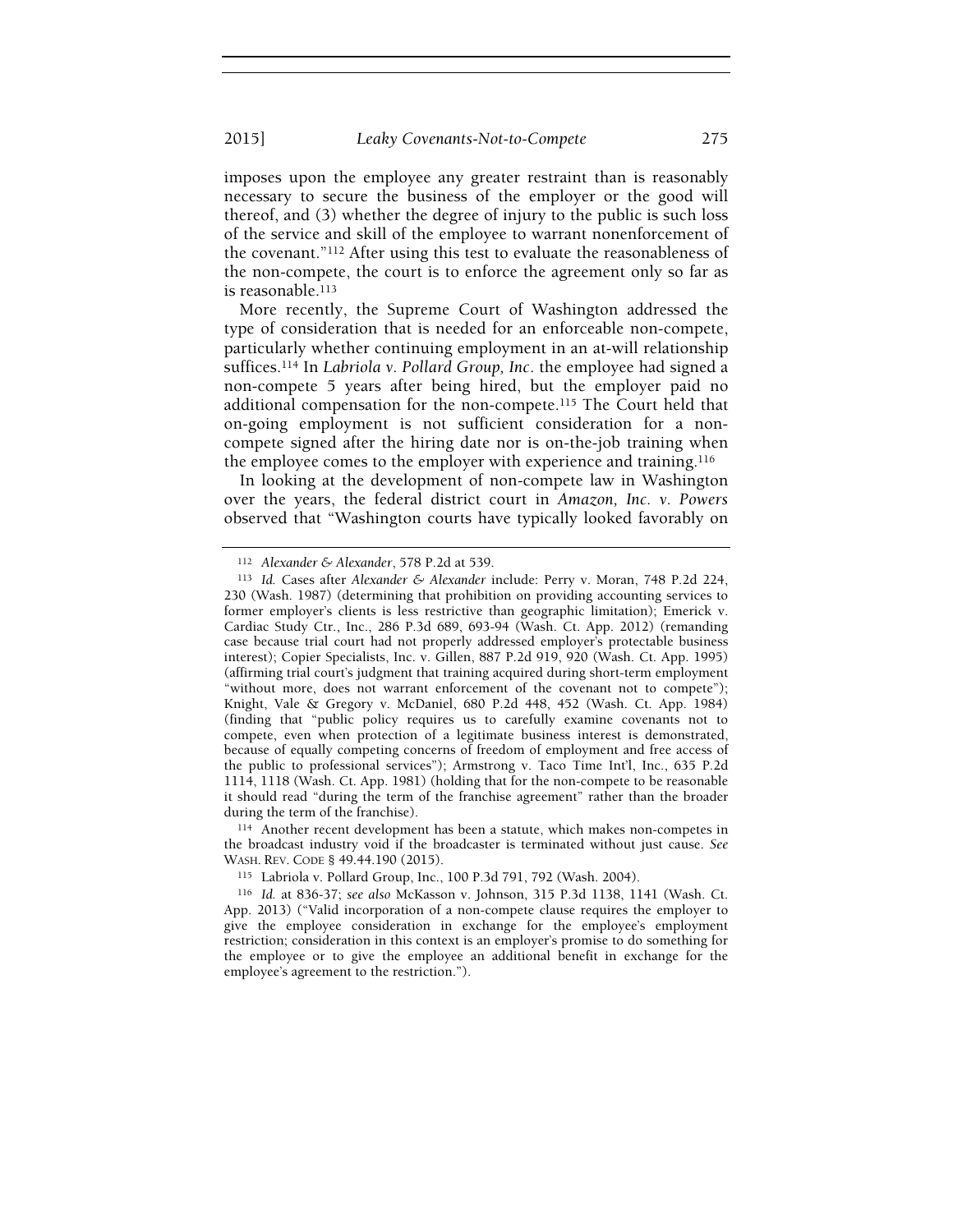restrictions against working with an employee's former clients or customers."117 However, "Washington courts have been more circumspect when considering restrictions that would prevent an employee from taking on any competitive employment. These general restrictions on competition are more suspect than mere bans on working with former clients or customers."118 General restrictions will only be supported if the employer can show that their particular field of work necessitates such restrictions.119 Additionally, Washington courts have no problem limiting the duration or geographic scope of non-compete agreements, especially when the employer cannot demonstrate that such duration or scope is necessary.<sup>120</sup>

Washington's approach to enforcing non-competes is well within the mainstream when compared with other rule of reason jurisdictions. Scholars have developed rating systems to compare the law of non-competes of the different states. For example, Professor Norman Bishara rates each state's enforceability strength on a scale of 1 to 51, with 51 signaling the weakest enforcement. In Professor Bishara's rating system California received a score of 50 and Washington 13. By comparison, Virginia scored 38, North Carolina 35, Texas 32, Massachusetts 18, Michigan 15, and Illinois 4.121 In Professor Mark Garmaise's "Noncompetition Enforceability Index," rating states from 0 to 9, California received a score of 0 and Washington received a score of 5. Washington's enforceability score ranked higher than North Carolina's 4, Virginia's 3, and Texas' 3; the same as Illinois' and Michigan's 5; and lower than Massachusetts' 6.<sup>122</sup>

Legal scholars since Professor Gilson have evaluated the utility of non-competes by looking primarily at statutes and a handful of reported cases. That is a significant part of the story to be sure but when it comes to knowledge spillovers in high technology sectors, another part of the story is more important: how frequently employers actually enforce non-competes.123 If creative workers flow from firm to

<sup>123</sup> See Bishara, Martin & Thomas, supra note 29, at 15 ("[V]ery little is understood about the actual deployment of [non-competes] and other postemployment

<sup>117</sup> Amazon, Inc. v. Powers, No. C12-1911RAJ, 2012 WL 6726538, at \*8 (W.D. Wash. Dec. 27, 2012).

<sup>118</sup> Id. at \*9.

<sup>119</sup> Id.

<sup>120</sup> Id.

<sup>121</sup> Bishara, Fifty Ways to Leave, supra note 18, at 787; see also Evan Starr, Training the Enemy? Firm-Sponsored Training and the Enforcement of Covenants Not to Compete, 5-8 (Jan. 25, 2015), http://www-personal.umich.edu/~starre/papers/JMP/Starr\_JMP\_ NoAppendix.pdf (suggesting modest improvements to Bishara's model).

<sup>122</sup> Garmaise, supra note 18, at 420.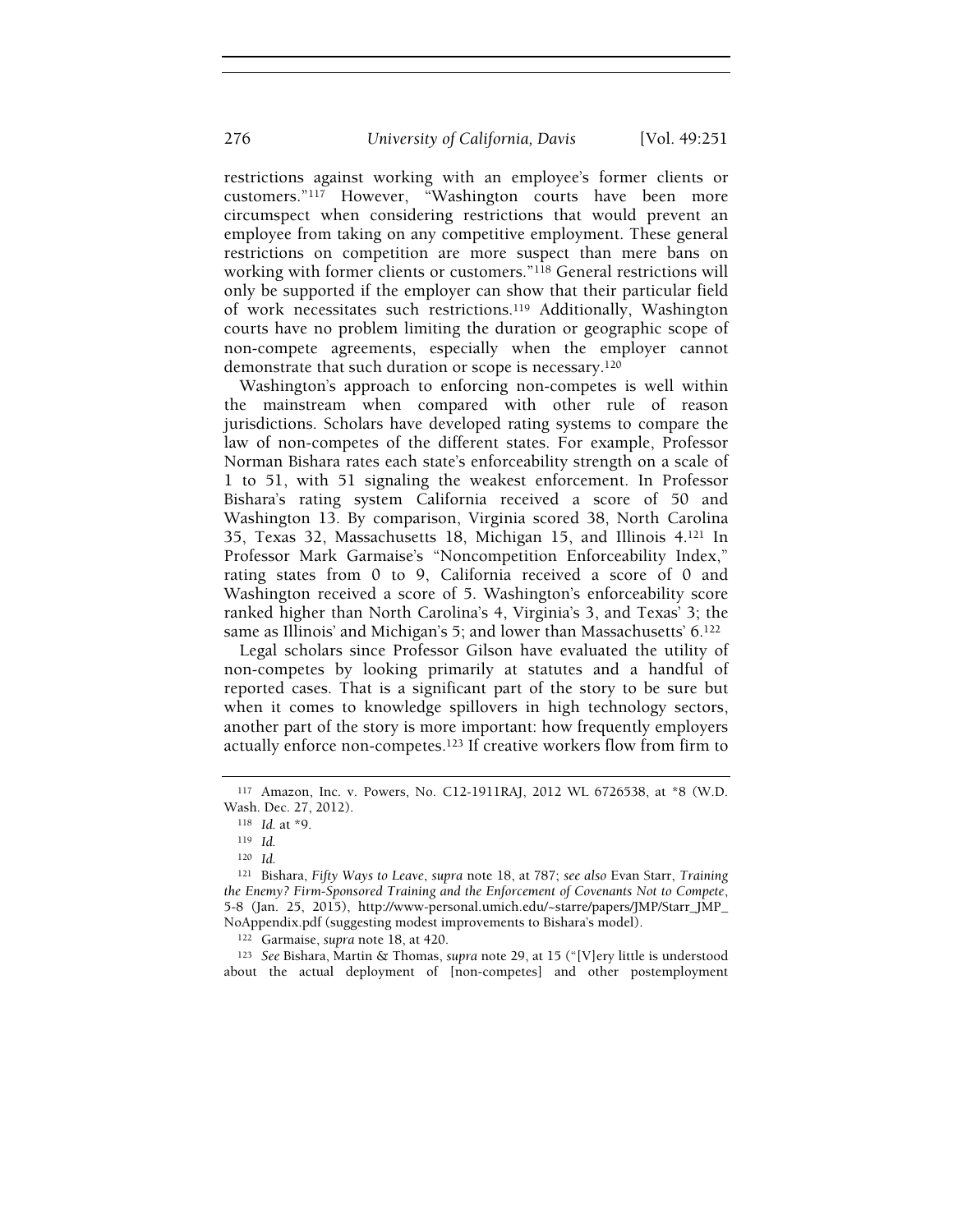#### 2015] Leaky Covenants-Not-to-Compete 277

firm regularly even though an employer could, potentially, enforce a non-compete, then the economy in fact gains the vaunted advantages of knowledge spillovers. Using research from Washington State, I show that the enforcement of non-competes in the technology sector is very leaky. The use of non-competes may be ubiquitous, but enforcement of them is not. Rarely do high technology firms enforce non-competes against employees who depart either to join another firm or to start their own firm. The next Section presents that research. It also addresses why the potentially chilling in terrorem effect of non-competes does not significantly slow knowledge spillovers. Indeed, the in terrorem effect and the leakiness of noncompete enforcement are related. If creative workers know that firms rarely enforce non-competes, then they will not be frozen in fear of changing firms or starting a new firm.

#### C. Washington's Leaky Non-Compete Legal Infrastructure

#### 1. Non-Compete Enforcement Is Very Leaky

I wanted to discover how often Washington's technology firms sue their departing employees to enforce a non-compete. To do that, I performed research to learn: (1) how many non-compete enforcement cases employers filed in Washington's state and federal trial courts, and (2) how many of those cases were related to workers in technology fields.124 I found that between the years 2005 and 2014,<sup>125</sup> employers filed a total of 32 non-compete enforcement cases against

restrictions on employee activities in modern business relationships."); id. at 49 (noting that previous papers "used the mere possibility of [non-compete] enforceability regardless of the likelihood of enforcement"). A study by Beck Reed Riden LLP studied only reported non-compete cases. See Russell Beck, Trade Secret and Noncompete Survey — National Case Graph 2015, FAIR COMPETITION LAW (Jan. 17, 2015), http://faircompetitionlaw.com/2015/01/17/trade-secret-and-noncompete-surveynational-case-graph-2015/.

<sup>124</sup> Using Bloomberg Law's Docket Search tool that tracks court filings for the cases in its database, we searched for all case filings in Washington's state and federal courts that included the terms "noncompete," "noncompetition," "not to compete," and "non-compete." We then manually looked through the results, determining whether each case was actually related to a non-compete and whether it was in the field of technology. We also searched news databases to see if we could turn up additional cases dealing with non-competes. The searches were performed by my research assistant Peter Montine with assistance from the librarians at the Gallagher Law Library, University of Washington School of Law.

<sup>125</sup> The Bloomberg Law Docket Search database begins with cases in 2005 so that was our starting point.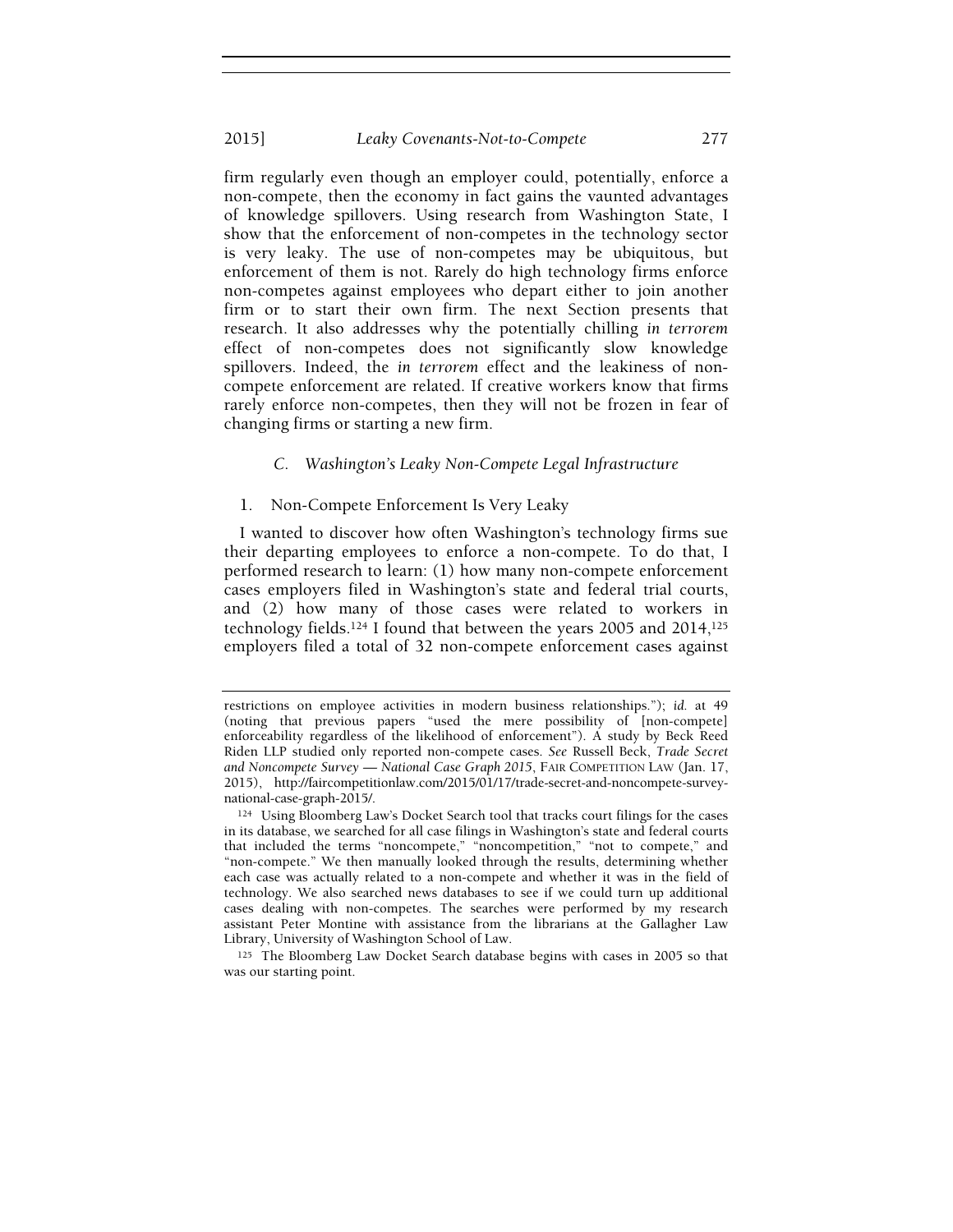departing employees in Washington courts.126 Of those 32 cases, 11 were brought by employers who produce technology-related products or services although at least 3 of those 11 cases involved departing salespeople rather than workers who invent or create<sup>127</sup> and 1 focused on financial information rather than inventive or creative ideas.<sup>128</sup> During that same period of time, however, hundreds of creative workers changed technology firms in Washington.<sup>129</sup>

The details of these cases reveal interesting facts about the leakiness of the non-compete enforcement landscape in Washington's technology sector. Technology giants Microsoft and Amazon.com brought only one case each in the ten-year period, both in response to an employee departing to work for rival Google.130 Both of these cases settled within a year, allowing the departing employee to work at Google.131 The balance of the lawsuits came from small to medium sized firms in a wide variety of technology sub-sectors: restoration and

<sup>126</sup> Appendix A contains a table showing the complete results of our research.

<sup>127</sup> See, e.g., Gill v. DePuy Spine, Inc., No. 2-13-CV-00252-LRS (E.D. Wash. July 9, 2013) (Bloomberg Law); Fluke Elecs. Corp. v. Cordex Instruments, No. C12:2082JLR, 2013 WL 566949 (W.D. Wash. Feb. 13, 2013); CH20, Inc. v. Bernier, No. C11- 5153RJB, 2011 WL 1485604 (W.D. Wash. Apr. 18, 2011).

<sup>128</sup> See Axtman v. KC Distance Learning, Inc., No. C10-1022JLR, \*5 (W.D. Wash. Jan. 9, 2012) (Bloomberg Law).

<sup>129</sup> See see also Brier Dudley, Cuts Come at Hopeful Time for Company, Job Seekers, SEATTLE TIMES, Sept. 19, 2014, at A8-A9 (describing the good prospects of workers laid off by Microsoft to work at Google, Amazon, and other technology firms); Coral Garnick, Ignition Partners Ready to Invest Again, SEATTLE TIMES, May 22, 2015, at A12, A14 (quoting the CEO of a venture capital firm: "You can't find a company these days that doesn't have former Microsoft and Amazon employees"); Vivian Giang, A New Report Ranks America's Biggest Companies Based on How Quickly Employees Jump Ship, BUSINESS INSIDER (July 25, 2013, 8:14 PM), http://www.businessinsider.com/ companies-ranked-by-turnover-rates-2013-7. Cf. Gene Balk, The Californians Keep Coming, but King County Gives Back, SEATTLE TIMES (Aug. 30, 2015, 3:35 PM), http://www.seattletimes.com/seattle-news/data/the-californians-keep-coming-but-kingcounty-gives-back/ (reporting on the back and forth flow of employees between California and tech hub King County: "Here's a switch: Pretty soon, it might be Californians who get to complain about all the folks from Seattle who keep moving down there").

<sup>130</sup> See Microsoft Corp. v. Kai-Fu Lee, Google, Inc., and Amazon.com Inc. v. Powers infra Appendix A. Another case involves a non-compete between Microsoft and another software firm that does not involve a departing employee. See Veritas Operating Corp. v. Microsoft Corp., No. C06-0703-JCC, 2008 WL 687117 (W.D. Wash. Mar. 11, 2008) (adopting report and recommendation and granting plaintiff's motion for summary judgment that defendant was not entitled to recover damages for claim infringement, and of non-infringement and invalidity).

<sup>131</sup> See infra Appendix A.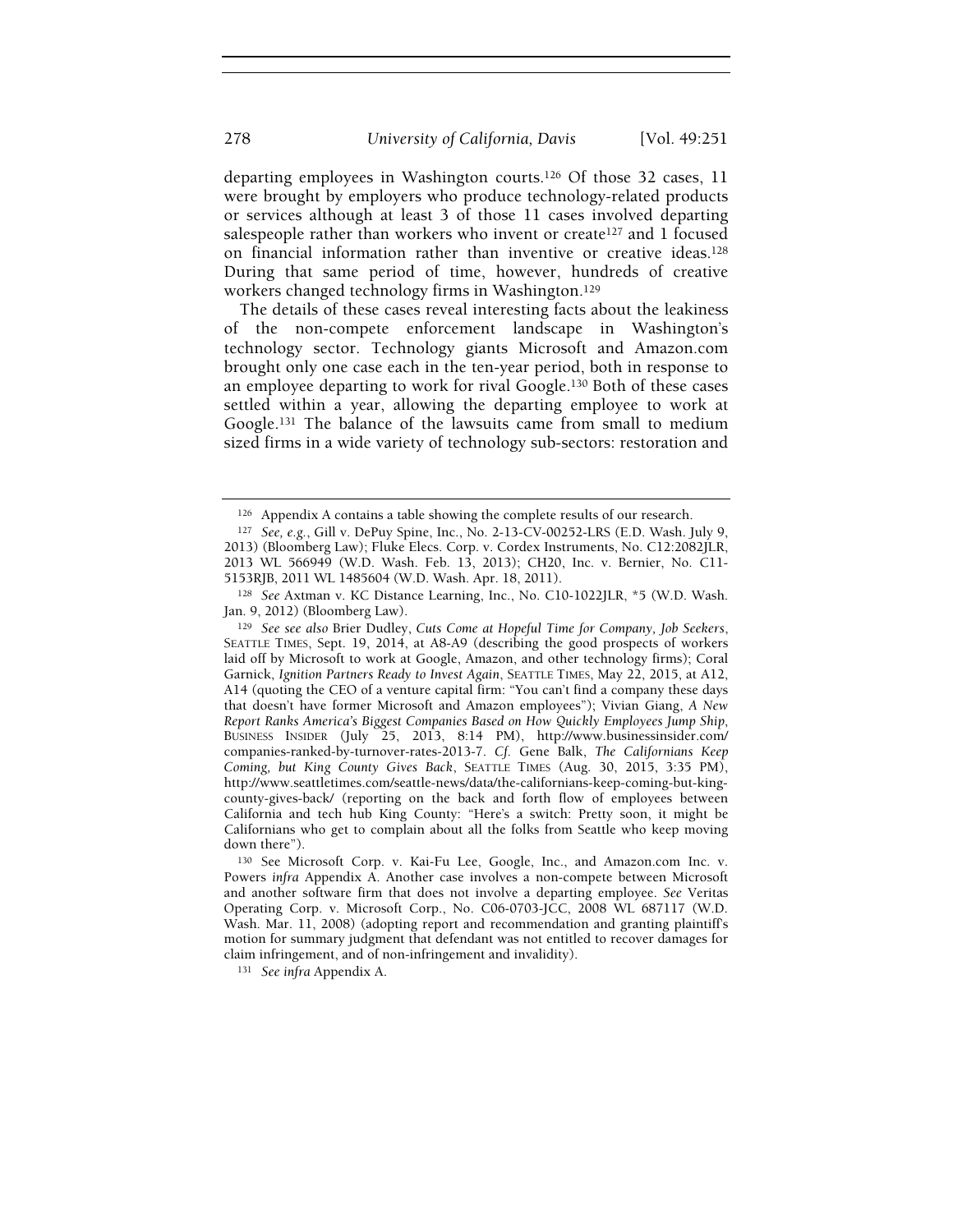environmental control products;132 health care payment and claims processing software;<sup>133</sup> low cost computer parts;<sup>134</sup> spinal treatment products;135 wireless electrocardiogram patches;136 electronics;<sup>137</sup> chemical products used in agriculture and water treatment;<sup>138</sup> litigation discovery software;<sup>139</sup> and online education services.<sup>140</sup> On average these cases settled in less than a year.<sup>141</sup> Apart from the Microsoft and Amazon.com cases mentioned previously, $142$  none of the lawsuits garnered any news coverage to speak of.

In sum, the volume of lawsuits brought to enforce non-competes against departing knowledge workers (about 1 per year) was miniscule. The suits were dispersed among many technology subsectors, so that no sub-sector was disproportionately impacted by noncompete litigation. Start-up technology ventures were not targeted disproportionately (as some have feared).<sup>143</sup> Cases concluded quickly

<sup>138</sup> See, e.g., CH20, Inc. v. Bernier, No. C11-5153RJB, 2011 WL 1485604 (W.D. Wash. Apr. 18, 2011) (litigating company manufactures chemical products).

<sup>141</sup> Non-compete cases in Washington involving technology firms settled in 11.8 months on average, compared to an average settlement time of 13.7 months for all non-compete cases in Washington. See infra Appendix A.

<sup>143</sup> See Simon & Loten, supra note 25. See generally Evan Starr, Natarajan

<sup>132</sup> See, e.g., Dri-Eaz Prods., Inc. v. Nguyen, No. C11-1654Z, 2012 WL 1537598 (W.D. Wash. May 1, 2012) (litigating company was a restoration products company).

<sup>133</sup> See, e.g., Edifecs Inc. v. Singh, No. 2:10-CV-0067-RSL (W.D. Wash. Jan. 11, 2010) (Bloomberg Law) (litigating company provides software solutions).

<sup>134</sup> See, e.g., Compuvest Corp. v. Dolinsky, No. C07-1524RAJ, 2009 WL 1604525 (W.D. Wash. June 5, 2009) (litigating company sold computer parts).

<sup>135</sup> See, e.g., Gill v. DePuy Spine, Inc., No. 2:13-CV-00252-LRS (E.D. Wash. July 9, 2014) (Bloomberg Law) (defending company sells spinal products).

<sup>136</sup> See, e.g., Bardy v. Cardiac Sci. Corp., No. C13-0778JLR, 2014 WL 294526 (W.D. Wash. Jan. 27, 2014) (litigating company manufactures medical devices).

<sup>137</sup> See, e.g., Fluke Elecs. Corp. v. Cordex Instruments, No. C12-2082JLR, 2013 WL 566949 (W.D. Wash. Feb. 13, 2013) (litigating company manufactures electronic devices).

<sup>139</sup> See, e.g., Elec. Evidence Discovery Inc. v. Chepalis, No. C07-1929RSL, 2007 WL 4376194 (W.D. Wash. Dec. 13, 2007) (litigating company manufactures software products).

<sup>140</sup> See, e.g., Axtman v. KC Distance Learning, Inc., No. C10-1022JLR (W.D. Wash. Jan. 9, 2012) (Bloomberg Law) (litigating company provides educational software).

<sup>142</sup> See, e.g., Press Release, Microsoft Corp., Statement from Microsoft Regarding Legal Action Against Google and Former Executive (July 19, 2005), available at https://news.microsoft.com/2005/07/19/statement-from-microsoft-regarding-legal-

action-against-google-and-a-former-executive/ (Microsoft's press release explaining its position in the Kai-Fu Lee litigation); Juan Carlos Perez, Microsoft, Google Spar in Kai-Fu Lee Case, INFOWORLD (Sept. 6, 2005), http://www.infoworld.com/article/2671497/ operating-systems/microsoft—google-spar-in-kai-fu-lee-case.html (reporting on the litigation between Microsoft and Google over Kai-Fu Lee's departure from Microsoft ).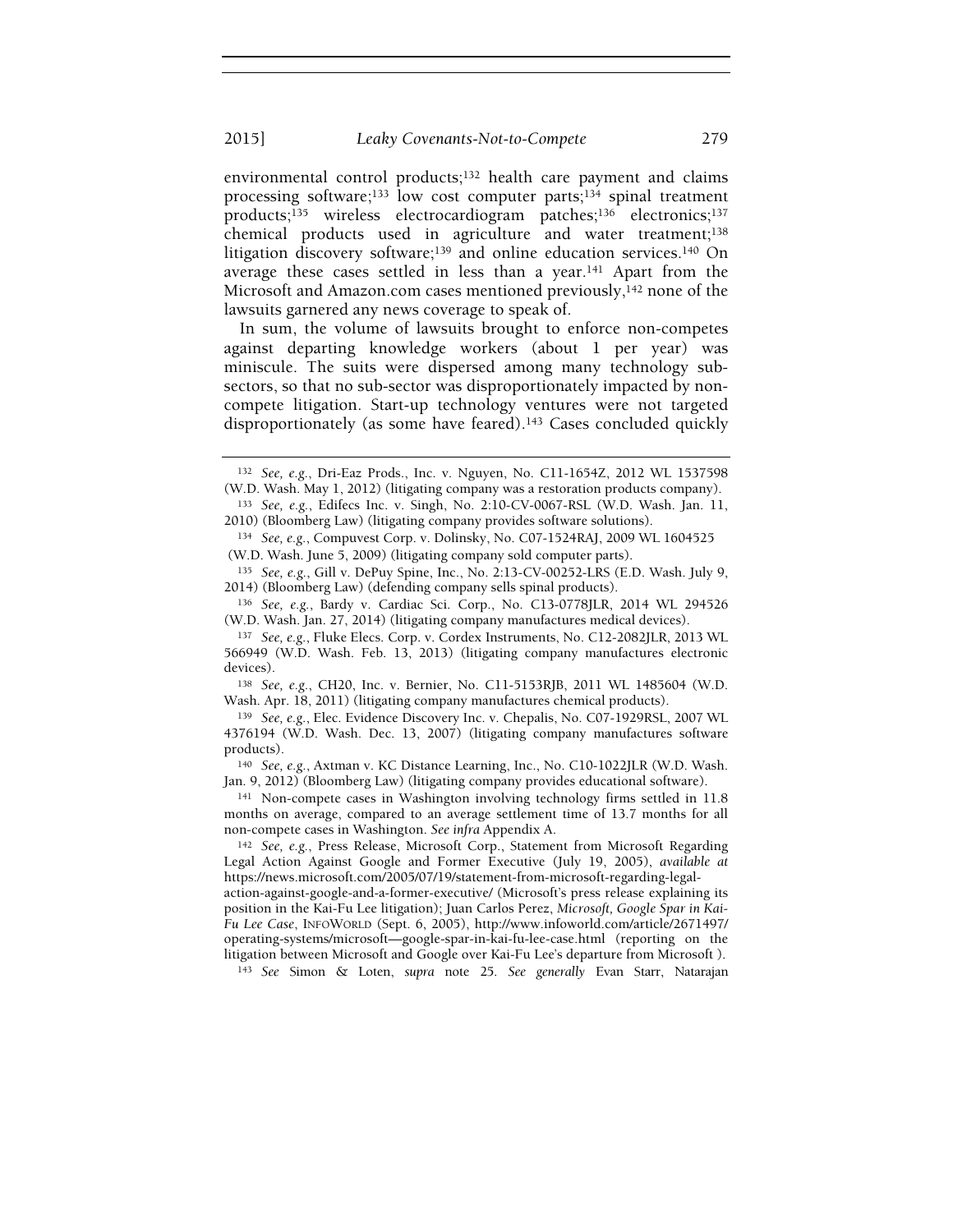with little or no publicity. This evidence suggests that non-compete lawsuits did not significantly block technology-related knowledge spillovers in Washington.

### 2. Pragmatic Reasons For Leaky Enforcement

The evidence of pervasive leakiness of non-competes in Washington should not come as a surprise. Employers are simply making smart business decisions to ignore non-competes; that is, they are engaging in economically rational selective enforcement.144 Firms need a good reason to bring a lawsuit, a reason that justifies the cost and hassle of litigation and the negative vibe that reverberates when a technology firm gets too aggressive. Pervasive leakiness is perfectly rational, and there is a long list of reasons why it makes sense for employers to enforce non-competes only infrequently.<sup>145</sup>

Reason Number  $1$  — Litigation Cost. Small firms do not have the resources to pay lawyers to bring suit very often or to prolong litigation for too long. Large firms may146 have more financial resources for litigation but they also have more departing employees to track and worry about. On top of attorneys' fees and court costs, litigation taxes the employer in other ways as well. An employerplaintiff's employees (often senior executives and key technical

Balasubramanian & Mariko Sakakibara, Enforcing Covenants Not to Compete: The Life-Cycle Impact on New Firms 3, U.S. Census Bureau Center for Economic Studies Paper No. CES-WP- 14-27 (Jun 15, 2014), available at https://faircompetitionlaw.files.wordpress.com/ 2015/02/more-noncompete-enforcement-equals-fewer-but-better-startups-starr\_nv.pdf (evaluating the pros and cons of non-compete enforcement on new firms, including entry rate, size, growth, and survival).

<sup>144</sup> See, e.g., STEVEN LEVY, IN THE PLEX: HOW GOOGLE THINKS, WORKS, AND SHAPES OUR LIVES 282-83 (2011) (reporting that, roughly a year before the Kai-Fu Lee case, Microsoft deeply lamented its loss of key technical executive Mark Lucovsky to Google but apparently took no legal action); DAVID A. VISE, THE GOOGLE STORY 259-60 (2008) (reporting that Google had hired many Microsoft employees before Microsoft eventually sued Kai-Fu Lee).

<sup>145</sup> This list reflects insights gained from my 15-plus years of law practice representing employees and employers of all sizes in the technology industry. See Blake, supra note 3, at 691 (noting that employer's now understand that non-competes "are not always costless"). See generally David Barnhizer, Abandoning an "Unethical" System of Legal Ethics, 2012 MICH. ST. L. REV. 347, 391-412 (describing factors involved in performing case evaluation); William Lynch Schaller, Secrets of the Trade: Tactical and Legal Considerations from the Trade Secret Plaintiff's Perspective, 29 REV. LITIG. 729 (2010) (generally describing the considerations in bringing trade secret litigation).

<sup>146</sup> I say "may" have more resources because it seems unlikely that an unprofitable large company will choose to spend its precious resources on low utility non-compete litigation.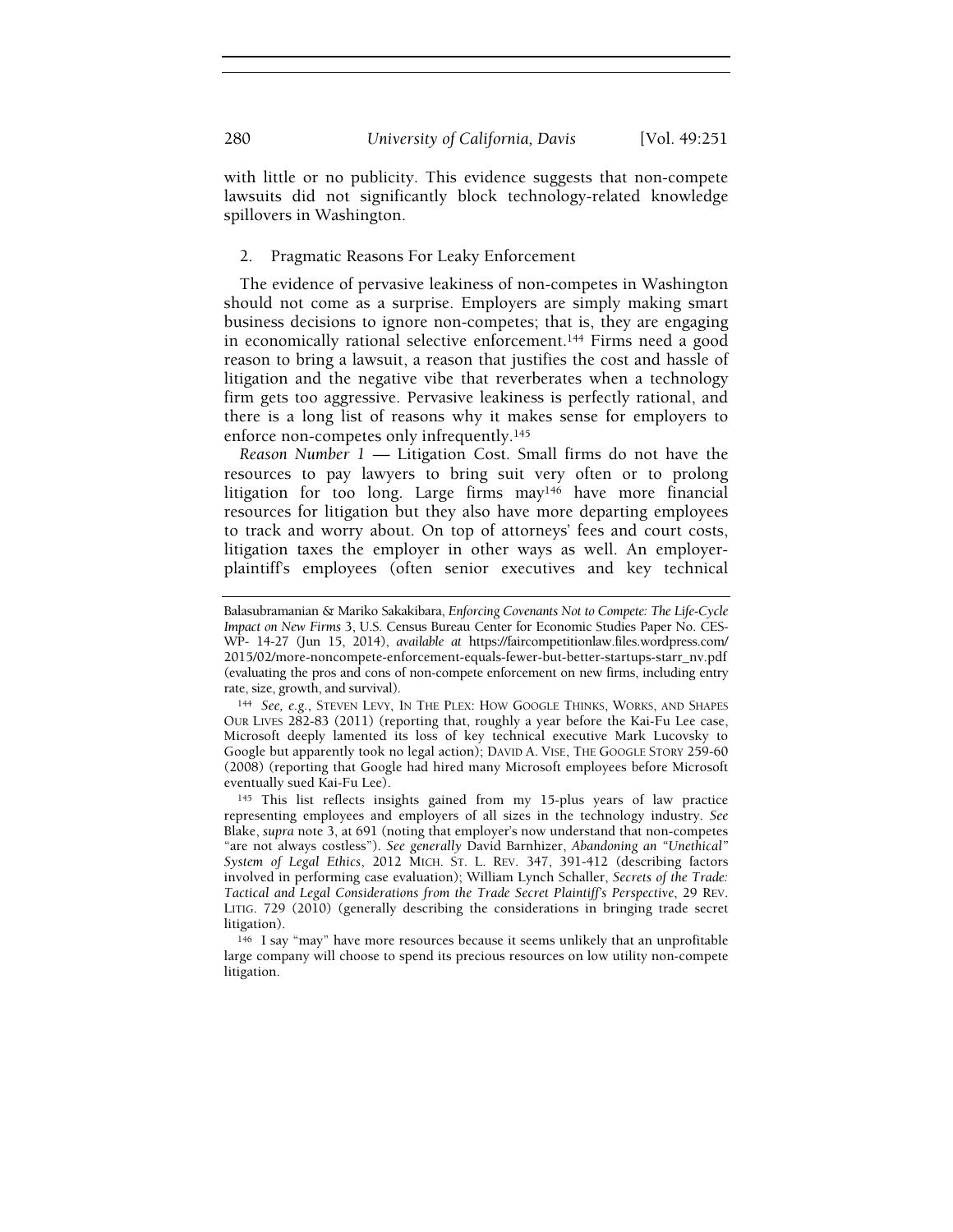2015] Leaky Covenants-Not-to-Compete 281

workers) need to spend many hours working with litigation counsel on strategy, discovery, pleadings, affidavits and evidence development, motions, and protective orders. This takes time and focus away from core business and creative activities<sup>147</sup> and most (if not all) creative workers have little patience for it. Litigation is an expensive and disruptive proposition even for a plaintiff, a reality that larger companies know as well or better than smaller ones.

Reason Number 2 — Counter-Litigation Risk. Once the employer brings suit, the employee can counterclaim. An employee might counterclaim for unpaid overtime pay or other compensation, breach of contract, or raise an unfair competition claim. These counterclaims often pose risks for the employer that exceeds the expense and potential gains of enforcing a non-compete. These counterclaims persist even if the employer loses the non-compete case. If a trial court dismisses a non-compete case or refuses to grant pre-trial injunctive relief, then the employer probably wants to terminate the litigation but, instead, gets stuck defending a case that it provoked by its own aggressive actions. Even when counterclaims do not seem dangerous to the employer in a given case, there is a danger that an aggressive litigation posture will draw unwanted attention from government agencies such as the Federal Trade Commission, Department of Justice, and the State Attorney General.

Reason Number 3 — Trade Secret Disclosure Risk. Many noncompete lawsuits also involve trade secrets. After the employer files suit, the employer must disclose during discovery the particular trade secret information that the employer claims the employee has or might risk misappropriating.148 The employer must disclose this information not only to the court but also to the employee's litigation counsel and, in many cases, the in-house counsel and certain employees of the competitor who hired the employee (such as Google in the Microsoft v. Kai-Fu Lee case). A protective order lessens the risk of improper trade secret disclosure in the course of litigation $149$  but many technology

<sup>147</sup> The Wright brothers' obsession with litigation at the expense of innovation is a good and well known cautionary tale. See LAWRENCE GOLDSTONE, BIRDMEN: THE WRIGHT BROTHERS, GLENN CURTISS, AND THE BATTLE TO CONTROL THE SKIES 293-315  $(2014)$ 

<sup>148</sup> See generally Dale Kotchka-Alanes, Trade Secret Misappropriation: Tell Me Your Secret Before I Tell You Whether I Have It, NAT. L. REV. (Nov. 25, 2014), http:// www.natlawreview.com/article/trade-secret-misappropriation-tell-me-your-secret-i-tellyou-whether-i-have-it ("[A] number of courts have held that plaintiffs must sufficiently identify their trade secrets before discovery concerning those trade secrets can commence.").

<sup>149</sup> See, e.g., UNIFORM TRADE SECRETS ACT § 5 (amended 1985) (describing secrecy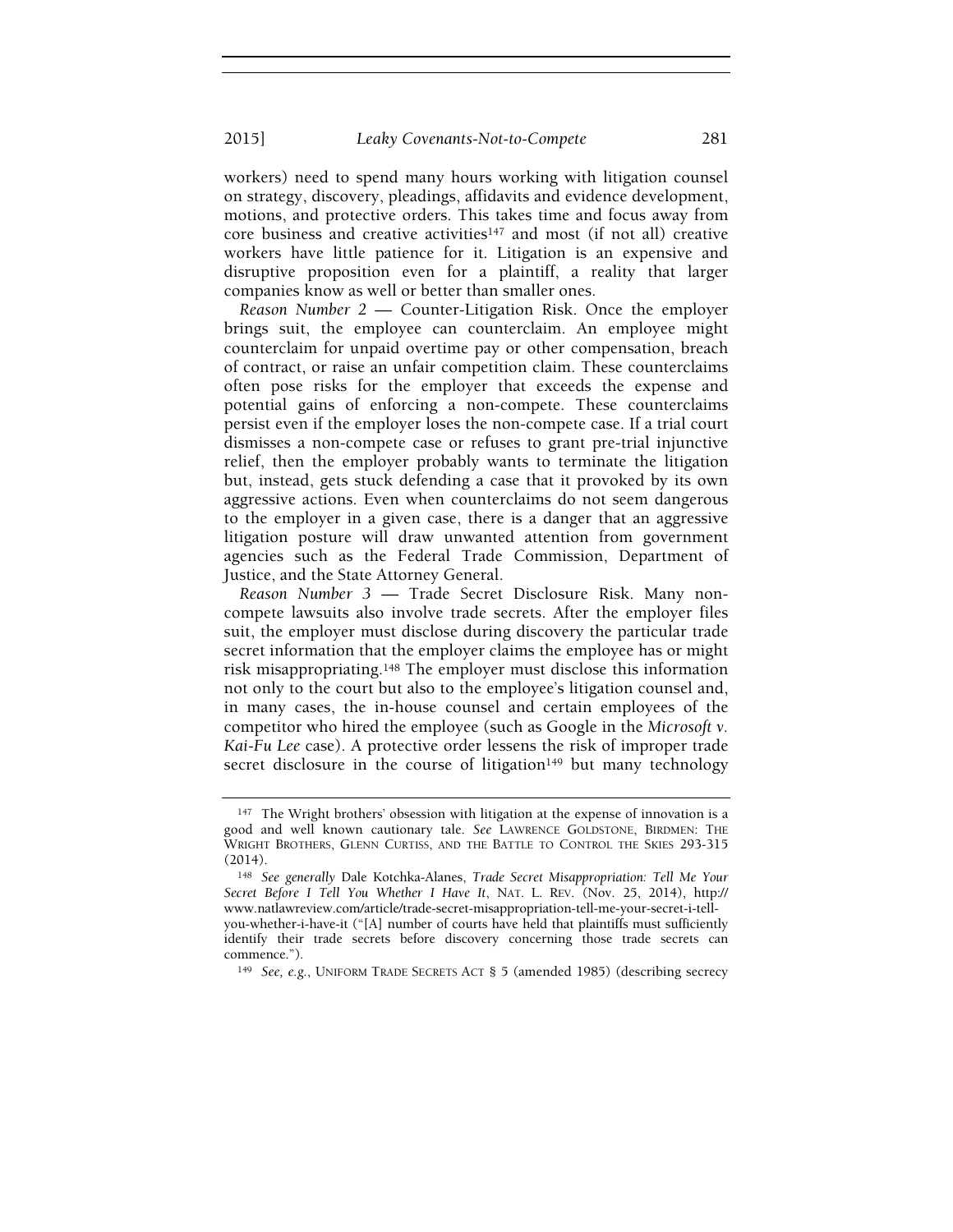firms calculate that the potential danger of disclosure during litigation is greater than the potential benefit of winning a non-compete case. In addition, trial courts in Washington have shown a propensity to scale back the veil of secrecy sought by the litigants in trade secret cases in response to concerns raised about the transparency and openness of public judicial proceedings.<sup>150</sup>

Reason Number 4 — Proof Problems and Uncertain Outcomes. Employers can enforce a non-compete in Washington courts but they know that it is not easy. Washington's rule of reason was developed by the courts to discourage regular non-compete litigation and it works just that way in practice.<sup>151</sup> Recall that in Washington the employer must prove that (1) the restraint is necessary for the protection of the business or good will of the employer, (2) the restraint does not impose on the employee any greater restraint than is reasonably necessary to secure the business or goodwill of the employer, and (3) the degree of injury to the public caused by loss of the service and skill of the employee is not too great.152 After using this test to evaluate the reasonableness of the non-compete, the court enforces the noncompete only so far as is reasonable which includes the often difficult task of proving that the departing employee is doing "competitive" work.153 Employers know that Washington courts often carve back the scope of a non-compete.<sup>154</sup> This creates uncertainty for the employer

<sup>152</sup> See Amazon, Inc. v. Powers, No. C12-1911RAJ, 2012 WL 6726538, at \*8 (W.D. Wash. Dec. 27, 2012) (applying the test from Perry v. Moran). The burden of proof is on the employer. See BRIAN M. MALSBERGER, COVENANTS NOT TO COMPETE: A STATE-BY-STATE SURVEY 4628 (7th ed. Supp. 2011); see also Pac. Aerospace & Elecs., Inc. v. Taylor, 295 F. Supp. 2d 1188, 1198 (E.D. Wash. 2003) (discussing burden of proof for injunctive relief in non-compete case). See generally Riverview Floral, Ltd. v. Watkins, 754 P.2d 1055 (Wash. Ct. App. 1988) (for preliminary injunction, employer must establish that an enforceable non-compete exists and has been or is about to be breached).

in judicial proceedings, including protective orders).

<sup>150</sup> See Dreiling v. Jain, 93 P.3d 861, 870-71 (Wash. 2004); Seattle Times Co. v. Ishikawa, 640 P.2d 716, 724 (Wash. 1982).

<sup>151</sup> Some scholars see this as a nation-wide trend: "The emerging law of employee noncompete agreements significantly restricts the power of employers to impose postemployment restrictions on competition. . . . These opinions [in recent cases] have made it more difficult for employers to draft and enforce covenants not to compete in the employment setting." Garrison & Wendt, supra note 17, at 148. See Systems & Software, Inc. v. Barnes, 886 A.2d 762, 764 (Vt. 2005) ("We have stated that 'we will proceed with caution' when asked to enforce covenants against competitive employment because such restraints run counter to public policy favoring the right of individuals to engage in the commercial activity of their choice.").

<sup>153</sup> Amazon, Inc., 2012 WL 6726538, at \*1.

<sup>154</sup> See, e.g., id. at \*8 ("If a court finds a restraint unreasonable, it can modify the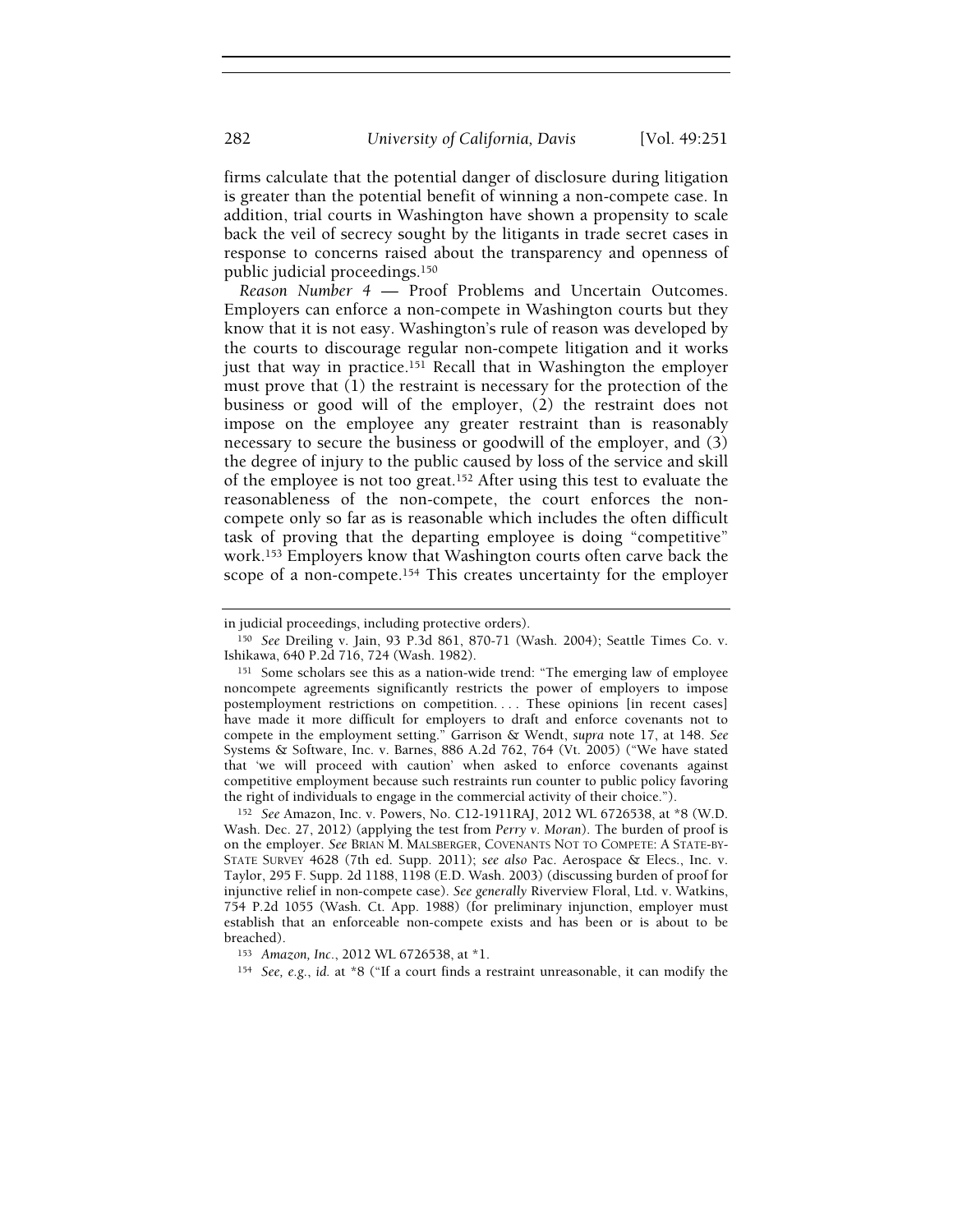2015] Leaky Covenants-Not-to-Compete 283

who is trying to assess whether litigation to enforce a non-compete will be worth it or not. In the face of this uncertainty, employers normally bring cases where the risk of failing to enforce a noncompete is particularly high, often because the risk of trade secret disclosure is particularly acute. If the departing employee goes to work for a competitor doing work that is not directly competitive or not particularly core to the employer, then it will not be worth the employer's while to sue.<sup>155</sup>

Reason Number 5 — Public Relations Risk. The public relations risk of non-compete litigation for technology employers is no small matter. They want to hire the best and brightest out of college, away from other firms,156 or have the opportunity to acquire an entire start-up enterprise primarily for the talented workers.157 Technology employers want to present their firm as an attractive place for creative workers to come. Non-compete litigation presents a negative vibe that can turn off and turn away creative workers. It might be more descriptive and precise to call this risk a "yuck" or "jerk" concern than a typical public relations issue because it's not just a simple matter of looking bad to customers and the public at large.

Reason Number 6 — Boomerang Effect. Creative workers change jobs a lot in the information economy.<sup>158</sup> The nature of creative work and the culture of creative workers facilitate this movement.159 A

<sup>156</sup> See RANDALL E. STROSS, THE MICROSOFT WAY: THE REAL STORY OF HOW THE COMPANY OUTSMARTS ITS COMPETITION 32-45 (1996) (reporting how attracting excellent programmers makes it easier to attract other programmers of the same caliber).

<sup>157</sup> See John F. Coyle & Gregg D. Polsky, Acqui-Hiring, 63 DUKE L.J. 281, 293-94 (2013); Andres Sawicki, Buying Teams, 38 SEATTLE U. L. REV. 651, 654 (2015).

<sup>158</sup> See Giang, supra note 129.

<sup>159</sup> Several scholars have noted that the work environment for creative workers in the information economy is characterized by mobility and flexibility. See, e.g., PETER CAPELLI, THE NEW DEAL AT WORK: MANAGING THE MARKET-DRIVEN WORKPLACE 18 (1999) (characterizing today's typical employment relationship as "an open-ended negotiation based on market power"); Rachel S. Arnow-Richman, Bargaining for Loyalty in the Information Age: A Reconsideration of the Role of Substantive Fairness in

agreement by enforcing it only 'to the extent reasonably possible to accomplish the contract's purpose.'"); Wood v. May, 438 P.2d 587, 590 (Wash. 1968) (ruling that courts should "modify [restrictions] on the basis of [their] factual findings" and not feel "obligated to either accept or reject restrictions In toto").

<sup>155</sup> Many scholars have expressed concern that a trial court's blue pencil power provides an incentive for employers to write overly broad non-competes with the associated in chilling effect on employees who fear enforcement. Those concerns are important, to be sure, but scholars have failed to note how the uncertainty of outcome that the blue pencil power creates for employers can discourage an employer from enforcing a non-compete.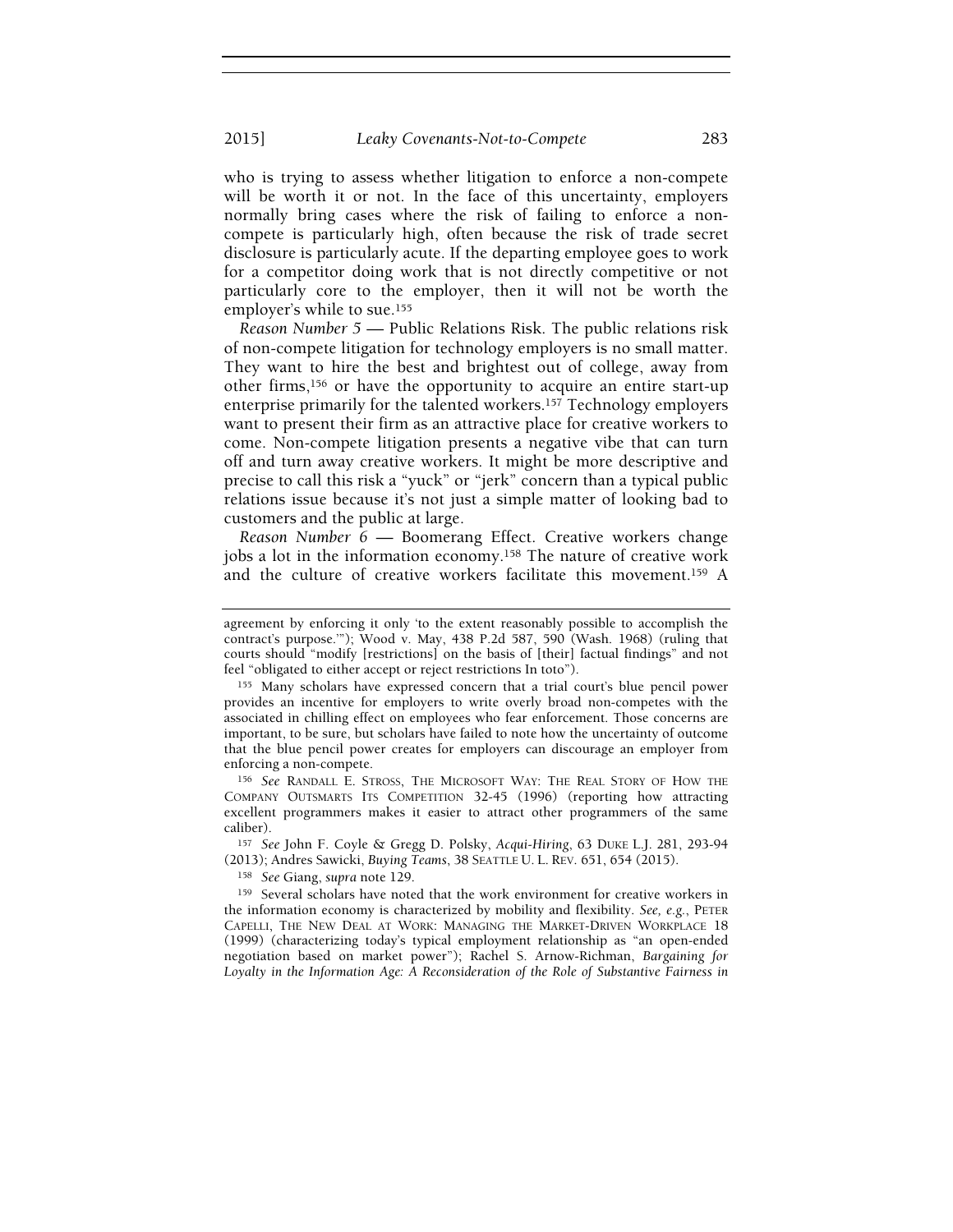software developer, for example, may start her career at one firm, leave to work as an independent contractor for a time, then join a start- up venture, and ultimately return to her first employer. Technology firms know about and expect this boomerang effect.<sup>160</sup> An aggressive approach by an employer to enforcing a non-compete creates a "yuck" factor that may discourage a valuable worker from returning. This makes employers careful not to enforce non-competes unless the circumstances are particularly compelling.<sup>161</sup>

Reason Number 7 — Talent Quality and Fit Factors. A technology firm may not be sad to see a particular creative worker depart. Some workers do not meet the high expectations of their demanding employer or may be a poor cultural fit for various reasons.162 Many technology firms want to retain only the most inventive and creative workers who jive with the firm's mission and work style.<sup>163</sup> These highly competitive technology firms may be pleased if a mediocre or underperforming or misfit employee departs to work for a rival (unless, of course, the employee poses a serious risk of trade secret disclosure).

<sup>160</sup> Perhaps Steve Jobs and Apple are the most famous boomerang story in the technology industry. See WALTER ISAACSON, STEVE JOBS 305-26 (2011). Another interesting story is the near-boomerang of former Microsoft senior vice-president Paul Maritz who became CEO of Microsoft competitor VMWare and then was on the short list to replace Steve Ballmer as CEO of Microsoft. These senior executive boomerangs make headlines but boomerangs are quite ordinary among rank and file creative workers.

<sup>161</sup> See Coyle & Polsky, supra note 157, at 302-10.

<sup>162</sup> Google is a good case in point. See KEN AULETTA, GOOGLED: THE END OF THE WORLD AS WE KNOW IT 46-65 (2009); LEVY, supra note 144, at 121-66; VISE, supra note 144, at 240-83. Amazon.com is also a good case in point. See Jodi Kantor & David Streitfeld, Inside Amazon: Wrestling Big Ideas in a Bruising Workplace, N.Y. TIMES (Aug. 15, 2015), http://www.nytimes.com/2015/08/16/technology/inside-amazonwrestling-big-ideas-in-a-bruising-workplace.html?\_r=0 (describing employee turnover due to ill fit in an intense work environment).

<sup>163</sup> A clever disgruntled employee who wishes to leave an unsatisfactory situation can foster his or her employer's indifference by performing solid but unspectacular work or by working a bit slower than the employer's hectic pace requires for a top performance review.

Enforcing Employee Noncompetes, 80 OR. L. REV. 1163, 1167 (2001) [hereinafter Bargaining for Loyalty] (suggesting that employers will turn to non-competes to enforce prior "notions of obligation and commitment" in increasingly short-term modern employment relationships that are contrary to "traditional notions of employee loyalty"); Katherine V.W. Stone, Knowledge at Work: Disputes over the Ownership of Human Capital in the Changing Workplace, 34 CONN. L. REV. 721, 722 (2002) (discussing a management consultant's strategy to "attract and retain valued employees . . . [by] permit[ting] people to customize their jobs to suit their own ambitions and lifestyles").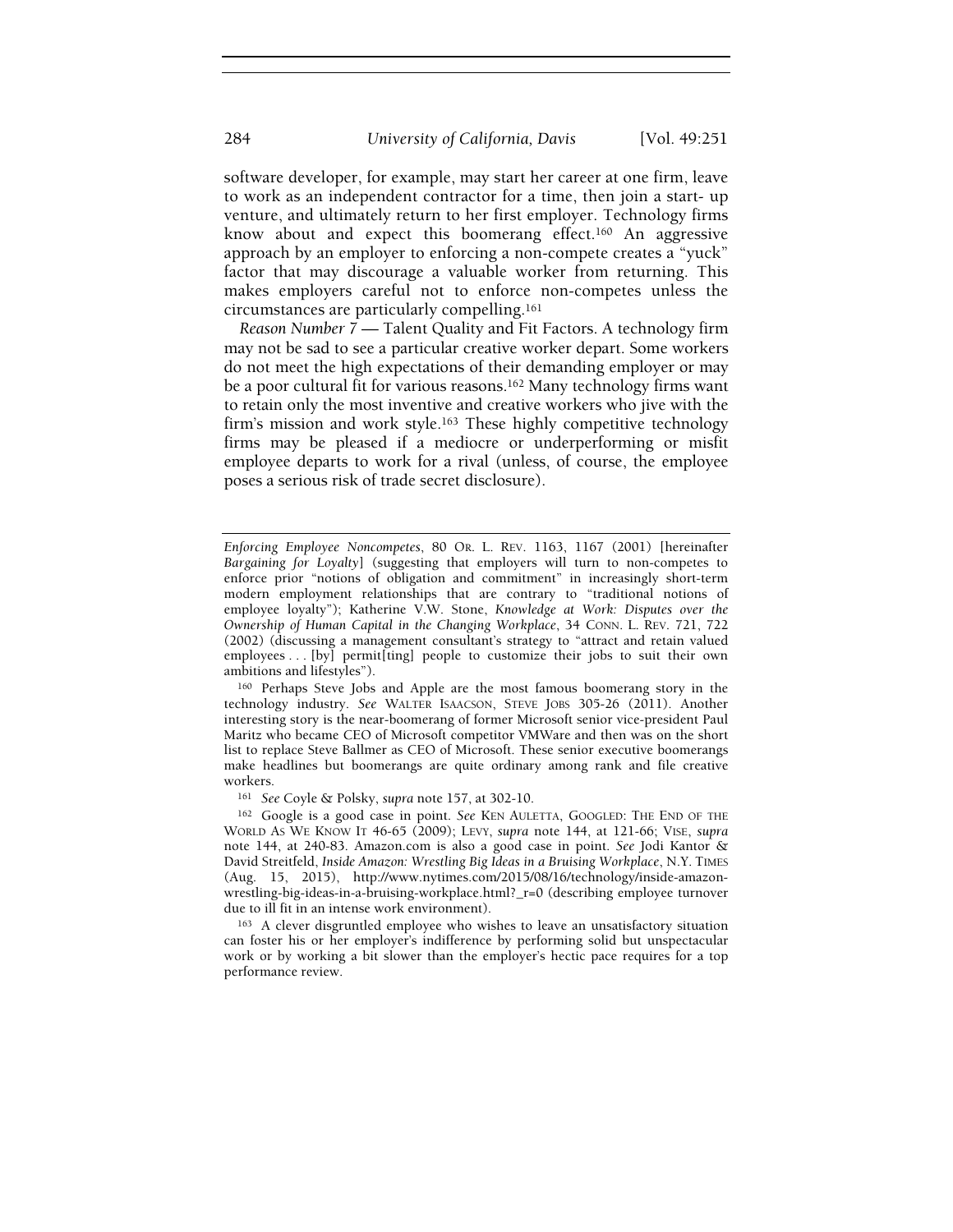#### 2015] Leaky Covenants-Not-to-Compete 285

Reason Number 8 — MAD Effect. It is striking that our research did not uncover many lawsuits between large well-resourced technology firms in Washington. Microsoft and Amazon.com make their home in Washington, of course, but Google, Facebook, Adobe, and Apple (among others) also have significant presences in Washington, all for the express purpose of capitalizing on Washington's excellent market for creative workers.164 Employees move regularly between these fierce competitors165 in significant numbers yet the volume of non-compete litigation is tiny. One explanation is that these firms know how to place departing employees in productive but safe (from a non-compete standpoint) positions. In addition, these firms likely fear a steady barrage of non-compete lawsuits in which they take turns playing the role of plaintiff and defendant. This state of "mutually assured destruction ('MAD')" (to borrow the cold war nomenclature), keeps non-compete litigation to a low level.<sup>166</sup>

Reason Number 9 — Win-Win Effect. One of the most significant and overlooked reasons that technology firms do not enforce noncompetes is that the employee's departure represents a "win-win." That may be true, as explained above, in the context of the Talent Quality and Fit Factor. But often a valued creative worker departs to work for a firm or to start a firm that produces complementary technology or services, or that makes productive use of technology or ideas that an employer has shelved or discarded. 167 These workers leave with (or later receive) the blessing of the former employer; sometimes they also leave with a technology license and perhaps seed funding because they play a critical role in the ecosystem for the employer's technology by contributing to its overall value proposition for customers and to positive network effects.<sup>168</sup>

<sup>166</sup> Another possible reason for low litigation numbers in Washington may be the kind of secret non-poaching agreement that led to litigation in California.

<sup>167</sup> See, e.g., Brier Dudley, Microsoft Backs Ex-Workers in Taking Its Lync Worldwide, SEATTLE TIMES, Feb. 26, 2015, at A6, A7 (describing Microsoft's support of a venture by ex-Microsoft employees). In addition, former Microsoft creative worker Gabe Newell founded Valve, which makes highly successful games for the Xbox console, Stephen Purpura founded "big data" analysis company Context Relevant, and Gilad Odinak founded Spoken Communications which develops cloud-based call center software.

168 See Shira Ovide, Microsoft's Satya Nadella Makes Peace With Silicon Valley, WALL ST. J. (Feb. 4, 2015, 12:57 PM), http://www.wsj.com/articles/microsofts-satya-nadellamakes-peace-with-silicon-valley-1423072674 (describing the importance of building

<sup>164</sup> See generally Dudley, Apple Joins the Party, supra note 101 (discussing Apple's presence in Washington).

<sup>165</sup> See Ananya Bhattacharya, Want to Get a Job at Google or Amazon? Work at Microsoft First, INC.COM (Feb. 13, 2015), http://www.inc.com/ananya-bhattacharya/ where-tech-firms-look-for-workers.html.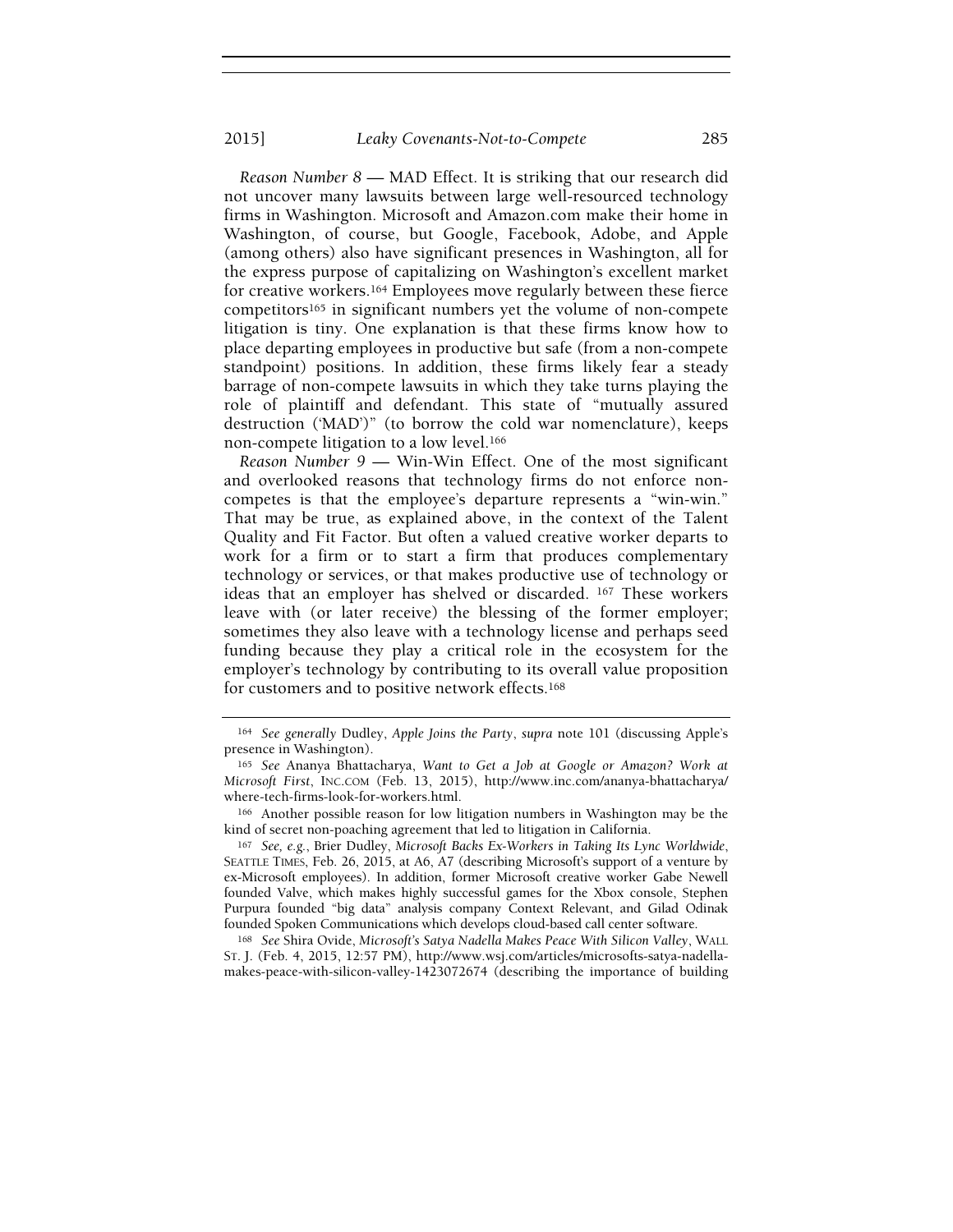In sum, from the employer's point of view, an employee's departure normally triggers indifference, enthusiasm or relief, so there is no sensible reason to sue its departing employees over a non-compete. Even when a particular departure triggers concern, employers must weigh the extent of the concern, picking those battles that truly justify the litigation costs of all kinds that I described above. Even when trade secrets are involved, the departing employee may have taken an idea that was too insignificant to justify litigation. Contrary to popular belief, non-compete litigation is anything but a "no brainer."

#### 3. Plugging Significant Trade Secrets Leaks

The prior section discussed the reasons why employers do not pursue non-compete litigation but one reason stands out for bringing suit: the risk of significant trade secret loss.<sup>169</sup> The employer can bring a standalone trade secret case, of course, but adding a cause of action for breach of a non-compete augments the trade secret claim.170 In a trade secret case, the employer must prove that the employee misappropriated trade secret information.171 This presents two challenges: first, the employer must separate its trade secrets from the employee's general skill and knowledge;172 and second, the employer must prove that the employee took trade secrets through improper means.<sup>173</sup> These items are often more difficult to prove<sup>174</sup> than that the

an ecosystem through partnering with other technology firms).

<sup>169</sup> One scholar reports that over two-thirds of all trade secret cases involve departing employees. See David S. Almeling et al., A Statistical Analysis of Trade Secret Litigation in State Courts, 46 GONZ. L. REV. 57, 59-60 (2011); see, e.g., Pacific Aerospace & Elecs., Inc. v. Taylor, 295 F. Supp. 2d 1188, 1203 (E.D. Wash. 2003) (determining the scope of the injunction to protect trade secrets while still allowing defendant to pursue work through fair competition).

<sup>170</sup> See Arnow-Richman, Bargaining for Loyalty, supra note 159, at 1204-05; Cynthia Estlund, Between Rights and Contract: Arbitration Agreements and Non-Compete Covenants as a Hybrid Form of Employment Law, 155 U. PA. L. REV. 379, 416 (2006); Stone, supra note 159, at 747.

<sup>171</sup> See UNIFORM TRADE SECRETS ACT § 1 (amended 1985); RESTATEMENT (THIRD) OF UNFAIR COMPETITION § 40 (1995); RESTATEMENT (FIRST) OF TORTS § 757 (1939).

<sup>172</sup> See SI Handling Sys. v. Heisley, 753 F.2d 1244, 1266-69 (3d Cir. 1985). See generally RESTATEMENT (SECOND) OF AGENCY § 396(b) (1958) (describing an employee's right to use his or her skills and general knowledge).

<sup>173</sup> Economic Analysis of Labor and Employment Law in the New Economy: Proceedings of 2008 Annual Meeting, Association of American Law Schools, Section on Law and Economics, 12 EMP. RTS. & EMP. POL'Y J. 327, 340 n.43 (2008).

<sup>174</sup> See, e.g., Loftness Specialized Farm Equip. Inc. v. Twiestmeyer, 742 F.3d 845, 850-51 (8th Cir. 2014) (discussing burden of proof).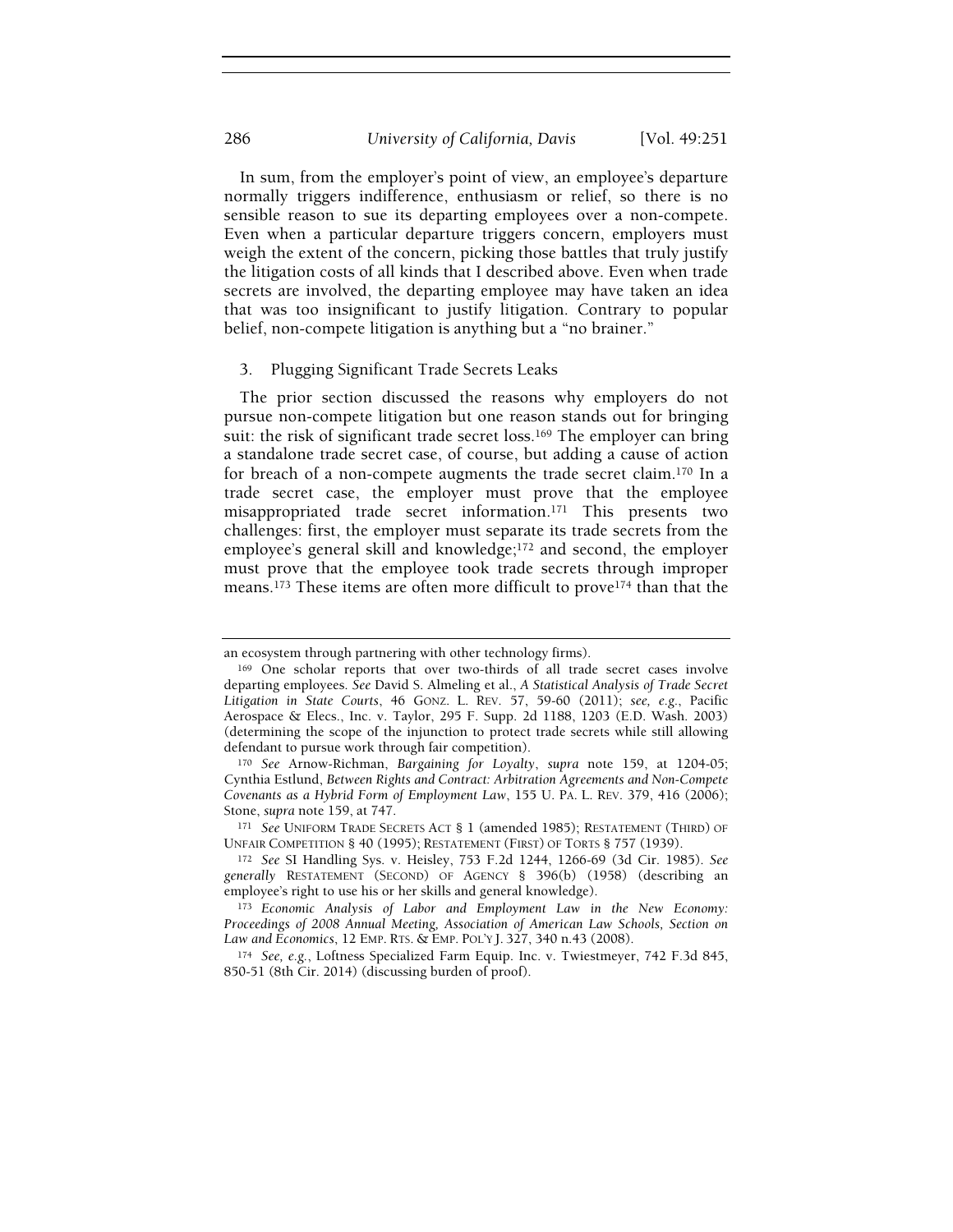employee went to work for a competitor on competitive technology.<sup>175</sup> Indeed, one of the most sympathetic sorts of non-compete cases, and thus one of the easiest to win, is a case in which the employer faces a serious threat of trade secret loss to the employer's direct competitor via the inevitable disclosure of trade secret information by a departing employee.176 If a non-compete case can help plug a dangerous trade secret leak, then an employer may well decide that it makes good sense to pursue it.<sup>177</sup>

#### 4. Assessing Potential Chilling Effects: More Freedom Than Fear

The lawsuits themselves are only part of the story, of course. We worry that the threat of litigation, reinforced by the knowledge that employers do in fact bring lawsuits against departing employees, keeps creative workers on the sidelines.178 To what extent does this potential chilling effect prevent knowledge spillovers in Washington? To ask the question in a different way in light of the research presented above: are a few, widely dispersed, quickly concluded, rarely publicized lawsuits deterring hundreds of creative workers from changing firms or starting new firms in Washington? Or, perhaps, are the workers getting a different message from the leakiness — a message of freedom rather than of fear? I turn now to these questions.

Scholars have often voiced concerns about the chilling effects of non-compete litigation, the so-called in terrorem effect.<sup>179</sup> This concern

177 See, e.g., Newell Rubbermaid, Inc. v. Storm, No. 9398-VCN, 2014 WL 1266827, at \*10-11 (Del. Ch. Mar. 27, 2014) (granting temporary restraining order where it is likely that plaintiff will suffer irreparable harm without interim injunctive relief).

<sup>178</sup> See Richard P. Rita Pers. Servs. Int'l, Inc. v. Kot, 191 S.E.2d 79, 81 (Ga. 1972); Reddy v. Cmty. Health Found. of Man, 298 S.E.2d 906, 916-17 (W. Va. 1982); see also Simon & Loten, supra note 25 (stating that more than 60% of former employees get sued by their former employers).

<sup>179</sup> See, e.g., Blake, supra note 3, at 683 (acknowledging the possibility of in terrorem effects of non-competes but arguing that courts need discretion through a general approach to "tailor the covenant to provide such protection with a minimum burden to the employee" where the restraints on the employee are generally fair and designed to protect the employer's legitimate interests); Phillip J. Closius & Henry M. Schaffer, Involuntary Nonservitude: The Current Judicial Enforcement of Employee

<sup>175</sup> See Comprehensive Tech. Int'l Inc. v. Software Artisans, Inc., 3 F.3d 730, 739 (4th Cir. 1993) vacated on petition for reh'g (1993) ("It will often be difficult, if not impossible, to prove that a competing employee has misappropriated trade secret information belonging to his former employer.").

<sup>176</sup> See, e.g., Reed, Roberts Assocs. v. Strauman, 353 N.E.2d 590, 593-94 (N.Y. 1976) (holding that non-competes are unenforceable if the former employer's customer list was not stolen, the employee's knowledge does not qualify as trade secret, and employee's services are not unique or extraordinary).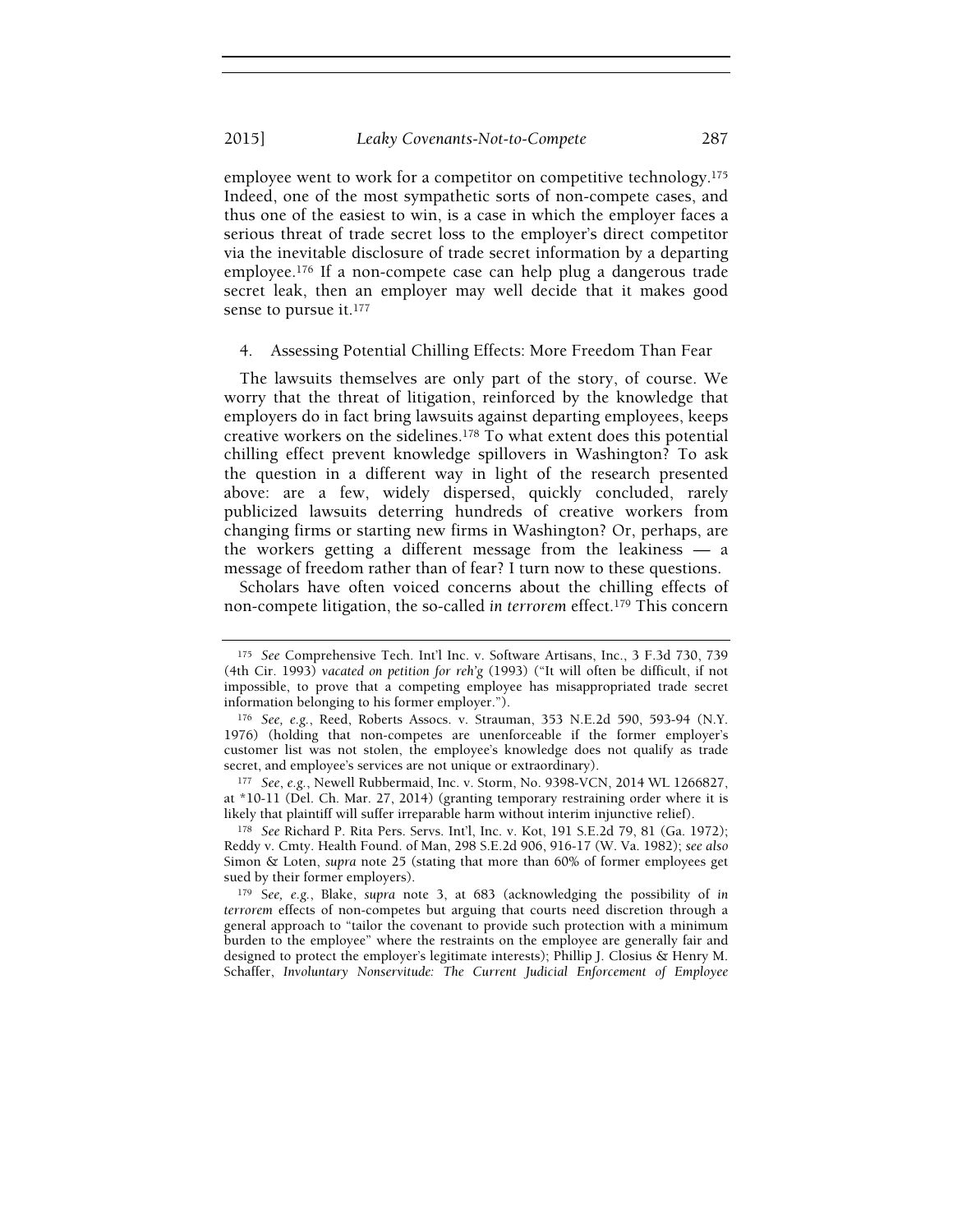makes good sense. Everyone can imagine a departing employee complying with a non-compete simply out of fear of being sued. We picture a risk adverse worker, perhaps lacking legal sophistication, without the financial means to withstand a non-compete lawsuit. We see in our minds a worker frozen in his or her current position or forced out of the work force through fear of litigation. We also imagine an employer with the knowledge, will, incentive, and financial means to pursue non-compete litigation. We picture a real and present danger. But, unfortunately, this stylized story deceives us. By and large, both employees<sup>180</sup> and employers<sup>181</sup> in the technology sector approach non-competes in a more nuanced, sophisticated way than this simple sketch suggests. The closer we look and the more we learn, the more we see that the in terrorem effect is less than meets the eye.

Let's return to the setting described in the prior section.<sup>182</sup> Every day, hundreds of creative workers in Washington who have signed non-competes change firms or start new firms. Rarely does a technology firm sue a departing employee to enforce the non-compete. Even when a firm brings suit, the potential chilling effect is dispersed among various technology sub-sectors and not widely publicized. Sometimes the litigation impact is muted because the departing employee's new firm (e.g., Google in the Microsoft v. Kai-Fu Lee case) or a venture capitalist (for a hot start-up) funds the employee's legal expenses and provides savvy advice on how to navigate around, defend or settle a non-compete suit. Typically the lawsuit ends quickly with the worker joining the new firm within a short period of time.

In other words, there is no data suggesting that Washington's creative workers should fear non-compete lawsuits and, as the saying goes, "No data is data." Except when the threat of trade secret loss is particularly acute, technology employers signal through leaky enforcement of non-competes that creative workers can move freely. The abiding lesson that most creative workers take from the pattern of systematic non-compete non-enforcement in Washington State is that

Covenants Not to Compete — A Proposal for Reform, 57 S. CAL. L. REV. 531, 532 (1984) ("Regardless of their validity and enforceability, covenants not to compete chill the free movement of employees and eliminate competition among actual and potential employers."); Moffat, The Wrong Tool, supra note 10, at 888-90 (discussing the in terrorem effects of employer overreach in non-competes).

<sup>180</sup> Professor Harlan's seminal article from the early 1960's indicates that even in that era highly trained technical, engineering, and research personnel were often sophisticated enough to negotiate non-competes. See Blake, supra note 3, at 627.

<sup>181</sup> Id. at 687-89 (outlining a nuanced approach to non-competes that should be undertaken by employers).

<sup>182</sup> See supra Part III.C.1.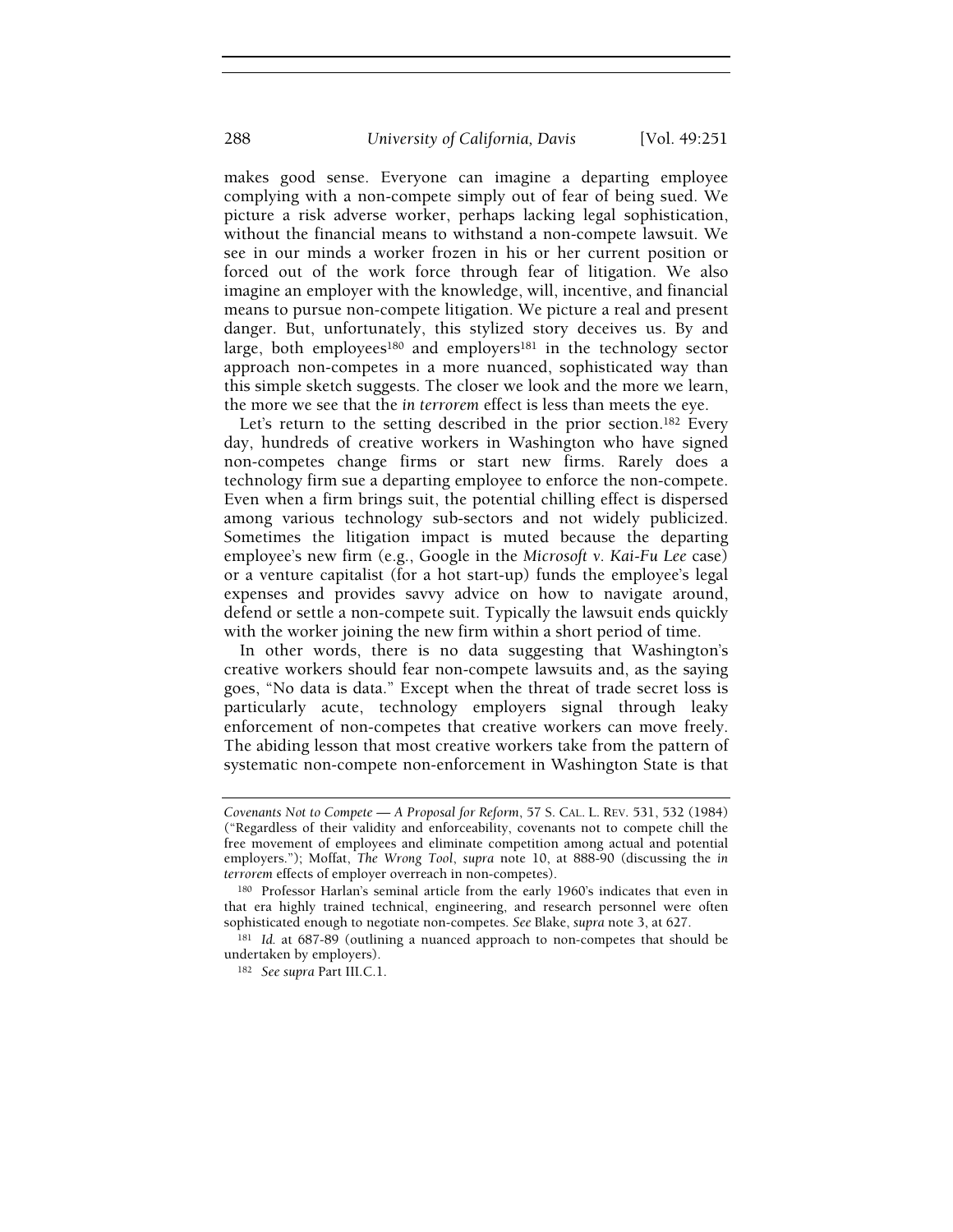2015] Leaky Covenants-Not-to-Compete 289

they have little to fear from non-competes. Departing employees experience more freedom than fear. Thus, Washington's creative workers are simply (and quite rationally) engaged in the efficient breach of non-competes on a large scale.

The worker's feeling of safety from non-compete litigation is enhanced because an employer seldom knows where the departing employee is working next. If the departing employee is starting a new venture, it often takes a significant amount of time to incubate a technology start-up — to develop the firm's technology, raise capital, and write the business plan. By that time, the non-compete has expired or lost its potency because it has nearly expired.183 This natural stealth effect means that, from a practical standpoint, technology employers only enforce non-competes when they discover a particular dangerous or egregious situation presented by a departing employee.

In addition, creative workers are clever enough to find productive but not directly competitive work in their next position. For example, a software programmer that worked on operating system memory management code might take a position working on file system or directory software. In the information economy the types of inventive and creative works that need to be produced are so plentiful and so diverse that there is little concern that a worker will find himself or herself without something productive to do. In other words, if an employee leaves Microsoft, he or she will have little difficulty finding interesting and productive but not dangerously competitive work at Amazon.com, Apple, Facebook, or Google. Indeed, creative workers are accustomed to applying their knowledge and talent in different contexts because many technology firms think it is a best practice to rotate their creative workers through many different types of assignments so that they can apply new insights and perspectives that they bring from prior assignments.<sup>184</sup>

<sup>183</sup> The more time that passes after the employee's departure, the less inclined a court might be to grant an emergency temporary restraining order or preliminary injunction because the danger does not seem particularly imminent or acute. See EarthWeb, Inc. v. Schlack, 71 F. Supp. 2d 299, 312 (S.D.N.Y. 1999); Bishara, Martin & Thomas, supra note 29, at 36 (reporting that most non-compete lengths were 1–2 years).

<sup>184</sup> See Joseph P. Fishman, Creating Around Copyright, 128 HARV. L. REV. 1333, 1334 (2015) (drawing on work from cognitive psychology, management studies, and art history to show the overlooked creative upside of constraints); Stine Grodal & Grid Thoma, Cross-Pollination in Science and Technology: Concept Mobility in the Nanobiotechnology Field, ANNALES D'ECONOMIE ET DE STATISTIQUE, 3-4 (2009), available at http://ssrn.com/abstract=1394375 (discussing cross-pollination of knowledge among different institutional environments); Charles Coy, Why Rotating Employees Through Your Company Is a Win-Win, CORNERSTONE BLOG (Apr. 24, 2013), http://www.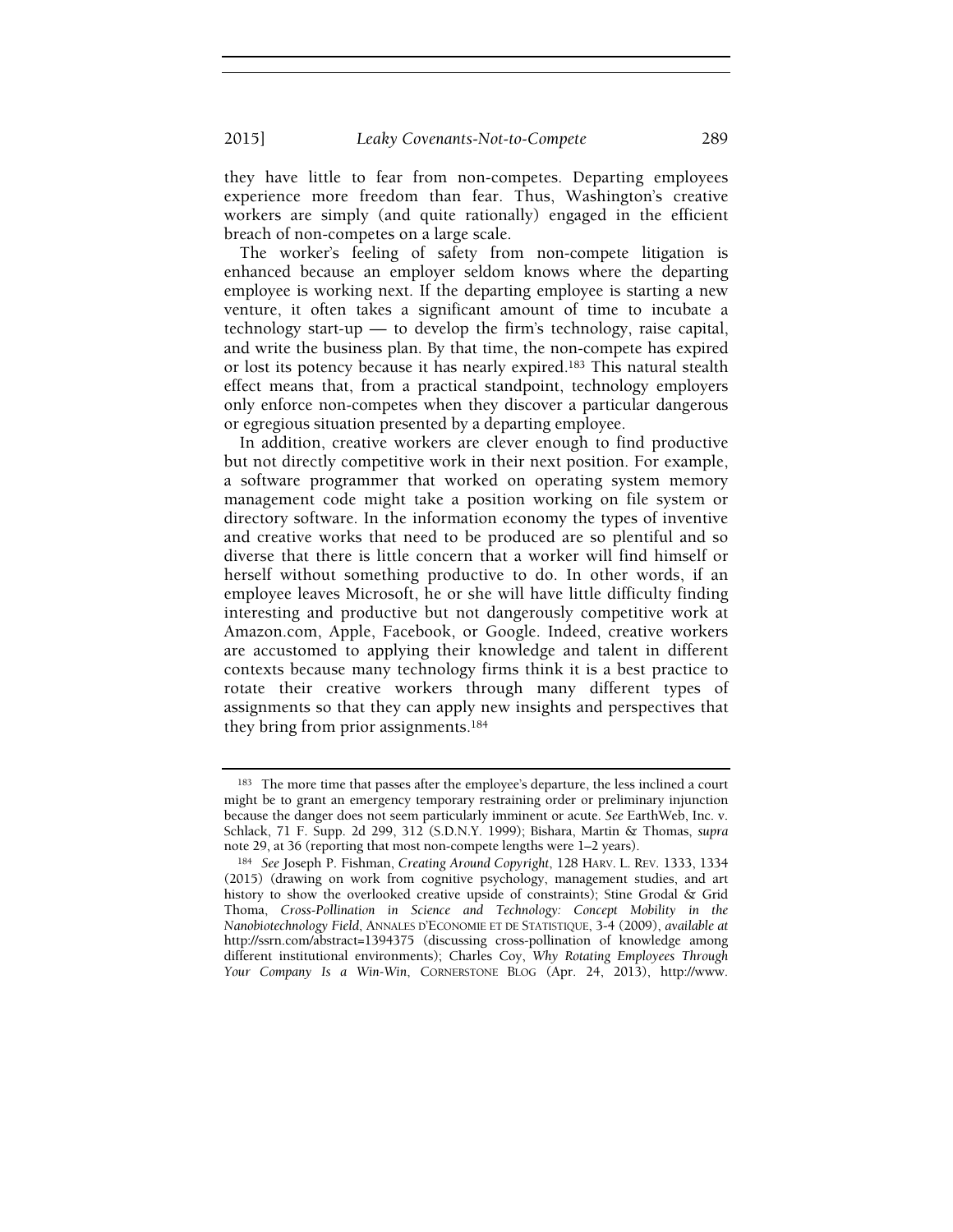In this environment, creative workers have little to fear from noncompetes and they know it.185 They are sophisticated enough to realize that even if they get sued, someone may pick up their legal expenses, the suit will end quickly, and in the end they can work for the new firm with relatively minor wrinkles.186 At worst, a lawsuit provides an opportunity for the employer and departing employee to "right size" the scope of the non-compete to fit the specific circumstances that have arisen. However, it's not a perfectly rational world, of course, so sometimes technology firms sue creative workers over non-competes when sound reason should dictate otherwise and when it is unfair to drag the employee into litigation. These types of lawsuits contribute strongly to the danger of an in terrorem effect, so Part IV offers some proposals to reduce this concern.

#### 5. The Comparative Advantage of the Washington Way

Washington's leaky legal infrastructure for non-competes enables capacious knowledge spillovers just as California's ban on noncompetes does. This may come as a surprise to scholars who cite Professor Gilson's article for the proposition that California's approach is uniquely situated to foster innovation. It will not come as a surprise, however, to those who noticed Gilson's ultimate conclusion that a rule of reason approach could support innovation equally well.187 Indeed, Washington's way of approaching non-compete enforcement possesses one important advantage over California's approach: in Washington, technology firms (large and small)188 can use non-competes to help plug significant trade secret leaks.

cornerstoneondemand.com/blog/employee-rotation-works#.VV5aqZO2oYt.

<sup>185</sup> But see Marx, supra note 29, at 695 ("In-depth interviews with 52 randomly sampled patent holders in a single industry, coupled with a survey of 1,029 engineers across a variety of industries" suggest that "ex-employees subject to non-competes are more likely to ... involuntarily leave their technical field to avoid a potential lawsuit."); Marx, Strumsky & Fleming, supra note 86, at 875 (arguing that "enforcement of noncompetes attenuates mobility" and that noncompete enforcement decreases mobility most sharply for inventors with "firm-specific skills and for those who specialize in narrow technical fields").

<sup>186</sup> See LEVY, supra note 144, at 281-83 (reporting how Kai-Fu Lee contacted Google while still employed as a Vice President at Microsoft and describing the noncompete lawsuit brought by Microsoft against Mr. Lee and Google which ended in a settlement allowing Mr. Lee to work at Google).

<sup>187</sup> Professor Gilson's article counseled against adopting the inevitable disclosure doctrine, which he believed would impede knowledge spillovers in states using the rule of reason approach. See Gilson, supra note 8, at 622-27.

<sup>188</sup> Scholars note that trade secret protection is particularly important to small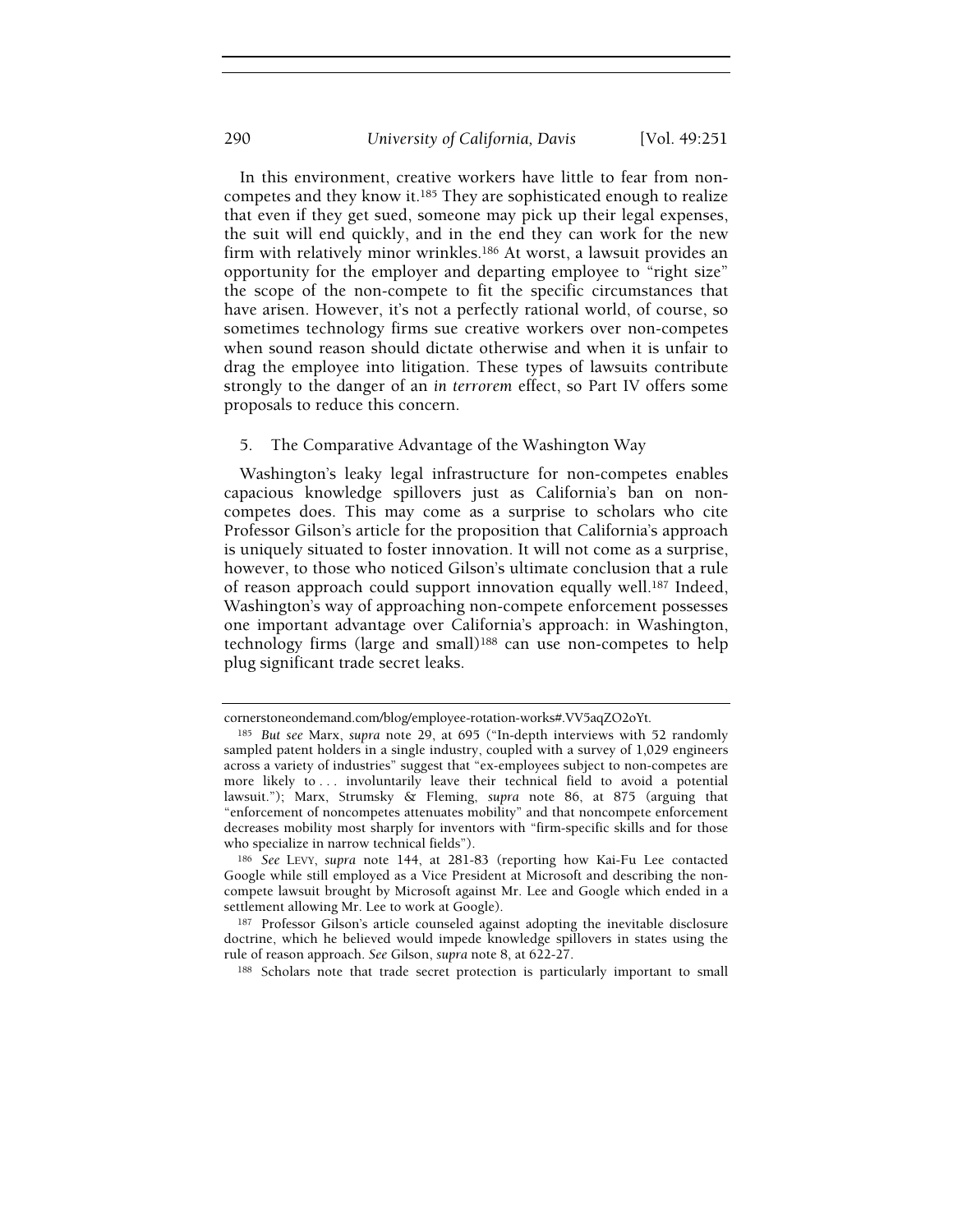#### 2015] Leaky Covenants-Not-to-Compete 291

On its face, California's ban on non-competes seems so clear and so absolute that use of a non-compete to protect a trade secret is out of the question.189 As the California Supreme Court put it in Edwards v. Arthur Andersen: "Under the statute's plain meaning . . . an employer cannot by contract restrain a former employee from engaging in his or her profession, trade, or business unless the agreement falls within one of the exceptions to the rule."190 Nonetheless, some courts have suggested that California law contains a trade secret exception to California's ban on non-competes but the California Supreme Court in Edwards declined to address whether such an exception exists.191 Part IV explains why California courts should adopt the trade secret exception.

#### IV. PROPOSALS FLOWING FROM THE WASHINGTON CASE STUDY

#### A. California Should Recognize Its "Trade Secret Exception"

Section 16600 voids any contract "by which anyone is restrained from engaging in a lawful profession, trade, or business." The California Supreme Court in Edwards v. Arthur Andersen ruled that it will not allow judicially created exceptions to Section 16600. That ruling, however, does not mean that California's ban on non-competes is incompatible with the protection of trade secrets provided by California's version of the Uniform Trade Secrets Act ("UTSA").<sup>192</sup> Trade secret protection is particularly important for California's startup businesses and established firms such as Google that rely on trade secret protection more than patents.<sup>193</sup>

<sup>190</sup> Edwards v. Arthur Andersen, 189 P.3d 285, 289 (Cal. 2008).

<sup>193</sup> See ROBERT P. MERGES ET AL., INTELLECTUAL PROPERTY IN THE NEW

firms that drive innovation in developing fields. See Josh Lerner, The Importance of Trade Secrecy: Evidence from Civil Litigation (Harv. Bus. School, Working Paper No. 95-043, 1999).

<sup>189</sup> Interestingly, a recent study of large company CEO employment contracts involving sophisticated parties represented by legal counsel showed that over 60% of sample employment contracts of firms headquartered in California contained a noncompete. Bishara, Martin & Thomas, supra note 29, at 34.

<sup>191</sup> See id. at 291 n.4. The possible trade secret exception can be traced to language in Gordon v. Landau, 321 P.2d 456, 457-58 (Cal. 1958), and Muggill v. Reuben H. Donnelley Corp., 398 P.2d 239, 242-43 (Cal. 1965). See also Fowler v. Varian Assocs., Inc., 241 Cal. Rptr. 539, 545 (Ct. App. 1987) (noting that agreements designed to protect proprietary information do not violate section 16600).

<sup>192</sup> CAL. CIV. CODE tit. 5 § 3426 (2015); see Todd M. Malynn, Edwards v. Arthur Andersen LLP: The End of Judicially Created Restraints on Competition, 18 J. ANTI. & UNFAIR COMP. L. SEC. ST. B. CAL. 35, 36-37 (2009) (discussing California's Uniform Trade Secrets Act).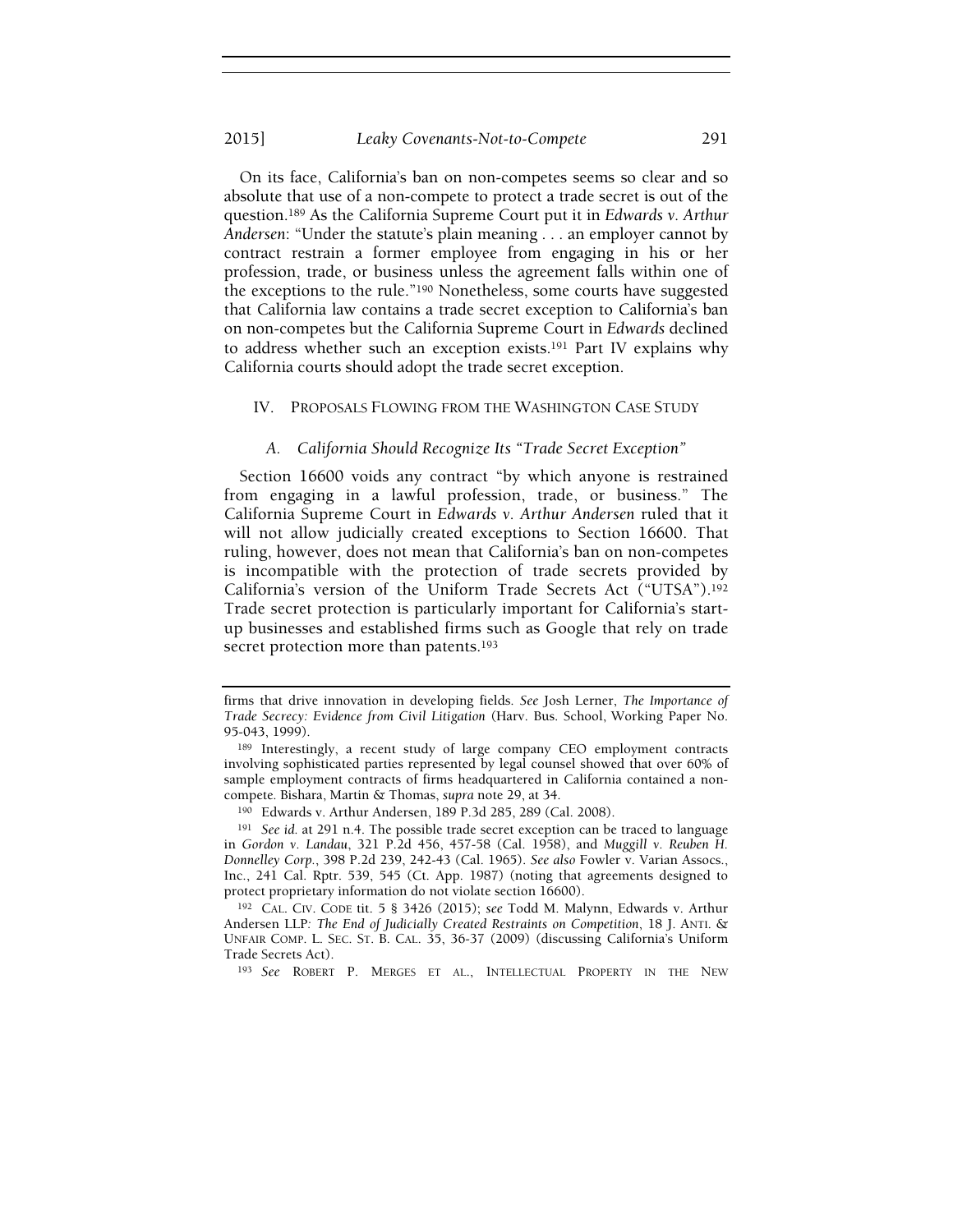The UTSA provides a collection of remedies that courts can award for trade secret misappropriation, including emergency pre-trial injunctive relief, which is typically the most important remedy in trade secret litigation.<sup>194</sup> The UTSA permits a court to enjoin both actual and "threatened" misappropriation.195 This raises the distinct possibility that a court could order a departing employee to avoid certain work assignments due to the imminent threat of improper use or disclosure of trade secrets. The focus of the court's action in this case is not the enforcement of a contact restraining an employee from engaging in his or her "profession, trade, or business." Rather, the focus is on fashioning the most (and often the only) meaningful remedy under the UTSA. An employee's Non-disclosure Agreement ("NDA") may be part of the equation to be sure196 but the court is not primarily concerned with enforcing a contract; the court is concerned with remedying the threat of trade secret misappropriation, separate and apart from and over and above, the contract.

When viewed in this light, perhaps it is unhelpful to say that Section 16600 needs a "trade secret exception."197 Section 16600 is concerned with voiding private contracts that restrain an employee's freedom to work; the UTSA is concerned with preventing actual and threatened trade secret misappropriation using all the remedies specified in the statute.<sup>198</sup>

<sup>197</sup> It is also unhelpful to think of this in terms of the so-called "evitable disclosure doctrine" which Professor Gilson frowned on and has been rejected by a California court of appeals. See Whyte v. Schlage Lock Co., 125 Cal. Rptr. 2d 277, 293-94 (Ct. App. 2002). Indeed, some commentators note that the "inevitable disclosure doctrine" is mislabeled as a "doctrine" and that it is better understood simply as an equitable tool. See Brandy L. Treadway, An Overview of Individual States' Application of Inevitable Disclosure: Concrete Doctrine or Equitable Tool?, 55 SMU L. REV. 621, 649 (2002).

<sup>198</sup> See David Lincicum, Note, Inevitable Conflict?: California's Policy of Worker Mobility and the Doctrine of "Inevitable Disclosure," 75 S. CAL. L. REV. 1257, 1274-80 (2002) (concluding that there is no conflict between the UTSA and section 16600 so long as disclosure of a trade secret is truly inevitable and it would be impossible for the employee to perform in the new job without violating the duty of confidentiality to the previous employer); see also Jennifer L. Saulino, Note, Locating Inevitable Disclosure's Place in Trade Secret Analysis, 100 MICH. L. REV. 1184, 1190-91 (2002).

TECHNOLOGICAL AGE 35 (5th ed. 2012).

<sup>194</sup> UNIFORM TRADE SECRETS ACT § 2 (1985).

<sup>195</sup> Id. § 2(a).

<sup>196</sup> The UTSA requires that trade secret holders use reasonable measures to protect their trade secrets. Id. § 1(4)(ii). A Non-disclosure Agreement ("NDA") is an industry standard trade secret protection measure which uses contract law to help guard against the improper use or disclosure of trade secrets. See GOMULKIEWICZ ET AL., LICENSING INTELLECTUAL PROPERTY: LAW & APPLICATION 298-99 (3d ed. 2014). The UTSA prohibits the misappropriation of trade secrets in the absence of a NDA, of course, but a NDA serves useful signaling and notice functions.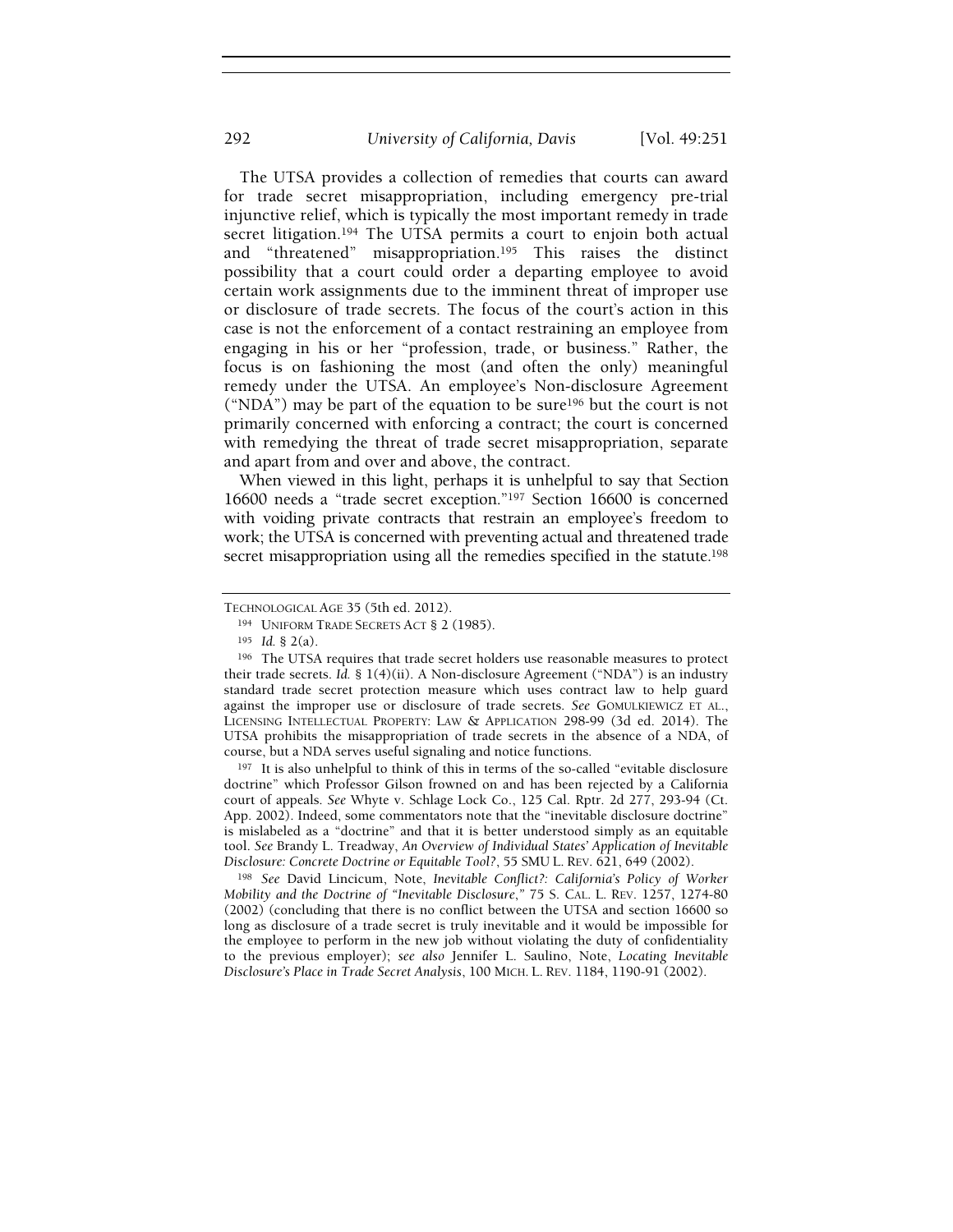Indeed, in almost every case, the court will allow the departing employee to work for a competitor although the court will often provide parameters for how the employee can work in a manner that adequately protects its former employer's trade secrets. In other words, to borrow a fact pattern from a recent case,<sup>199</sup> an injunction that orders a software programmer to avoid working on smart phone operating systems for a period of time is a UTSA allowed, judicially tailored remedy to channel a departing employee's scope of work in a safe direction, rather than enforcement of a contract that restrains an employee from engaging in a profession that runs afoul of Section 16600.

Even if enforcement of the UTSA is called a "trade secret exception" to Section 16600, California should embrace it. California trial courts need to deploy all remedies allowed by the UTSA, including remedies that limit work to the extent necessary to protect trade secrets, so that the statute can fully do its important work to foster innovation. With this approach, California can create a legal infrastructure comparable to Washington's leaky non-compete infrastructure but coming at it from a different direction.

Trial courts, of course, should avoid granting injunctive relief that looks like the overly broad language found in many non-competes.<sup>200</sup> Instead, trial courts should grant injunctions that look like the settlement agreements that employers and departing employees enter into which right-size the employee's new job description to avoid trade secret misappropriation issues.201 That approach encourages safe and fair competition, which are two of the primary goals of trade secret law.202 Part IV.B proposes guiding principles for trial courts to

<sup>202</sup> Trade secret law has roots in tort law, which remedies injurious appropriation of someone's valuable secret information. Early trade secret cases in the United States drew on principles set out in the first Restatement of Torts. See RESTATEMENT (FIRST) OF TORTS § 757 (1939). In addition to its tort underpinnings, trade secret law has roots in the law of unfair competition. See Balboa Ins. Co. v. Trans Global Equities, 267 Cal. Rptr. 787, 795 (Ct. App. 1990) ("[A]t bottom, trade secret protection is itself but a branch of unfair competition law."). As a result, the third Restatement of Unfair

<sup>199</sup> See Amazon.com, Inc. v. Powers, No. C12-1911RAJ, 2012 WL 6726538, at \*3-4 (W.D. Wash. Dec. 27, 2012).

<sup>200</sup> Some scholars believe that recent cases indicate that trial courts are already giving heightened scrutiny to non-competes. Garrison & Wendt, supra note 17, at 135.

<sup>201</sup> See LEVY, supra note 144, at 283 (reporting that trial judge Steven Gonzalez prohibited Kai-Fu Lee from sharing proprietary information or helping Google with competitive technologies such as search and speech recognition but allowing him to participate in the establishment of Google's operation in China which was the primary reason that Google had recruited Mr. Lee); see also EarthWeb, Inc. v. Schlack, 71 F. Supp. 2d 299, 304-05 (S.D.N.Y. 1999) (discussing how knowledge may become quickly obsolete in the digital world).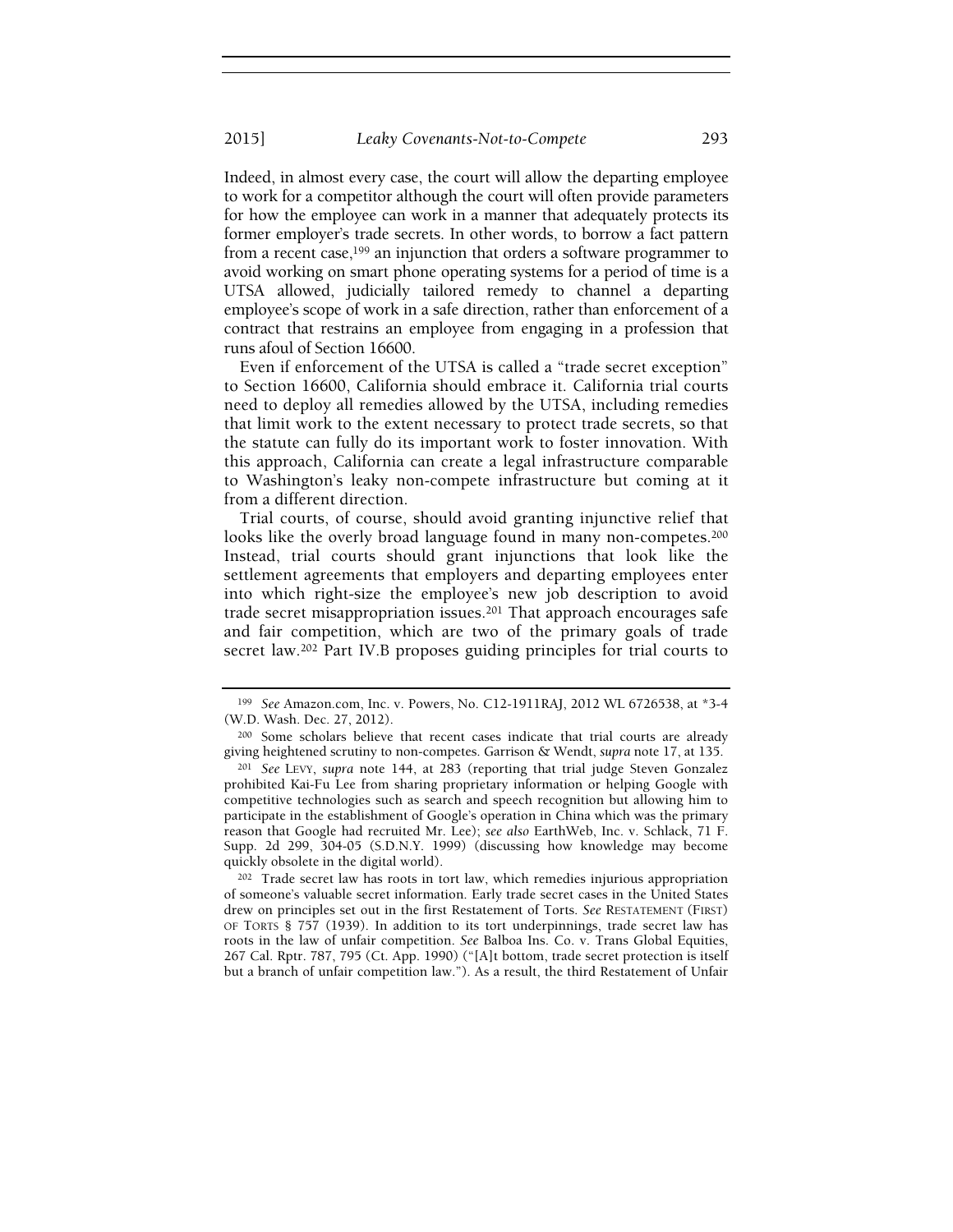follow that encourage this targeted, context driven approach to injunctive relief in departing employee cases.<sup>203</sup>

#### B. Guiding Principles for Granting Pre-Trial Injunctive Relief

The trial court's approach to granting remedies in non-compete cases plays a critical role in patrolling the boundary between protecting legitimate knowledge spillovers and preventing trade secret misappropriation.204 Given the importance of pre-trial injunctive relief in non-compete cases,205 I propose a set of four guiding principles for assessing whether a trial court should grant a temporary restraining order or preliminary injunction. These guiding principles focus the trial court's attention on trade secret protection where the argument for enforcement of non-competes is strongest. The guiding principles can be illustrated by this chart:

Likelihood of Injunctive Relief

| <b>LESS</b>                            | <b>MORE</b>                      |
|----------------------------------------|----------------------------------|
| Trade secret value low                 | Trade secret value high          |
| Employment not directly<br>competitive | Employment directly competitive  |
| Misappropriation threat remote         | Misappropriation threat imminent |
| Misappropriation injury unclear        | Misappropriation injury clear    |

These guiding principles suggest that a trial court should only grant pre-trial injunctive relief in cases where the employer's trade secrets are valuable and the departing employee will be working for a

Competition contains a detailed articulation of trade secret law. See RESTATEMENT (THIRD) OF UNFAIR COMPETITION § 39 (1995).

<sup>203</sup> See Garrison & Wendt, supra note 17, at 110 ("The court read the noncompetition and nonsolicitation paragraph of Lee's Microsoft Employment Agreement narrowly."); supra Part IV.B.

<sup>204</sup> Commentators have noted the importance of remedies for maintaining balance in intellectual property law. See Orit Fischman Afori, Flexible Remedies as a Means to Counteract Failures in Copyright Law, 29 CARDOZO ARTS & ENT. L.J. 1, 18-24 (2011); Robert W. Gomulkiewicz, Fostering the Business of Innovation: The Untold Story of Bowers v. Baystate Technologies, 7 WASH. J.L. TECH. & ARTS 445, 457-64 (2012); Peter Lee, The Evolution of Intellectual Infrastructure, 83 WASH. L. REV. 39, 102-03 (2008); see also Robert W. Gomulkiewicz, Enforcement of Open Source Licenses: The MDY Trio's Inconvenient Complications, 14 YALE J.L. & TECH. 106, 124-25 (2011) (arguing for a remedies-based approach).

<sup>205</sup> See Bishara, Martin & Thomas, supra note 29, at 46.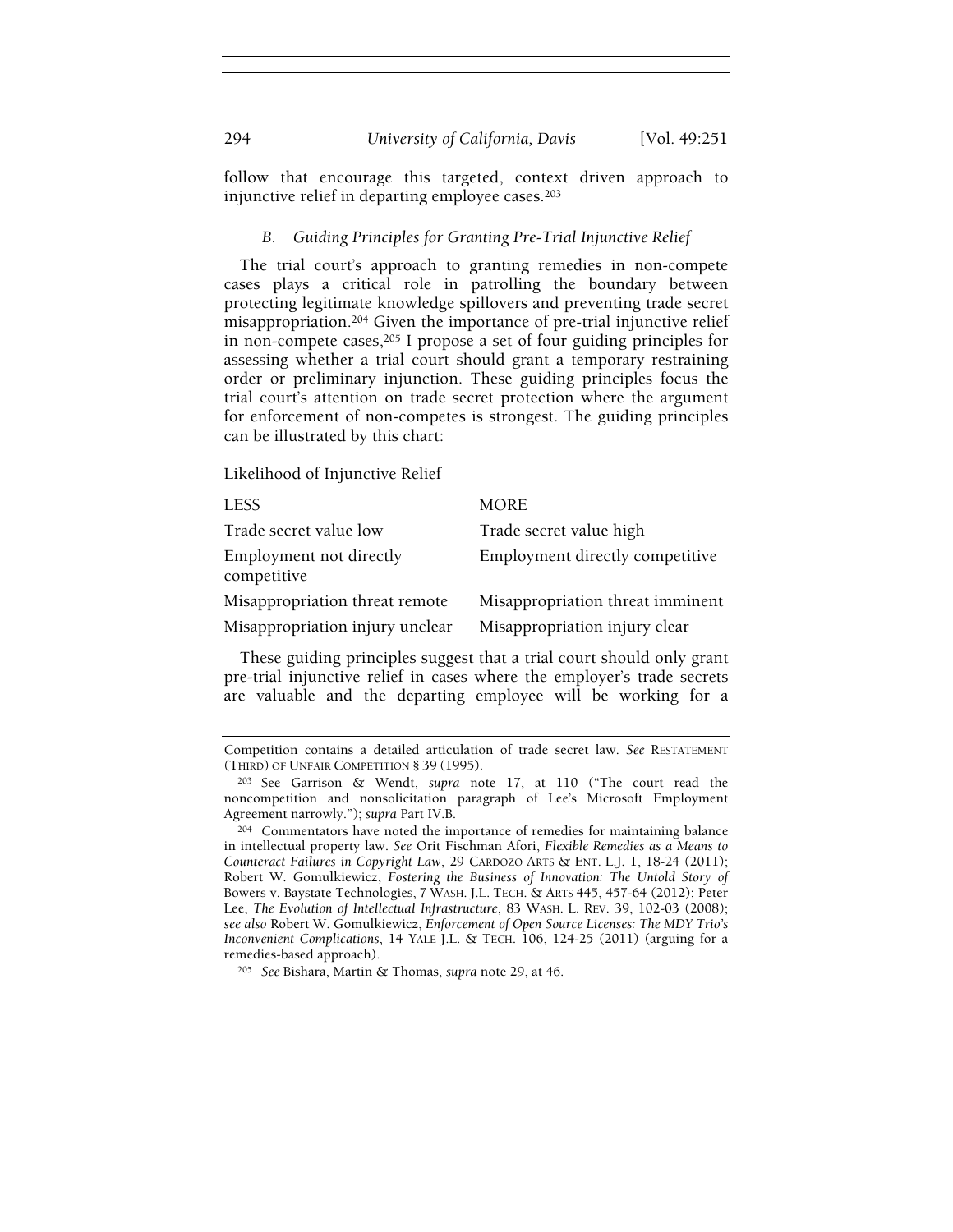competitor doing work that is actually competitive with the work that the employee did for the former employer. Moreover, the trial court must be convinced that the threat of trade secret misappropriation is imminent and the injury to the former employer is clear.<sup>206</sup>

#### C. Two Ways to Reduce In Terrorem Effects of Non-Competes

As discussed above, one of the gravest concerns about non-competes is their potential in terrorem effect. Part III explained why the chilling effect of non-competes is less than feared when non-compete enforcement is leaky. However, more can and should be done to reduce any fears that creative workers have of unfair enforcement of non-competes by their former employers.

#### 1. Non-Compete Litigation Insurance

Every automobile driver fears the consequences of getting in an automobile accident. Drivers reduce that fear by purchasing insurance. Auto insurance eliminates two important concerns: (1) litigation costs and (2) damages. Non-compete litigation insurance could eliminate the same two fear factors for creative workers in the technology industry.207 Indeed, purchasing insurance which guarantees pre-paid, well qualified legal counsel in a non-compete lawsuit would be particularly useful because finding and paying for lawyers is the often the biggest concern of a departing employee who is sued by his or her former employer. The insurance could also compensate the worker for wages lost if the former employer successfully enforces the noncompete. Many creative workers in the technology industry would be sophisticated enough to pursue non-compete litigation insurance but for those who cannot or do not pursue insurance, the next section suggests another way to reduce in terrorem risks of non-competes.

<sup>206</sup> See Lincicum, supra note 198, at 1277.

<sup>&</sup>lt;sup>207</sup> In response to potential threats of patent litigation for use of open source Linux software, insurance companies offered insurance to reduce users' fear of litigation. See Steven Vaughan-Nichols, Open-Source Insurance Provider Finds Patent Risks in Linux, EWEEK (Aug. 2, 2004), http://www.eweek.com/c/a/Linux-and-Open-Source/OpenSource-Insurance-Provider-Finds-Patent-Risks-in-Linux; see also Jennifer E. Rothman, Best Intentions: Reconsidering Best Practices Statements in the Context of Fair Use and Copyright Law, 57 J. COPYRIGHT SOC'Y U.S.A. 371, 374-75 (2010) (describing insurance for claims of copyright fair use).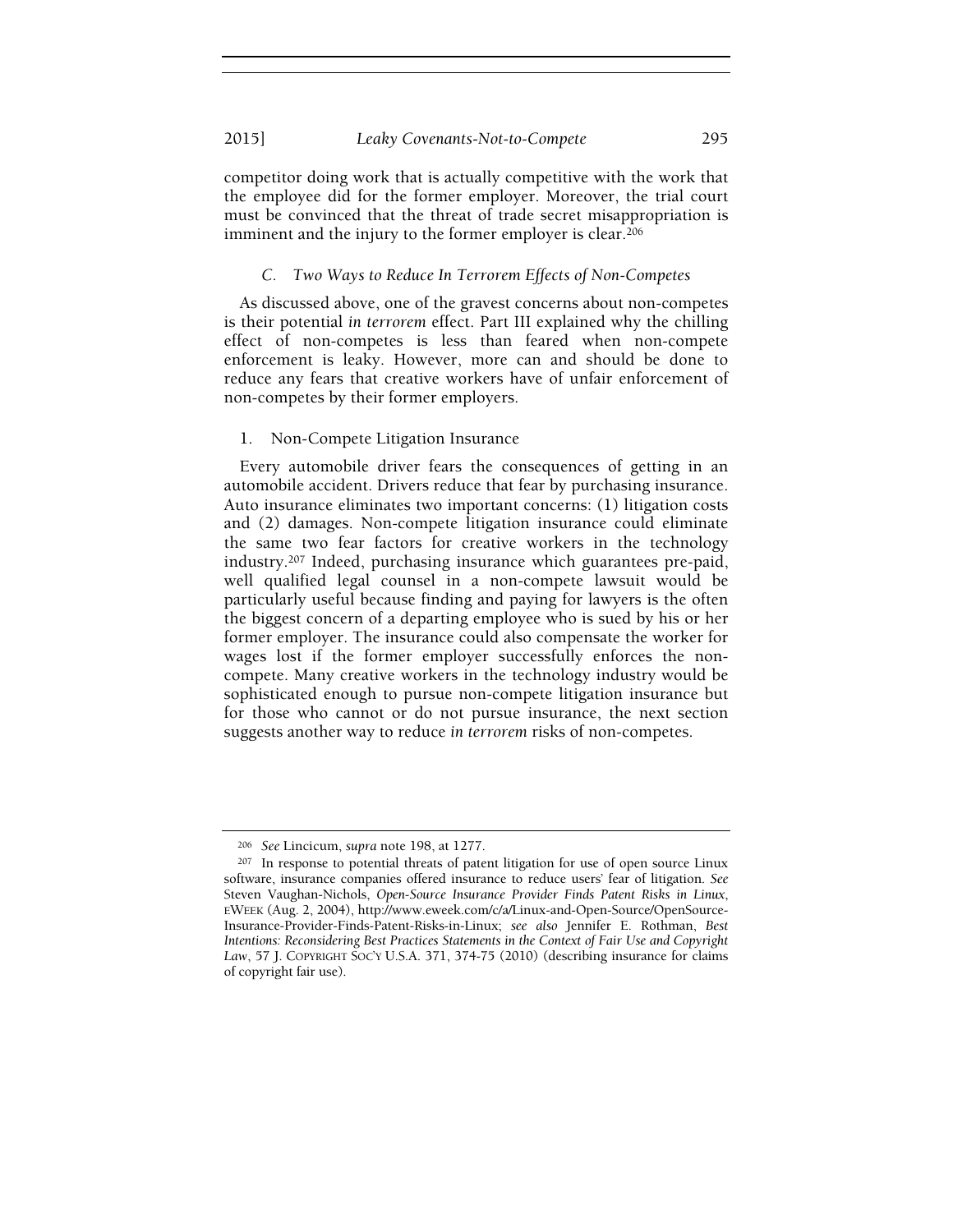#### 2. Attorneys' Fees Legislation

As just mentioned, one of the most serious threats that a departing creative worker faces (and fears acutely) is the cost of non-compete litigation. Even if the employee ultimately prevails or the case settles, he or she may be saddled with a large bill for attorneys' fees. State legislation could address this concern. A state could pass legislation that allows a trial court to award attorneys' fees to a prevailing employee in a non-compete lawsuit.

Several states allow the prevailing party to recover attorneys' fees via their unfair competition208 or general civil law209 statutes, which may apply to non-compete litigation. A few states specifically address noncompetes. Florida, for example, permits the prevailing party in a noncompete case (employer or employee) to recover its attorneys' fees, 210 and state statutes that target non-competes in the broadcast industry allow the employee to recover attorneys' fees.211 Texas law takes a particularly nuanced approach. The Texas statute addressing noncompetes contains the following provision:

If . . . the [employee] promisor establishes that the promisee knew at the time of the execution of the agreement that the covenant did not contain limitations as to time, geographical area, and scope of activity to be restrained that were

 $209$  See, e.g., ARIZ. REV. STAT. ANN. § 12-341.01 (2015) (authorizing the court to award reasonable attorney fees for "contested action arising out of a contract, express or implied"); ARK. CODE ANN. § 16-22-308 (2015) (permitting collection of attorney's fee as costs in civil actions unless otherwise prohibited by law or contract); IDAHO CODE ANN. § 12-120 (2015) (requiring plaintiff to make written demand on defendant for attorney's fees in some instances).

<sup>210</sup> FLA. STAT. § 542.335(k) (2015).

<sup>211</sup> See, e.g., CONN. GEN. STAT. § 31-50b(c) (2015) (allowing broadcast employees to recover damages", together with court costs and reasonable attorney's fees" for violations of the section); D.C. CODE § 32-533 (2015) ("Any broadcasting industry employer who violates § 32-532 shall be liable for damages, attorney's fees, and costs."); 820 ILL. COMP. STAT. 17/10 § 15 (2015) (providing that violations of prohibition on "post-employment covenants not to compete" are remedied through award of civil damages, attorney's fees, and costs); MASS. GEN. LAWS ANN. Ch. 149, § 186 (2015) (permitting recovery of "reasonable attorneys' fees and costs associated with litigation" of a void and unenforceable post-employment area and time restriction).

<sup>208</sup> See, e.g., IOWA CODE ANN. § 553.12 (2015) (allowing for recovery of "the necessary costs of bringing suit, including a reasonable attorney fee" for prohibited restraint on trade or commerce); MINN. STAT. ANN. § 325D.57 (2015) (permitting treble damages, costs, disbursements, and reasonable attorneys' fees for unlawful restraint of trade); MO. STAT. § 416.031, .121 (2015) (awarding treble damages, reasonable attorneys' fees, and costs of suit for unlawful restraint of trade).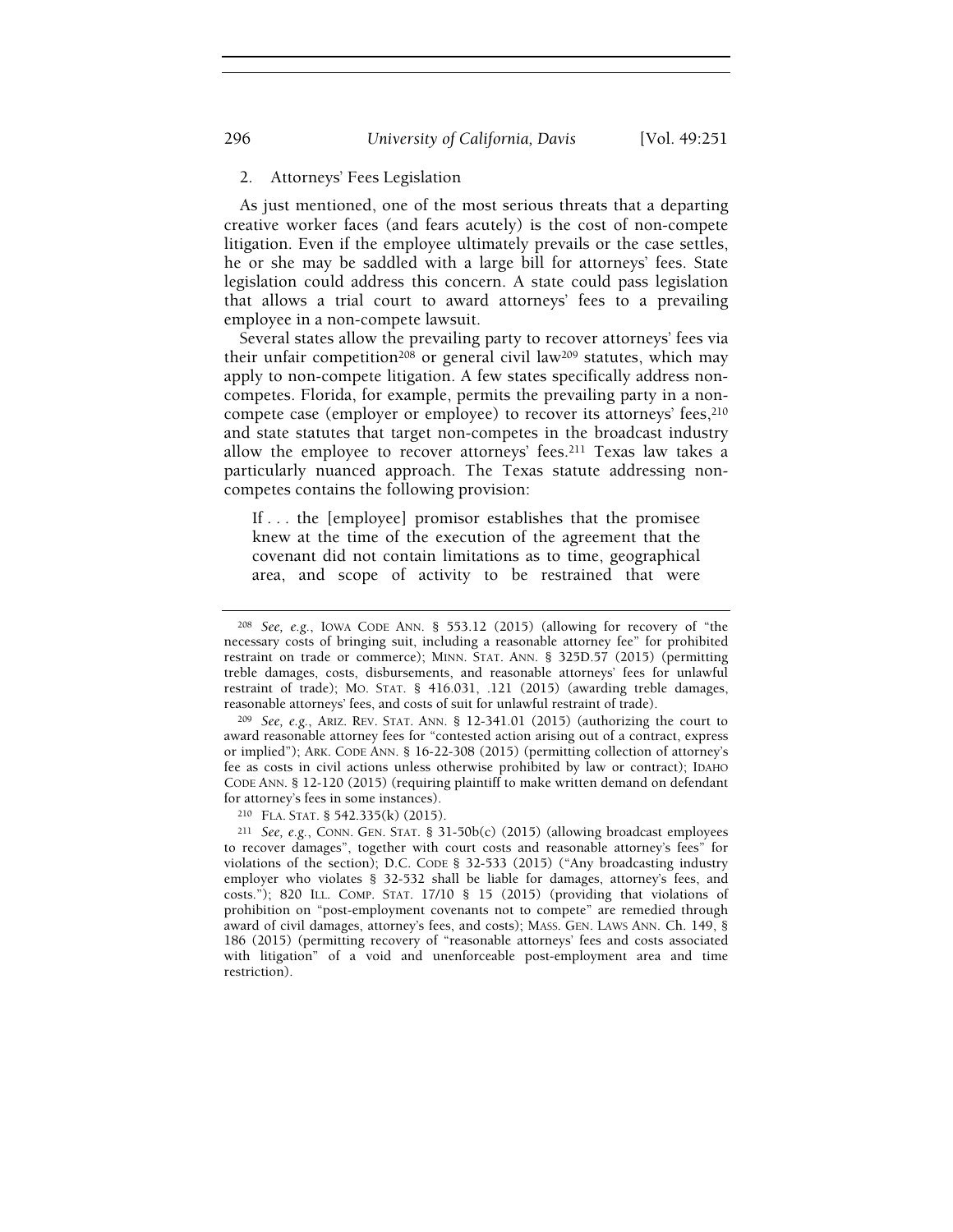#### 2015] Leaky Covenants-Not-to-Compete 297

reasonable and the limitations imposed a greater restraint than necessary to protect the goodwill or other business interest of the promisee, and the promisee sought to enforce the covenant to a greater extent than was necessary to protect the goodwill or other business interest of the promisee, the court may award . . . reasonable attorney's fees.<sup>212</sup>

On the surface, giving both the employer and the employee the ability to recover attorneys' fees seems even handed. However, if an employer can recover attorneys' fees, then this may actually increase the chilling effect of non-competes. Not only will the departing employee fear paying a large bill to his or her lawyers, the employee will further fear paying a large bill of the employer's lawyers.213 Thus, an attorneys' fees statute in the non-compete arena should rebalance the unequal bargaining position<sup>214</sup> between employer and employee and reduce chilling effects by allowing only prevailing employees to recover attorneys' fees.215 Texas' statute provides one model for this approach. It allows an employee to recover attorneys' fees if an employer overreaches as it attempts to enforce a non-compete. However, the Texas law only applies if the employer knew at the time of the agreement that the noncompete was overly broad. Simply allowing a prevailing employee to recover attorneys' fee would be cleaner and better at reducing chilling effects. Indeed, this is the approach taken by Hawaii216 and in several

<sup>212</sup> TEX. BUS. & COM. CODE ANN. § 15.51 (2015).

<sup>213</sup> Cf. Robert A. Brown & James P. Clements, A Patent-Troll Bill with Bad College Grades, WALL ST. J. (Apr. 14, 2015, 6:48 PM), http://www.wsj.com/articles/a-patent-trollbill-with-bad-college-grades-1429051694 (objecting to a "loser pays" attorneys' fee provision in proposed patent troll legislation as creating the wrong litigation incentives).

<sup>214</sup> Note, however, that for small firms the inequality in bargaining power is less clear and, moreover, since small firms lean heavily on trade secret protection, they often have a particularly compelling need to enforce a non-compete.

<sup>&</sup>lt;sup>215</sup> States that decide to reduce chilling effects by allowing only employees to recover attorneys' fees in non-compete cases may also need to consider potentially conflicting attorneys' fees provisions in general civil law and unfair competition statues that allow the "prevailing party" to recover fees. For example, several states provide that if a contract allows one party to recover attorneys' fees, then the other party is entitled to recover attorneys' fees as well. See CAL. CIV. CODE § 1717 (2015); FLA. STAT. § 57.105(7) (2015); MONT. CODE ANN. § 28-3-704 (2015); ORE. REV. STAT. § 20.096(1) (2015); UTAH CODE ANN. § 78B-5-826 (2015); WASH. REV. CODE § 4.84.330 (2015). A state could, by statute, void any contractual provision in a noncompete that allows the employer to recover fees if it prevails or limit the recovery of fees to situations where the employer's trade secrets or good will are threatened. Cf. FLA. STAT. 542.335(k) (2015) ("A court shall not enforce any contractual provision limiting the court's authority under this section.").

<sup>216</sup> HAW. REV. STAT. § 607-9 (2015).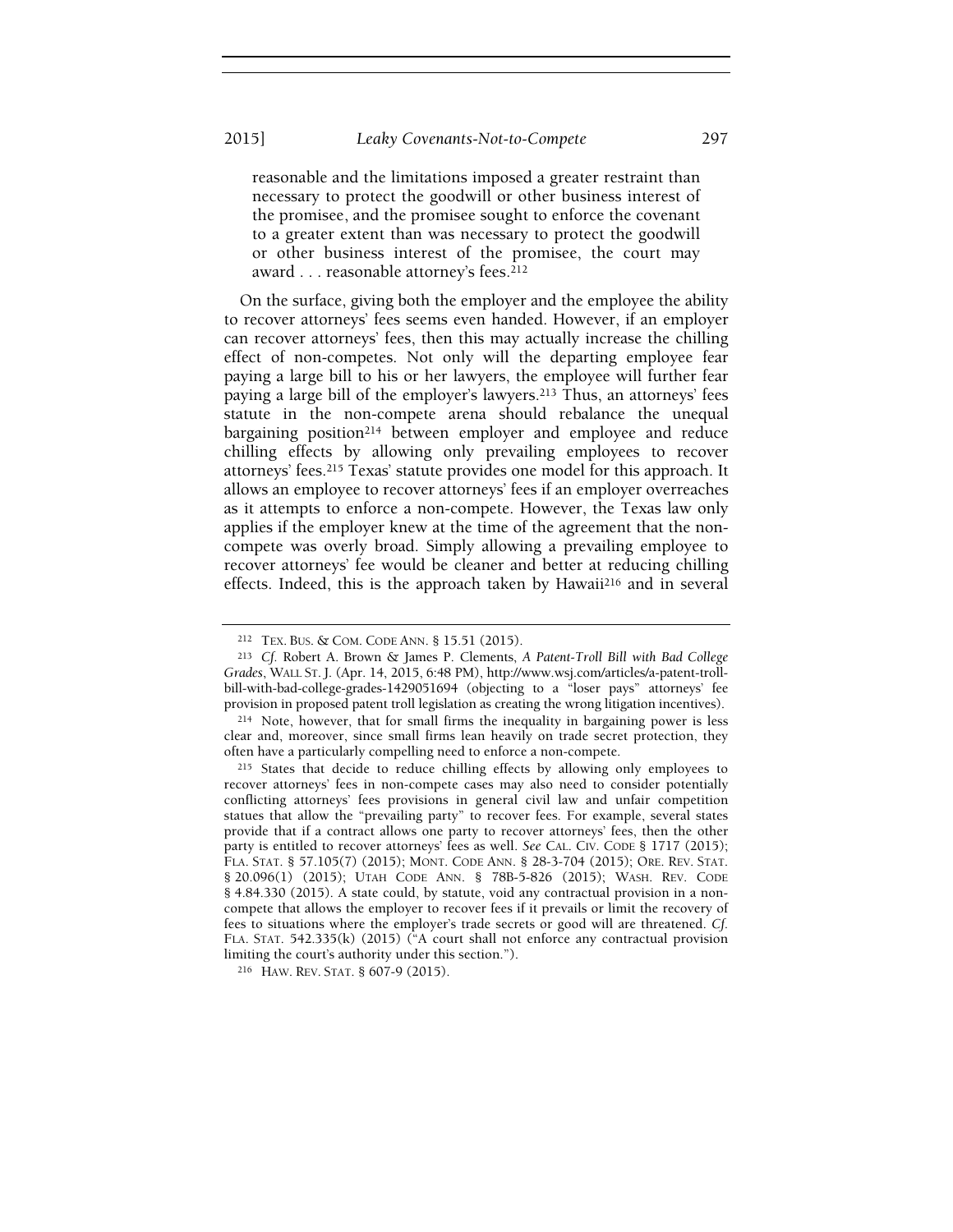state statutes aimed at protecting employees in the broadcast industry from unfair non-competes.<sup>217</sup>

Moreover, the statute could define an employee "prevailing" in litigation to include a case in which the trial court blue pencils or only partially enforces a non-compete because of its over breadth. By doing this, the legislation encourages employers to draft more reasonable non-competes on the front end<sup>218</sup> rather than drafting broad noncompetes and hoping for the best in enforcement litigation (an approach that scholars fear enhances the in terrorem effect of noncompetes).219 The legislation could require an employer to inform an employee of the attorneys' fees legislation at the same time that the employee is asked to agree to the non-compete as well as in any demand letter that the employer sends to the departing employee threatening non-compete litigation. This type of notice would maximize the fear-reducing nature of the legislation

#### D. The Washington Way Is Not Just Washington's Way

Part III described Washington State's leaky non-compete legal infrastructure. I called this "the Washington way." However, I doubt that the Washington way is only Washington's way. I would not be surprised if future research revealed leaky non-compete enforcement in the technology sector of many other states that take a rule of reason approach to enforcing non-competes.<sup>220</sup> In those states where enforcement of non-competes may not be leaky at present, courts should duly note the advantages for innovation of relatively capacious knowledge spillovers and encourage leakiness by enforcing noncompetes with pre-trial injunctive relief only when valuable trade secrets are genuinely at risk of misappropriation.221 Lawyers counseling

<sup>220</sup> Scholars already report that courts in certain states such as Texas seem particularly hostile to the enforcement of non-competes. See Wood, supra note 16, at 36.

<sup>221</sup> Non-compete enforcement may not be leaky in all states. See Simon & Loten, supra note 25 (reporting on research conducted for the WSJ by the law firm of Beck Reed Riden showing that since 2002 non-compete cases rose 61% across the U.S. to

<sup>217</sup> See supra note 211.

<sup>218</sup> See Blake, supra note 3, at 687-89 (discussing the importance of drafting appropriately scoped non-competes).

<sup>&</sup>lt;sup>219</sup> A court may refuse to enforce an overbroad non-compete if it finds that the employer did not act in good faith. See, e.g., Cent. Adjustment Bureau, Inc. v. Ingram, 678 S.W.2d 28, 37 (Tenn. 1984) (rule of reason allows enforcement of non-competes that "are reasonably necessary to protect employer's interest" "unless the circumstances indicate bad faith on the part of the employer"); RESTATEMENT (SECOND) OF CONTRACTS § 184 (1981) (reformation permitted "if the party who seeks to enforce the term obtained it in good faith and in accordance with reasonable standards of fair dealing").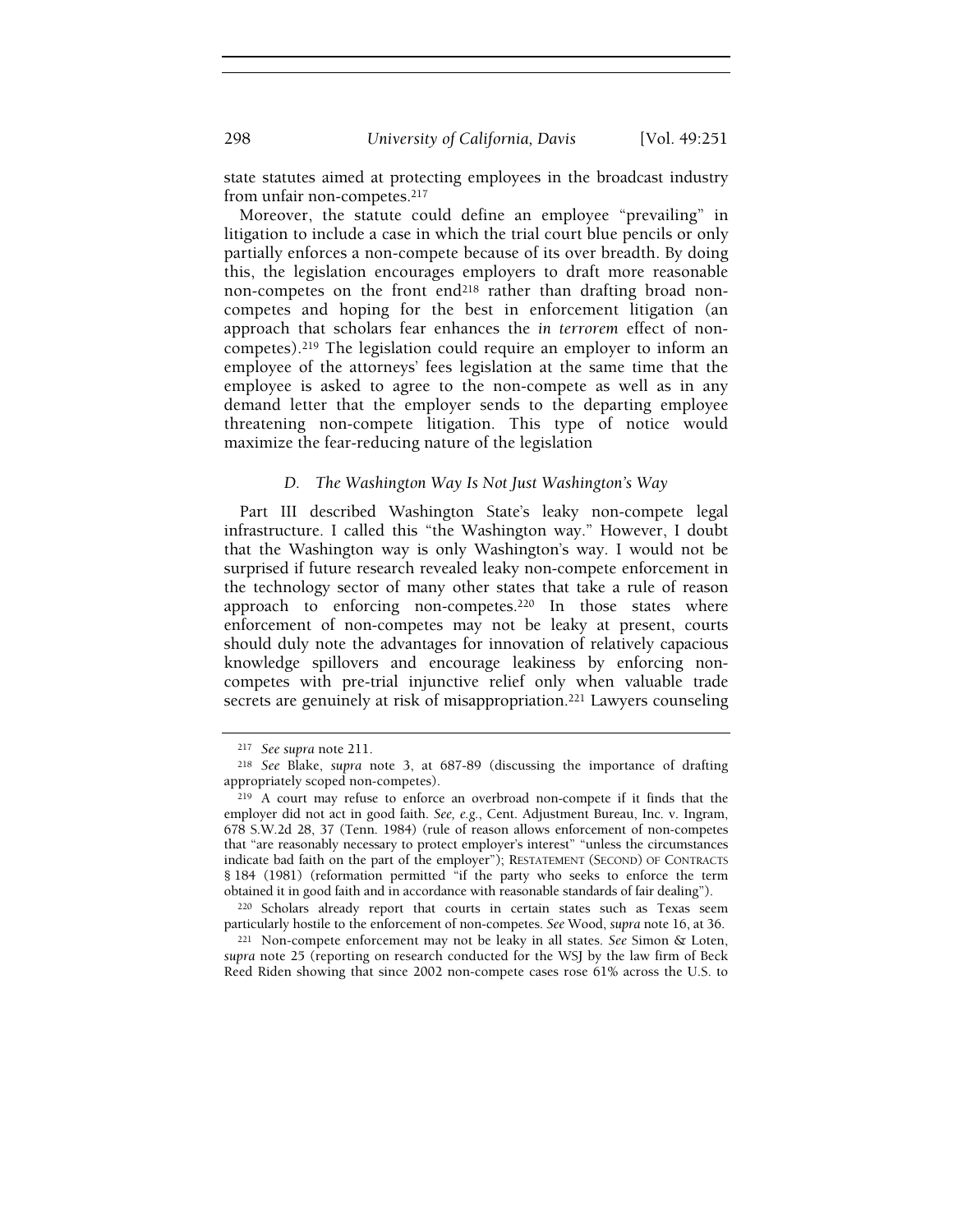employers in the technology industry can encourage leakiness too by reminding the employer (especially an emotional client caught up in the heat of the moment) of the long list of pragmatic reasons for holding back from bringing a non-compete lawsuit.<sup>222</sup>

#### **CONCLUSION**

Do states need to ban non-competes as California has done in order to provide the optimal legal infrastructure for innovation? This Article provides an answer to that important and intriguing question by examining, for the first time, whether technology firms actually enforce non-competes. Evidence from Washington State indicates that technology firms rarely enforce non-competes. In other words, noncompetes are very leaky — creative workers move freely from one technology business to another in Washington just as they do in California. The Washington case study has crucial implications for all states. It suggests that states do not need to adopt California's approach in order to foster innovation. It also shows that leaky noncompetes provide better protection for trade secrets than a complete ban provides. States can offer a fertile legal infrastructure for innovation without banning non-competes by taking steps to assure that non-compete enforcement is leaky, including measures to address the potential chilling effect of non-competes. California, for its part, should embrace the so-called "trade secret exception" to its ban on non-competes to improve California's legal infrastructure for start-ups and established firms that rely on robust trade secret protection.

APPENDIX A

| Approx. Time to<br>Settlement                                                      | Light<br>Dark $gray =$<br>$gray =$                                                                             |
|------------------------------------------------------------------------------------|----------------------------------------------------------------------------------------------------------------|
| Tech NC<br><b>Total Case</b><br>Case<br>Average<br>Average<br>(months)<br>(months) | trade secret<br>technology<br>at issue<br>industry<br>involved<br>non-<br>technology<br>compete<br>information |
| 118<br>13.7                                                                        | case                                                                                                           |

760 published cases).

<sup>222</sup> See supra Part III.C.2.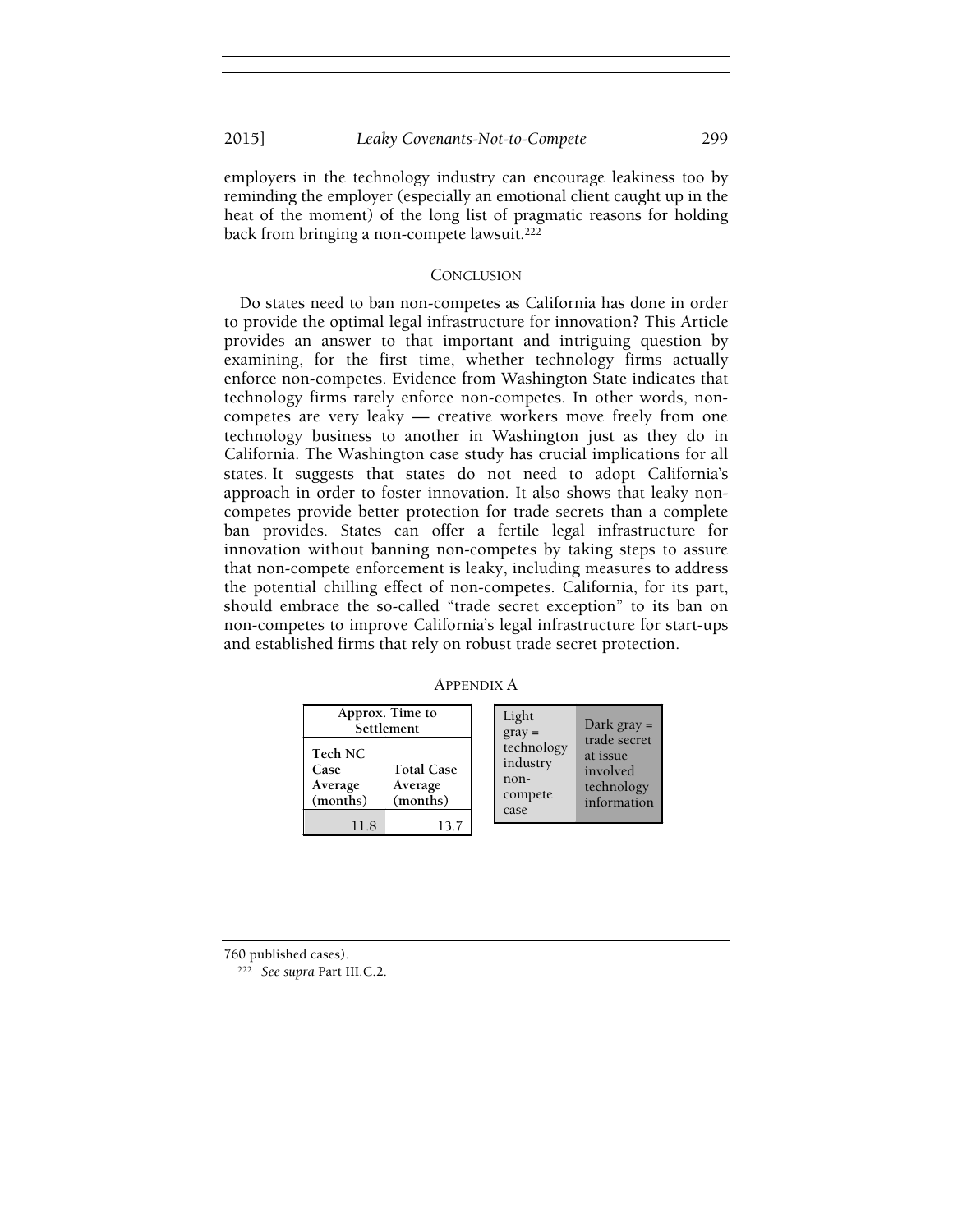| ×                                                           |                                                              |                                                                      |                                                                              | ×                                                    |                                                       | Case<br><b>Fech</b>                                             |                  |
|-------------------------------------------------------------|--------------------------------------------------------------|----------------------------------------------------------------------|------------------------------------------------------------------------------|------------------------------------------------------|-------------------------------------------------------|-----------------------------------------------------------------|------------------|
| Nguyen<br>Products<br>Incv.<br>Dri-Eaz                      | Paper Co.<br>Paper Co v.<br>Midland<br>International Western | Fast Pizza,<br>MOD Super<br><b>Chang</b><br>LLC v.                   | English, Inc.<br>John Does 1-<br>100<br>Allied Old<br>Inc. and<br>Uwajimaya, | Powers<br>Inc.v.<br>Amazon.com                       | v. Hussain,<br>Residential<br>Guidance<br>Mohamed A   | <b>Case Name</b>                                                | <b>Case Info</b> |
| (Seattle)<br>УM<br>Western<br>Dist of                       | Dist of<br>(Seattle)<br>УM                                   | Western<br>Dist of<br>(Seattle)<br>УM                                | ٧M<br>Western<br>Dist. of<br>(Seattle)                                       | Dist of<br>Western<br>(Seattle)<br>WW                | Superior<br><b>County</b><br>King<br>1mo <sub>2</sub> | Court                                                           |                  |
| 10/4/2011 3/29/2013 18                                      | 12/21/2011 4/2/2013                                          | 8102012                                                              | 8/28/2012                                                                    | 10/29/2012 2/12/2013                                 | <b>AVA S/2013</b> N/A                                 | Filing Date Dismiss                                             |                  |
|                                                             |                                                              | 3/6/2014                                                             | 3/22/2013                                                                    |                                                      |                                                       | Order to                                                        |                  |
|                                                             | 91                                                           | 5                                                                    | ₹                                                                            | $\overline{4}$                                       |                                                       | (Months,<br>Settle-<br>$\sqrt{\text{bound}}$<br>ment<br>Time to |                  |
| products<br>environ-<br>tion &<br><b>Restora-</b><br>mental | tion)<br>-oupord<br>Gal<br>(baper<br>Commer-                 | cial & IP<br>Commer-                                                 | (grocery<br>stores)<br>Gal<br>Commer-                                        | Software<br><b>R</b> SQ<br>R<br>techno-              | Bankıng                                               | Subject<br>Matter                                               | Noncompete Info  |
| $\frac{1}{2}$                                               | Z                                                            | z                                                                    | Z                                                                            | Yes                                                  | Z                                                     |                                                                 |                  |
| into<br>Tech info;<br>financial                             | isi<br>into;<br>customer<br>Financial                        | secrets,<br>Eade<br>marks,<br>info (trade-<br>Financial<br>goodwill) | info (trade-<br>secrets)<br>trade<br>marks &<br>Financial                    | info<br>into;<br>Financial<br>technology             | info;<br>isi<br>customer<br>Financial                 | Tech/ Type(s) of<br>Soft-Trade<br>ware? Secret(s)               |                  |
| 2                                                           | 2                                                            | R                                                                    | $\overline{z}$                                                               | <u>re</u> s                                          | kes                                                   | <br>  Eeparting<br>  Employee?                                  |                  |
| Supply<br>Manage-<br>President<br>of Global<br>Vice<br>ment | Service<br>Customer<br>President;<br>Nice                    | ò<br>founder                                                         | NW                                                                           | President<br>of Sales for<br>Services<br>Web<br>Vice | Regional<br>manager                                   | Departer's<br>Profession                                        |                  |
|                                                             |                                                              |                                                                      |                                                                              | Ferminated                                           |                                                       | TRO?                                                            | Posture          |
|                                                             |                                                              |                                                                      |                                                                              | <b>Taart</b><br>Granted in                           | Denied                                                | Preliminary<br>Injunction?                                      |                  |
|                                                             |                                                              |                                                                      |                                                                              |                                                      |                                                       | Permanent<br>Injunction?                                        |                  |
| <u>res</u>                                                  | <u>res</u>                                                   | $\overline{\mathbf{s}}$                                              | $\overline{\mathbf{s}}$                                                      | Yes                                                  | $\overline{z}$                                        | <b>Settled?</b>                                                 |                  |
|                                                             |                                                              |                                                                      |                                                                              |                                                      |                                                       | Trial?                                                          |                  |
| granted<br>dismiss<br>Orders to                             |                                                              |                                                                      |                                                                              | dismiss<br>granted<br>Order to                       | uance<br>Contin-                                      | Other                                                           |                  |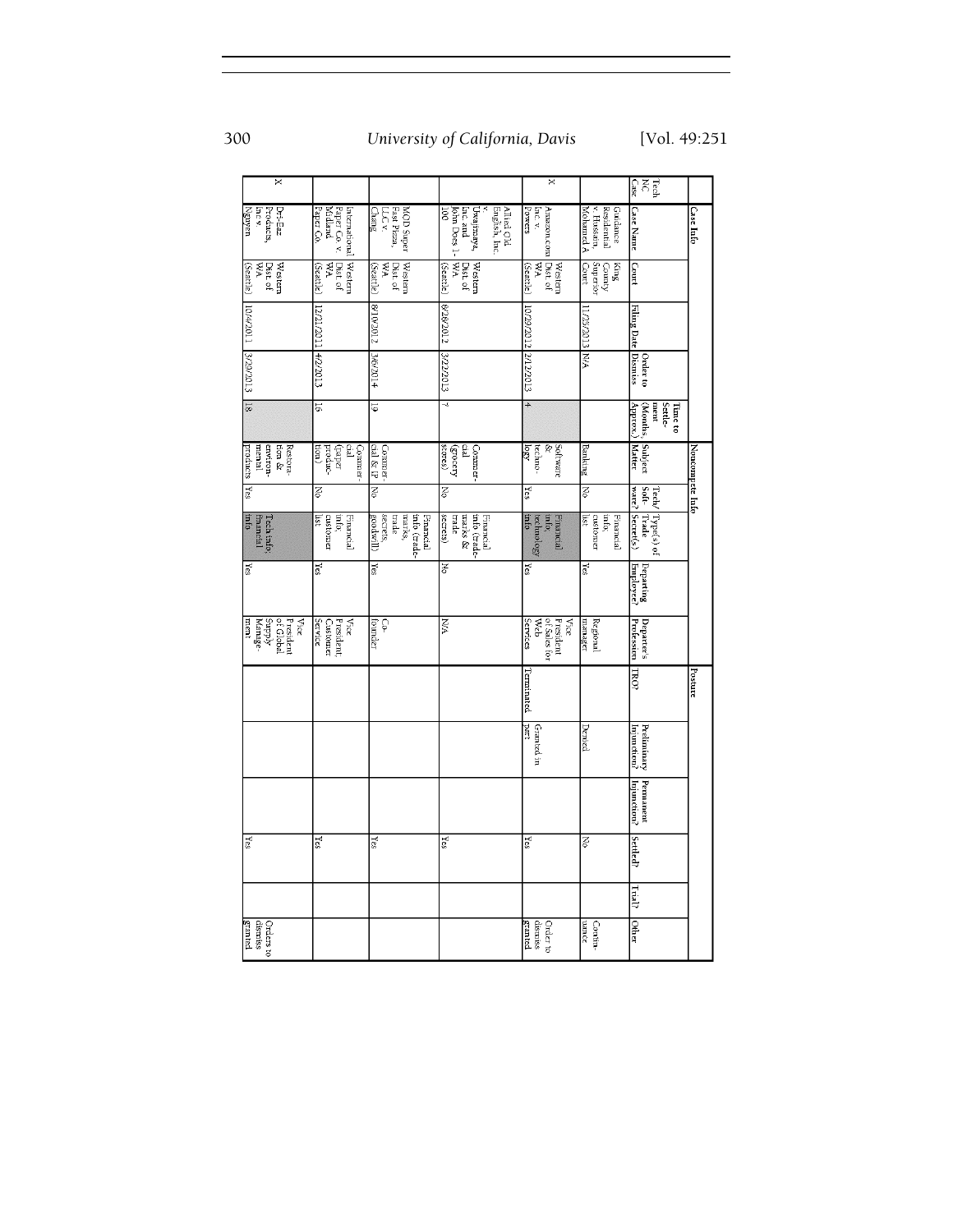× Rick Gress v.<br>Conover<br>Insurance<br>Inc.  $\begin{array}{lll} & \mbox{Oberto} \\ & \mbox{Sausage Co.} \\ & \mbox{v. JSS S.A.} \end{array}$ Creme,<br>Elemora R<br>v. Butter<br>London Compuvest<br>Corporation<br>v. Dolinsky  $\begin{array}{ll} \mathrm{Bmqy} \\ \mathrm{American}, \\ \mathrm{LLG} \, \mathrm{v}, \\ \mathrm{Hawkey} \\ \mathrm{Transporta}, \\ \mathrm{Ico}, \mathrm{LC} \end{array}$ UAP<br>Corp v.<br>Maitoza Trueblue,<br>Inc. v. Dyn Edifecs Inc<br>v. Singh <u>Case Info</u>  $\begin{tabular}{|l|l|} \hline Western\\ Data of\\ WA\\ WA\\ Geartle)\\ Geartle)\\ \hline \end{tabular}$  $\begin{array}{l} \rm{Westrm} \\ \rm{Dist of} \\ \rm{WA} \\ \rm{Gantle} \end{array}$  $\begin{array}{l} \text{Westrm} \\ \text{Dist of} \\ \text{WA} \\ \text{Gao} \\ \text{ma)} \end{array}$  $\begin{array}{l} \rm{Westrm} \\ \rm{Dist of} \\ \rm{WA} \\ \rm{Gearle} \end{array}$  $\begin{array}{lcl} \text{Westrm} \\ \text{Dist of} \\ \text{WA} \\ \text{(Scartle)} \end{array}$ King<br>Superior<br>Court Ninth<br>Greatt Western<br>WA<br>WA<br>(Seattle) Z102011 902/51/6 6007/5/9  $01077177$ 10/11/2011 9/15/2009 /28/2007  $10771$ **NA** ΝÄ 10/2/2010 NΜ 10/8/2008 2/26/2010 5/26/2010 12/12012 67  $\overline{z}$  $25$ Ε Techno<br>logy &<br>computer<br>parts Health<br>care<br>software Food<br>Industry<br>Jerky)<br>Jerky) Basket-<br>ball team<br>coaches Agricul-<br>tural<br>supplies Commer-<br>(temp<br>agency) Commer-<br>cial (car<br>rental<br>fran-Fashion<br>industry Noncompete Info  $\overline{z}$ ¥ Z ¥ Νo Yes Z Yes  $\begin{tabular}{|l|l|} \hline \textbf{Customer} \\ \hline \textbf{list} \\ \hline \textbf{fimacial} \\ \hline \textbf{info} \\ \hline \textbf{info} \end{tabular}$  $\begin{tabular}{|l|l|} \hline \multicolumn{1}{|l|}{} \multicolumn{1}{|l|}{} \multicolumn{1}{|l|}{} \\ \multicolumn{1}{|l|}{} \multicolumn{1}{|l|}{} \multicolumn{1}{|l|}{} \\ \multicolumn{1}{|l|}{} \multicolumn{1}{|l|}{} \multicolumn{1}{|l|}{} \\ \multicolumn{1}{|l|}{} \multicolumn{1}{|l|}{} \multicolumn{1}{|l|}{} \\ \multicolumn{1}{|l|}{} \multicolumn{1}{|l|}{} \multicolumn{1}{|l|}{} \\ \multicolumn{1}{|l|}{} \multicolumn{1}{|$  $\begin{tabular}{|l|l|} \hline \hline \multicolumn{1}{|l|}{\textbf{Fimencial}}\\ \hline \multicolumn{1}{|l|}{\textbf{Filry}}\\ \hline \multicolumn{1}{|l|}{\textbf{Filry}}\\ \hline \multicolumn{1}{|l|}{\textbf{Filry}}\\ \hline \multicolumn{1}{|l|}{\textbf{Filry}}\\ \hline \multicolumn{1}{|l|}{\textbf{Filry}}\\ \hline \multicolumn{1}{|l|}{\textbf{Filry}}\\ \hline \multicolumn{1}{|l|}{\textbf{Filry}}\\ \hline \multicolumn{1}{|l|}{\textbf{Filry$ Customer<br>Isst,<br>Immerial<br>Info Financial<br>info (salon<br>services)  $\begin{array}{l} \text{MA} \\ \text{(first for  
coaching \\ \text{coaching} \\ \text{baseball)} \end{array}$ Customer<br>list  $\begin{array}{l} \rm Tech\,info;\ \begin{array}{l} \rm{In} \rm{d} \rm{or} \ \rm{in} \rm{for} \ \rm{in} \rm{for} \ \rm{on} \ \rm{in} \ \rm{for} \ \rm{on} \ \rm{in} \ \rm{for} \ \rm{in} \ \rm{for} \ \rm{in} \ \rm{for} \ \rm{in} \ \rm{in} \ \rm{for} \ \rm{in} \ \rm{in} \ \rm{in} \ \rm{in} \ \rm{in} \ \rm{in} \ \rm{in} \ \rm{in} \ \rm{in} \ \rm{in} \ \rm{in} \ \rm{in} \ \rm{in} \ \rm{in}$  $\overline{z}$ Σ°  $Yes$ Ιš Yes ¥ res Yes (fired) Vice<br>President<br>Consulting<br>Solutions<br>Solutions Senior<br>| Sale<br>| sale<br>| sale<br>| serior<br>| yice<br>| sales reps<br>| sales reps<br>| sales reps<br>| sales reps<br>| Sales reps<br>| Sales reps<br>| President; Creative<br>Director Insurance<br>|agent **NA** Franchisee Granted Posture Granted in Granted Granted Granted Granted Yes ह  $\gamma_{\rm{ES}}$  $\mathbb{F}^{\infty}$  $\overline{\rm N}_0$  $\mathbb{Y}$ es No  $\log$ Summary<br>|ndgment<br>|affirmed<br>|affirmed Protect<br>ive order<br>granted  ${\rm Vol\,}_{\rm m\,y}$  dismissal  ${\rm by \, p \atop b y \, p}$  $\begin{tabular}{ll} \bf Sipula-& \bf red \\ \bf red \\ \bf red \\ \bf red \\ \bf red \\ \bf dismiss \\ \bf dismiss \\ \end{tabular}$ Order to<br>dismiss<br>granted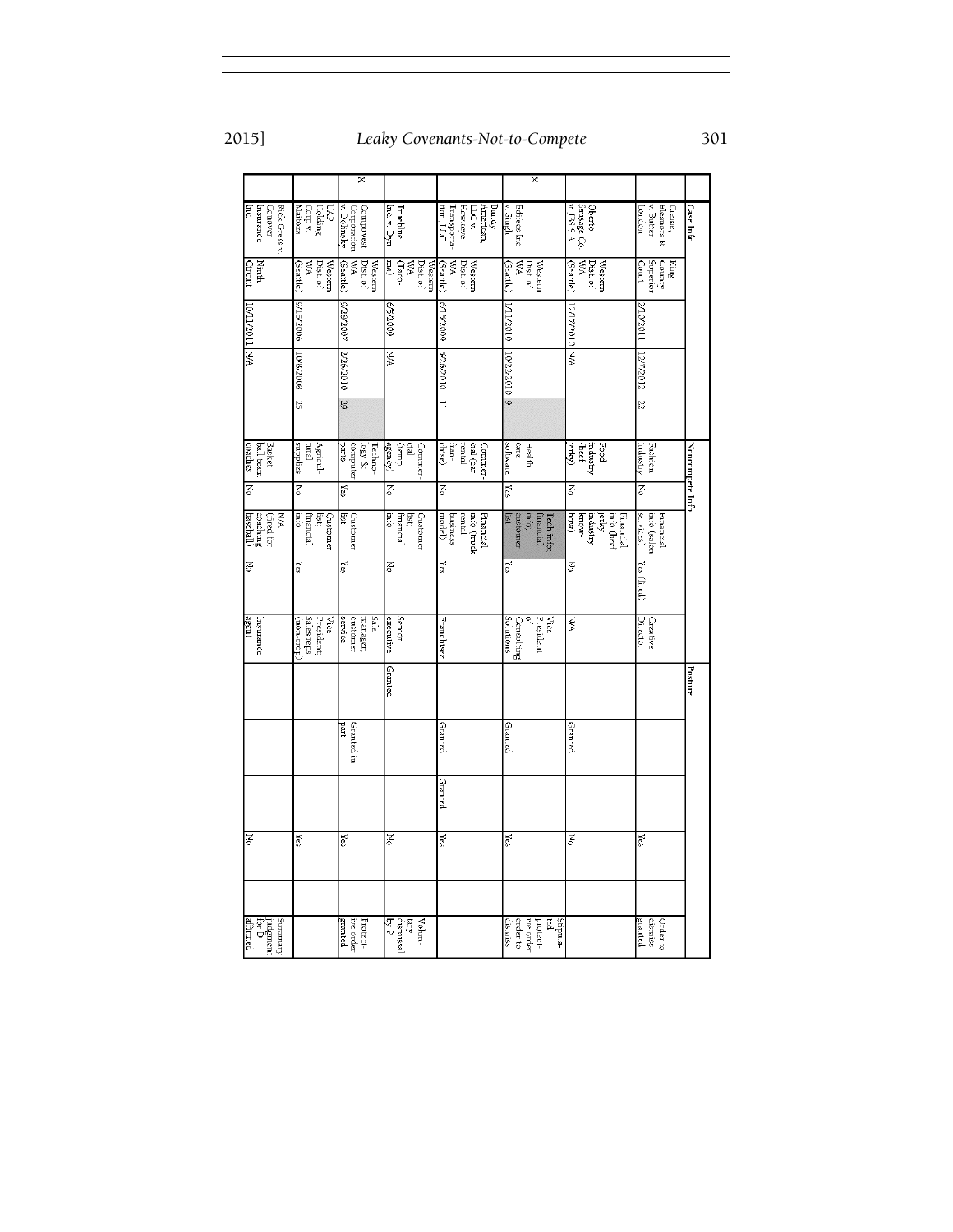| 302 | University of California, Davis | [Vol. 49:251] |
|-----|---------------------------------|---------------|
|     |                                 |               |

|                                                           | ×                                                                     |                                                                                |                                           |                                                                                               |                                                                                                 | χ                                                                                                                    |                 |
|-----------------------------------------------------------|-----------------------------------------------------------------------|--------------------------------------------------------------------------------|-------------------------------------------|-----------------------------------------------------------------------------------------------|-------------------------------------------------------------------------------------------------|----------------------------------------------------------------------------------------------------------------------|-----------------|
| ×                                                         |                                                                       |                                                                                |                                           |                                                                                               |                                                                                                 |                                                                                                                      |                 |
| Electronics<br>Fluke<br>Corp. v.<br>Instruments<br>Cordex | Science<br>Сотр.<br>Bardy v.<br>Cardiac                               | ment Co.<br>Entertain-<br>World Yoyo<br>Around The<br>All For Kidz,<br>Inc. v. | Merrill<br>v. Patrick,<br>Lynch Pierce WA | CН<br>Inc.v. West<br>Worldwide<br>Robinson<br>Carriers<br>$\overline{5}$<br>1seo <sup>2</sup> | v. Raptor<br>$\overline{\mathbf{r}}$<br>Integration<br>Kockums<br><b>U.S.N.R.</b><br>Cancar Co. | $\begin{array}{l} \mbox{Der} \mbox{by}\\ \mbox{Symthes}\\ \mbox{Sales, Inc. } \mbox{\textsc{v}} \end{array}$<br>Gill | Case Info       |
| (Seattle)<br>Western<br>Dist. of<br>χW                    | Western<br>Dist. of<br>ŃА<br>(Seattle)                                | Western<br>Dist. of<br>(Seattle)                                               | Dist. of<br>(Seattle)<br>Western          | Western<br>Dist. of<br>ma)<br>(Taco-<br>УM                                                    | Western<br>Dist. of<br>(em<br>УM<br>(Taco-                                                      | $-0dS$<br>ΥM<br>Eastern<br>Dist. of<br>kane)                                                                         |                 |
| 11/28/2012 9/25/2013                                      | 2/2/2013                                                              | 6/30/2008                                                                      | L10/2003                                  | 8007/02/9                                                                                     | 11/14/2011 12/19/2013 25                                                                        | 10/29/2013 N/A                                                                                                       |                 |
|                                                           | $+102/111/2$                                                          | ΜA                                                                             | 2/4/2003                                  | 6007/77/2                                                                                     |                                                                                                 |                                                                                                                      |                 |
| $\overline{0}$                                            | $\frac{14}{4}$                                                        |                                                                                |                                           | ದ                                                                                             |                                                                                                 |                                                                                                                      |                 |
| Electro-<br><b>Eurer</b><br>manufac-<br>mics              | ing tech<br>monitor-<br><b>Cardiac</b>                                | er.<br>pertorm-<br>Yo-yo                                                       | advisors<br>Financial                     | <b>Services</b><br>portation<br>Irans-                                                        | $\frac{d1}{d1}$ . The $\frac{d1}{d1}$<br>ment<br>equip-<br>Lumber                               | center<br>ment<br>treat-<br>[spinal]                                                                                 | Noncompete Info |
| Yes                                                       | Yes                                                                   | No                                                                             | z                                         | z                                                                                             | No                                                                                              | Yes                                                                                                                  |                 |
| Tech info                                                 | Tech info                                                             | info<br>Financial                                                              | opui<br>Customer                          | ojui<br>Customer<br>financial<br>$_{\rm 18f}$                                                 | <b>Tech info</b>                                                                                | info<br>Customer                                                                                                     |                 |
| Σε                                                        | (terminated)<br>Yes                                                   | 2                                                                              | $\mathbb{R}$                              | Υë                                                                                            | $\overline{z}$                                                                                  | Υes                                                                                                                  |                 |
| <b>Sales</b><br>manager<br>accounts<br>manager.           | gist<br>cardiolo-<br>Consulting                                       | Periormers                                                                     | advisors<br>Financia.                     | <b>Sales</b><br>representa-<br>tive                                                           | Manager<br>Senior<br>Project                                                                    | Sales<br>representa-<br>tive                                                                                         |                 |
|                                                           |                                                                       |                                                                                | Granted                                   | Granted                                                                                       |                                                                                                 |                                                                                                                      | Posture         |
|                                                           |                                                                       | Denied                                                                         |                                           | Granted                                                                                       |                                                                                                 |                                                                                                                      |                 |
|                                                           |                                                                       |                                                                                |                                           |                                                                                               |                                                                                                 |                                                                                                                      |                 |
| Yes                                                       | Yes                                                                   | z                                                                              | Yes                                       | Yes                                                                                           | Yes                                                                                             | δĀ                                                                                                                   |                 |
|                                                           |                                                                       |                                                                                |                                           |                                                                                               |                                                                                                 |                                                                                                                      |                 |
| laby<br>Judge<br>Dismiss-                                 | oy parties<br>dismissed<br>Media-<br>$\lim_{\hbox{fail}\in\hbox{d}},$ | tion<br>Going to<br>arbitra-                                                   |                                           | ed by<br>parties<br>Dismiss-                                                                  | settle-<br>ed before<br>dismissed<br>Dismiss-<br>occur<br>could<br>ment                         | dated and<br>Consoli-                                                                                                |                 |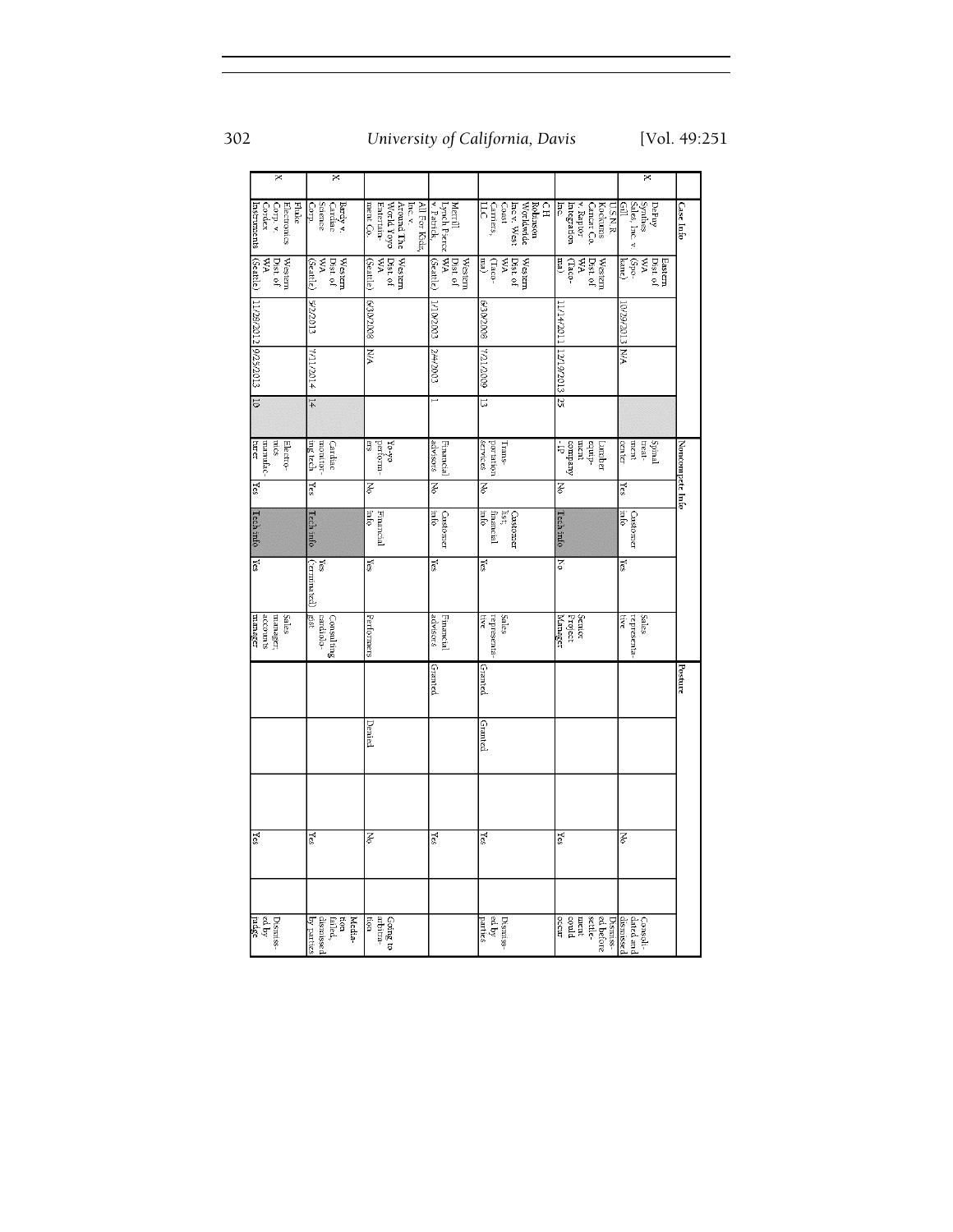$\begin{tabular}{l|c|c|} \hline & A G Design \\ \hline & L L C v \\ \hline & Laram & Lantman \\ \hline & Lantenn \\ \hline & Company \\ \hline & mc \\ \hline & mc \\ \hline & mc \\ \hline \end{tabular}$ Cabelas<br>Wholesale<br>Inc v. Hawks<br>Frairie<br>ILC<br>ILC  $\begin{tabular}{|l|l|} \hline \textbf{Case} \textbf{Info} \\ \hline \textbf{Garlic} \textbf{lins} \\ \hline \textbf{Franchise} \\ \hline \textbf{internation} \\ \textbf{al, Inc. v. Mo} \\ \hline \end{tabular}$ Verias<br>Operating<br>Corp. v.<br>Microsoft<br>Corp. Electronic<br>Evidence<br>Discovery<br>Chepalis<br>Chepalis CH2O Inc v.<br>Bernier  $\begin{array}{l} \rm{Westem} \\ \rm{Dist of} \\ \rm{WA} \\ \rm{Gao} \\ \rm{ma)} \end{array}$ Western<br>Dist. of<br>NA<br>(Seattle)  $\begin{tabular}{|l|l|} \hline Western\\ Data of\\ WA\\ \hline\end{tabular}$  $\begin{array}{l} \rm{Westrm} \\ \rm{Dist of} \\ \rm{WA} \\ \rm{Gantle)} \end{array}$  $\begin{tabular}{|l|l|} \hline Western\\ Data of\\ WA\\ (Iao\\ Iao)\\ \hline \hline \end{tabular}$  $\begin{tabular}{|l|l|} \hline Westem\\ \hline \hline \hline \end{tabular}$ S/29/2012 12/5/2007 I10ZHZ/ **N30/2007** 1/29/2011 9007/8 NW ΜA  $\overline{\widetilde{\mathbf{z}}}$ 2/4/2008 8/3/2012 4/2/2008 R  $\begin{tabular}{|c|c|} \hline \multicolumn{1}{|c|}{Pizza} \\ \multicolumn{1}{|c|}{Lizza} \\ \multicolumn{1}{|c|}{Lizza} \\ \multicolumn{1}{|c|}{Lizza} \\ \multicolumn{1}{|c|}{Lizza} \\ \multicolumn{1}{|c|}{Lizza} \\ \multicolumn{1}{|c|}{Lizza} \\ \multicolumn{1}{|c|}{Lizza} \\ \multicolumn{1}{|c|}{Lizza} \\ \multicolumn{1}{|c|}{Lizza} \\ \multicolumn{1}{|c|}{Lizza} \\ \multicolumn{1}{|c|}{Lizza} \\ \multicolumn{1}{|c|}{Liz$  $\begin{array}{ll} \rm Volume\\ \rm{manage} \\ \rm{techno-} \\ \rm{log} \\ \rm{log} \end{array}$ Train<br>Lantern<br>patent Disco-<br>very<br>software Nonce mpete Info Δo  $Yes$ Yes Z g Ā Francial<br>info (trade-<br>mark) Financial<br>info<br>diblity to<br>open a new<br>store) Tech info;<br>customer<br>info Customer<br>info Tech info Tech info ह 2 **Yes** Σes  $\overline{z}$ Z VP of<br>Regional<br>Operations Potential<br>buyer  $\overline{\mathbb{R}}$ Microsof Franchisee Terminated<br>by party Posture Denied Granted  $\overline{z}$ Νo Yes Įξ Yes e,  $\begin{tabular}{|l|l|} \hline \textbf{left} & \textbf{in} \\ \hline \textbf{independent} & \textbf{in} \\ \textbf{systemed}, & \textbf{in} \\ \textbf{granded}, & \textbf{in} \\ \textbf{grand}, & \textbf{in} \\ \textbf{grand}, & \textbf{in} \\ \textbf{grand}, & \textbf{in} \\ \textbf{grand}, & \textbf{in} \\ \textbf{hymissall} & \textbf{in} \\ \hline \end{tabular}$ Dismiss<br>| ed by<br>| parties  $\begin{tabular}{|c|c|} \hline CLLO \\ \hline \text{field for} \\ \text{bank} \\ \text{map.} \end{tabular}$  $\begin{tabular}{|c|c|} \hline \multicolumn{1}{|c|}{\textbf{Frotet}} \\ \hline \multicolumn{1}{|c|}{\textbf{Bimret}} \\ \hline \multicolumn{1}{|c|}{\textbf{Bimret}} \\ \hline \multicolumn{1}{|c|}{\textbf{Bimert}} \\ \hline \multicolumn{1}{|c|}{\textbf{Bimert}} \\ \hline \multicolumn{1}{|c|}{\textbf{Bimert}} \\ \hline \multicolumn{1}{|c|}{\textbf{Bimert}} \\ \hline \multicolumn{1}{|c|}{\textbf{Bimert}} \\ \hline \multicolumn{1}{|c|}{\textbf{Bimert}} \\ \$ Dismiss:<br>|<br>| parties<br>|